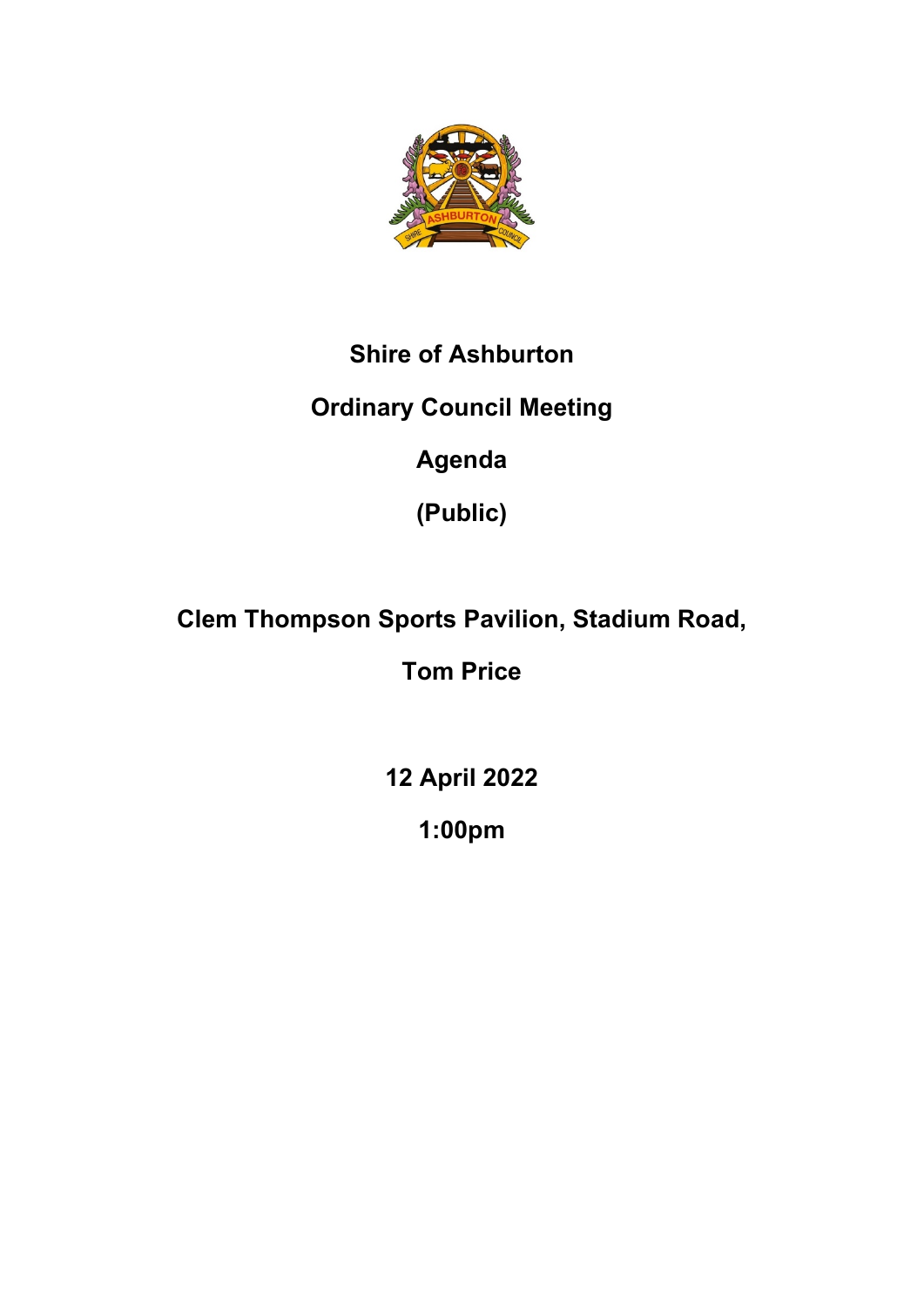

**Shire of Ashburton Ordinary Council Meeting**

Please be advised an Ordinary Council Meeting will be held at 1:00pm on Tuesday 12 April 2022 at Clem Thompson Sports Pavilion, Stadium Road, Tom Price.

K Donohoe Chief Executive Officer 7 April 2022

#### **Disclaimer**

*The Shire of Ashburton warns anyone who has an application lodged with Council must obtain, and should only rely on, written confirmation of the outcomes of the application following the Council meeting, and any conditions attaching to the decision made by Council in respect of the application. No responsibility whatsoever is implied, or accepted, by the Shire of Ashburton for any act, omission, statement, or intimation occurring during a Council meeting.*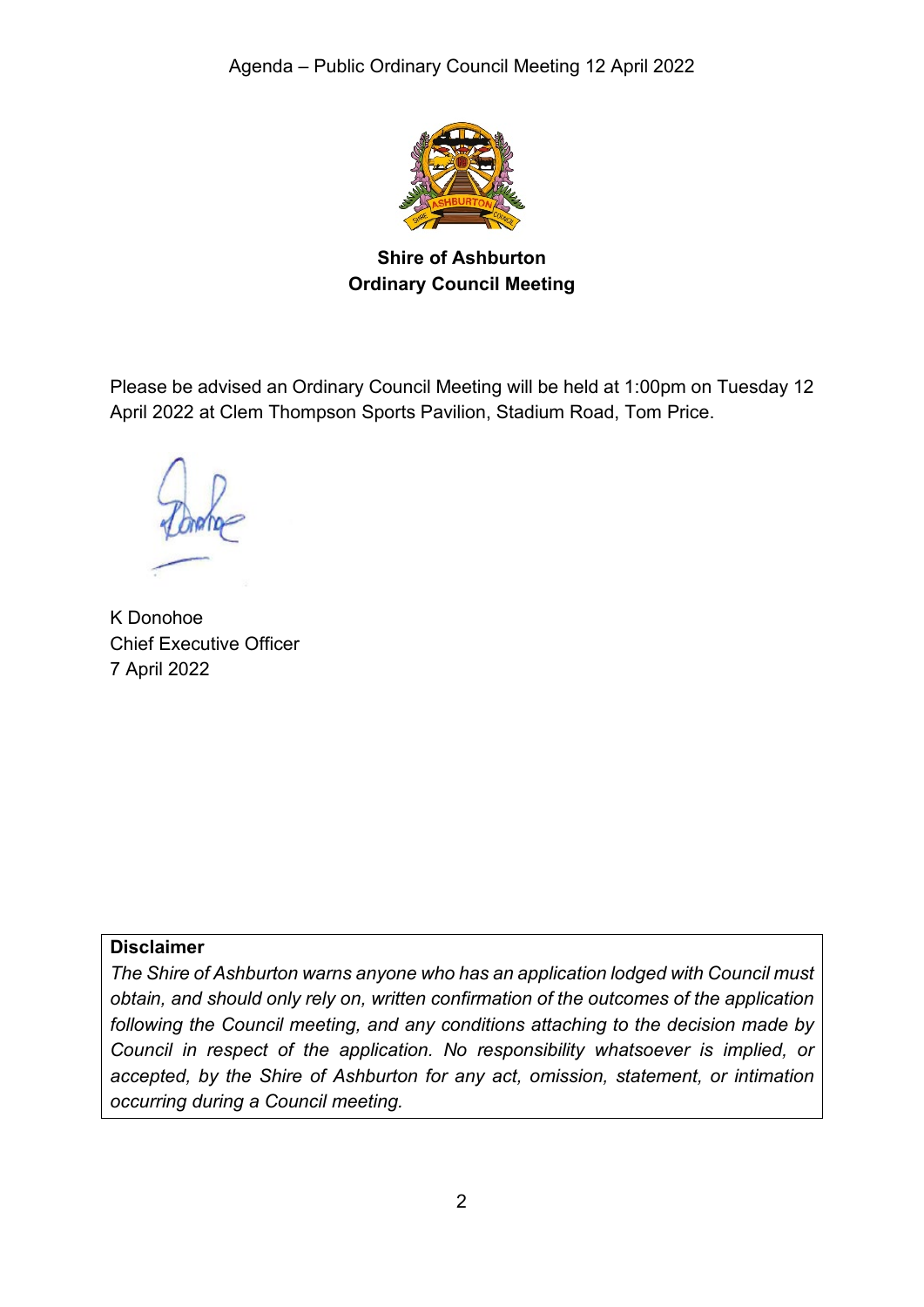## Agenda - Public Ordinary Council Meeting 12 April 2022

## **Contents**

| 1              |                                                                           |  |  |  |  |  |
|----------------|---------------------------------------------------------------------------|--|--|--|--|--|
|                | 1.1                                                                       |  |  |  |  |  |
| $\overline{2}$ |                                                                           |  |  |  |  |  |
| 3              |                                                                           |  |  |  |  |  |
|                | 3.1<br>3.2<br>3.3                                                         |  |  |  |  |  |
| 4              |                                                                           |  |  |  |  |  |
|                | 4.1<br>4.2                                                                |  |  |  |  |  |
| 5              |                                                                           |  |  |  |  |  |
| 6              |                                                                           |  |  |  |  |  |
|                | 6.1<br>6.2                                                                |  |  |  |  |  |
| $\overline{7}$ | Announcements by the Presiding Member and Councillors without discussion8 |  |  |  |  |  |
| 8              |                                                                           |  |  |  |  |  |
|                | 8.1<br>8.2<br>8.3                                                         |  |  |  |  |  |
| 9              |                                                                           |  |  |  |  |  |
|                | 9.1<br>9.2<br>9.3<br>9.4                                                  |  |  |  |  |  |
| 10             |                                                                           |  |  |  |  |  |
|                | 10.1                                                                      |  |  |  |  |  |
| 11             |                                                                           |  |  |  |  |  |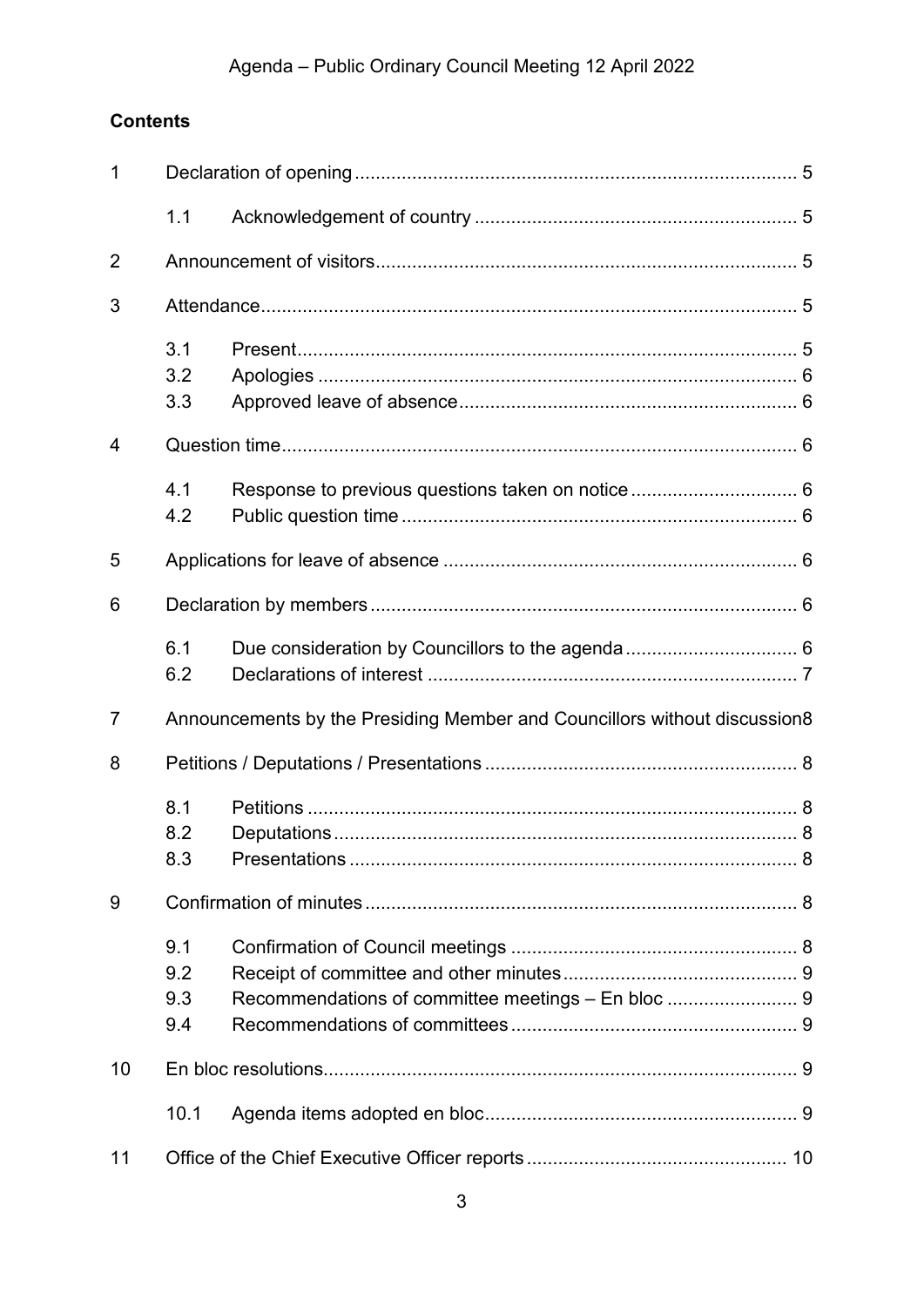## Agenda – Public Ordinary Council Meeting 12 April 2022

|    | 11.1                                                               | RFT 01.22 - Design and Construction of Two (2) New Residences, Tom                                                                                                                                        |  |  |  |  |
|----|--------------------------------------------------------------------|-----------------------------------------------------------------------------------------------------------------------------------------------------------------------------------------------------------|--|--|--|--|
| 12 |                                                                    |                                                                                                                                                                                                           |  |  |  |  |
|    | 12.1<br>12.2<br>12.3                                               |                                                                                                                                                                                                           |  |  |  |  |
| 13 |                                                                    |                                                                                                                                                                                                           |  |  |  |  |
| 14 |                                                                    |                                                                                                                                                                                                           |  |  |  |  |
|    | 14.1<br>14.2                                                       | Application by RFF Australia to add Beadon Creek Road, Onslow, to<br>Application by Hastings Technology Metals Ltd to add Towera Road<br>and Towera-Lyndon Road, Onslow, to Restricted Vehicle Network 39 |  |  |  |  |
| 15 |                                                                    |                                                                                                                                                                                                           |  |  |  |  |
|    | 15.1                                                               | Request For Tender (RFT) 02.22 - Design and Construction of Tom<br>Price and Paraburdoo Multipurpose Courts, WA 45                                                                                        |  |  |  |  |
| 16 |                                                                    |                                                                                                                                                                                                           |  |  |  |  |
| 17 | New business of an urgent nature introduced by Council decision 52 |                                                                                                                                                                                                           |  |  |  |  |
| 18 |                                                                    |                                                                                                                                                                                                           |  |  |  |  |
|    | 18.1<br>18.2                                                       | Masterplan and Commercial Considerations for Portions of Lot 201                                                                                                                                          |  |  |  |  |
| 19 |                                                                    |                                                                                                                                                                                                           |  |  |  |  |
| 20 |                                                                    |                                                                                                                                                                                                           |  |  |  |  |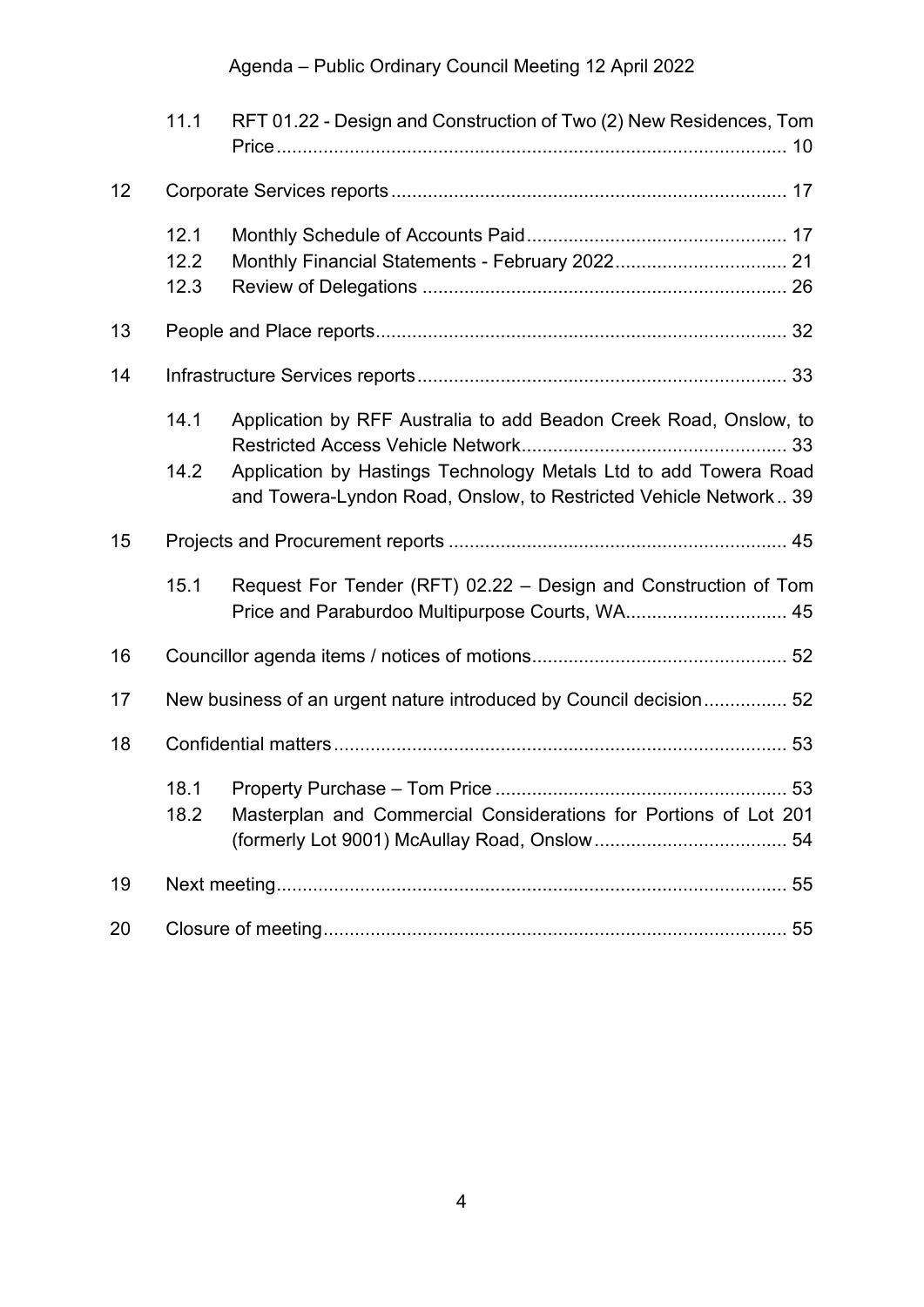## <span id="page-4-0"></span>**1 Declaration of opening**

The Presiding Member declared the meeting open at x:xxpm.

## <span id="page-4-1"></span>**1.1 Acknowledgement of country**

As representatives of the Shire of Ashburton Council, we respectfully acknowledge the local Indigenous people, the traditional custodians of this land where we are meeting upon today and pay our respects to them and their elders past, present and emerging.

## <span id="page-4-2"></span>**2 Announcement of visitors**

To be informed at the meeting.

## <span id="page-4-3"></span>**3 Attendance**

## <span id="page-4-4"></span>**3.1 Present**

| Shire President (Presiding Member) Onslow Ward |
|------------------------------------------------|
| Deputy Shire President, Tom Price Ward         |
| <b>Tom Price Ward</b>                          |
| Paraburdoo Ward                                |
| Paraburdoo Ward                                |
| <b>Ashburton Ward</b>                          |
| <b>Tableland Ward</b>                          |
|                                                |
| <b>Chief Executive Officer</b>                 |
| <b>Director Corporate Services</b>             |
| Director People and Place                      |
| Director Infrastructure Services               |
| <b>Director Projects and Procurement</b>       |
| <b>Manager Media and Communications</b>        |
| Governance Officer                             |
| <b>Executive Assistant Corporate Services</b>  |
|                                                |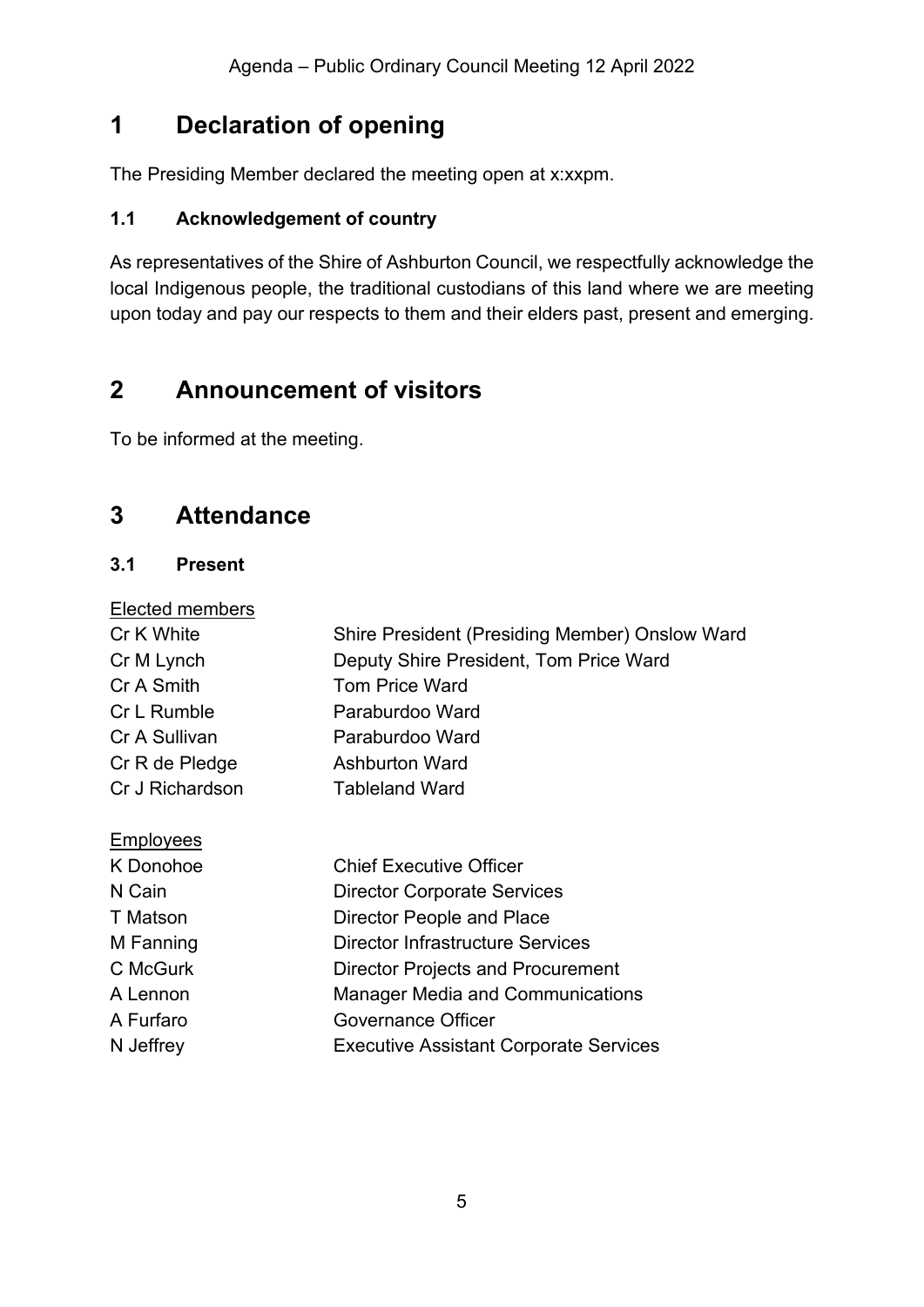## **Guests**

To be informed at the meeting.

## Members of the public To be informed at the meeting.

## Members of the media

To be informed at the meeting.

## <span id="page-5-0"></span>**3.2 Apologies**

Cr T Mladenovic Tom Price Ward

## <span id="page-5-1"></span>**3.3 Approved leave of absence**

Cr M Gallanagh Pannawonica Ward 12 April 2022

## <span id="page-5-2"></span>**4 Question time**

<span id="page-5-3"></span>**4.1 Response to previous questions taken on notice**

Nil

## <span id="page-5-4"></span>**4.2 Public question time**

To be informed at the meeting.

## <span id="page-5-5"></span>**5 Applications for leave of absence**

Nil

## <span id="page-5-6"></span>**6 Declaration by members**

## <span id="page-5-7"></span>**6.1 Due consideration by Councillors to the agenda**

Councillors will be requested to note they have given due consideration to all matters contained in this agenda.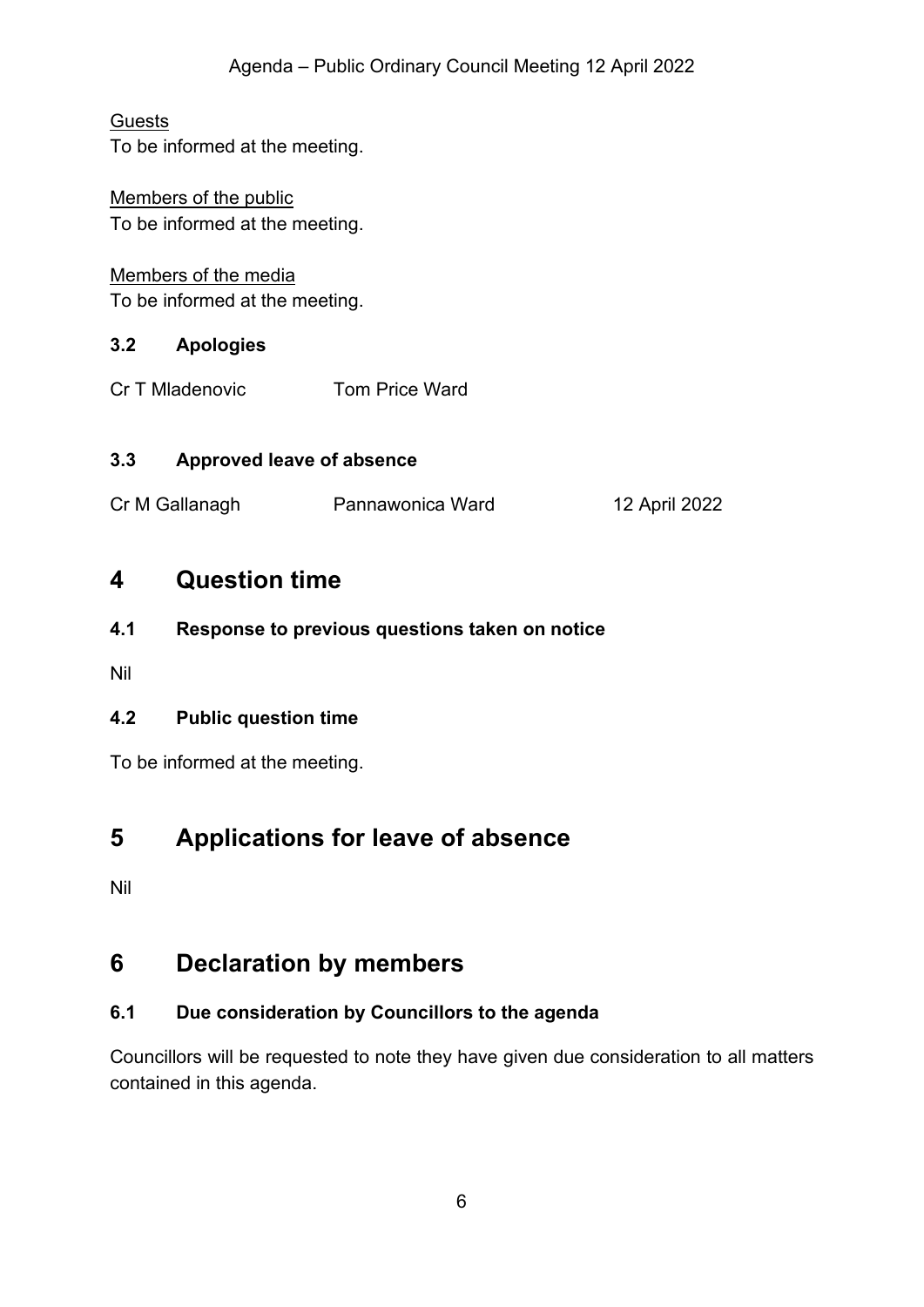## <span id="page-6-0"></span>**6.2 Declarations of interest**

A member who has an Impartiality, Proximity or Financial interest in any matter to be discussed at this meeting must disclose the nature of the interest either in a written notice, given to the Chief Executive Officer, prior to the meeting, or at the meeting immediately before the matter is discussed.

A member who makes a disclosure in respect to an interest must not preside at the part of the meeting which deals with the matter, or participate in, or be present during any discussion or decision-making process relative to the matter, unless the disclosing member is permitted to do so under Section 5.68 or Section 5.69 of the *Local Government Act 1995*.

#### 11.1 – RFT 01.22 - Design & Construction of 2 New Residences, Tom Price

| Cr M Lynch                                                                                                                                                                                       |
|--------------------------------------------------------------------------------------------------------------------------------------------------------------------------------------------------|
| Impartiality – My wife, Renae Lynch, as the Senior<br>Procurement Officer, is an Evaluation Panel<br>Member for this agenda item. It could be perceived<br>that I have an Impartiality Interest. |
|                                                                                                                                                                                                  |

### 15.1 – Request For Tender (RFT) 02.22 – Design and Construction of Tom Price and Paraburdoo Multipurpose Courts, WA

| Declarant<br>Declaration of Interest        | Cr M Lynch<br>Impartiality – My wife, Renae Lynch, as the Senior<br>Procurement Officer, is an Evaluation Panel<br>Member for this agenda item. It could be perceived<br>that I may be impartial.                                                         |
|---------------------------------------------|-----------------------------------------------------------------------------------------------------------------------------------------------------------------------------------------------------------------------------------------------------------|
| <b>Declarant</b><br>Declaration of Interest | Cr M Lynch<br>Indirect financial – I am an employee and tenant of<br>Rio Tinto. I am paid a salary by Pilbara Iron.                                                                                                                                       |
| Declarant<br>Declaration of Interest        | Cr L Rumble<br>Financial – Share holder of Rio Tinto with shares<br>greater than the value of \$10,000.                                                                                                                                                   |
| <b>Declarant</b><br>Declaration of Interest | Cr A Smith<br>Indirect financial – My husband is an employee with<br>Rio Tinto with shares greater than the value of \$10,<br>000. My husband's employment with Rio Tinto<br>provides him with subsidized housing and utilities in<br>which I reside too. |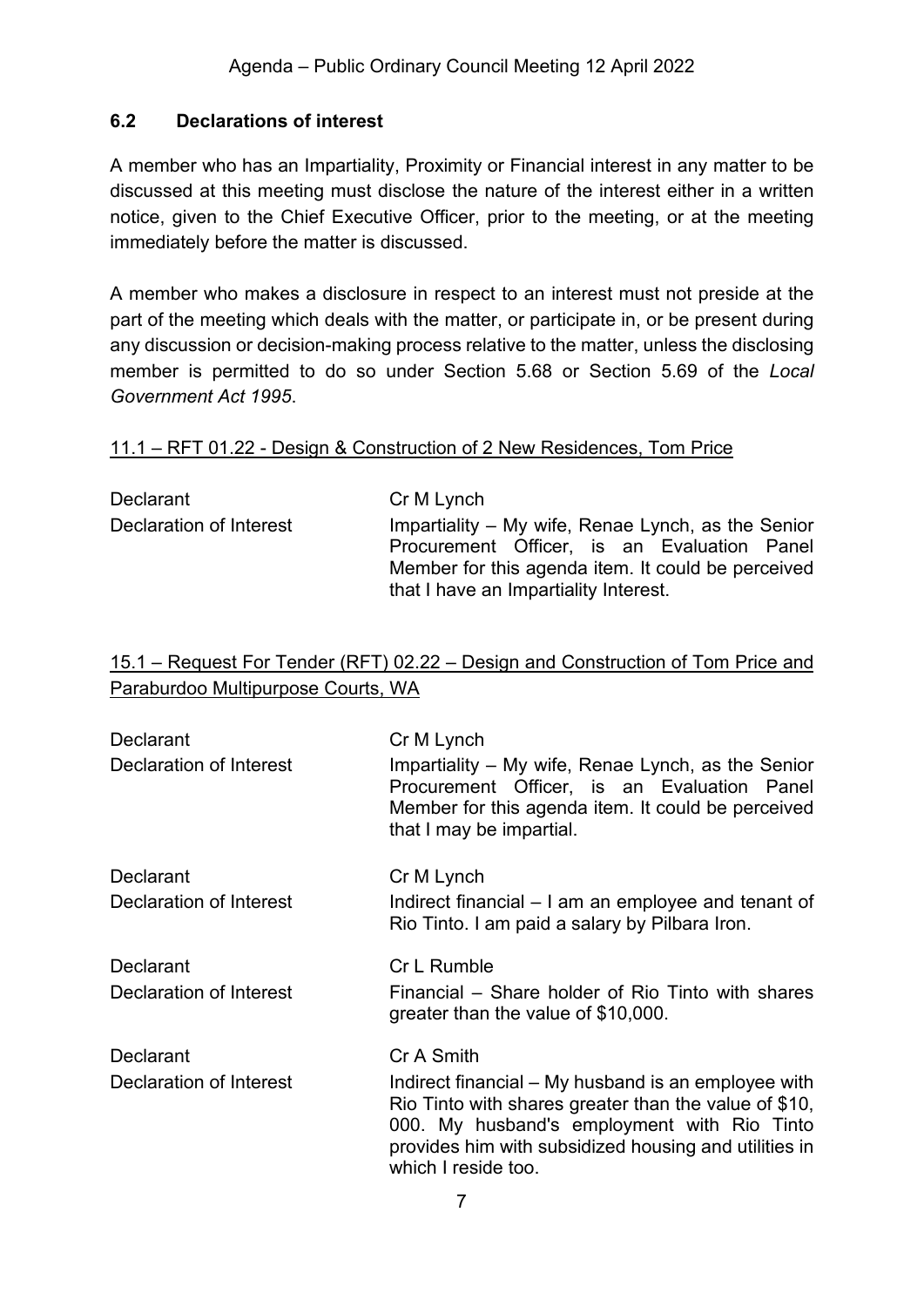Declarant Cr A Sullivan Declaration of Interest Financial – I and my husband hold shares above the prescribed amount. I and my husband live in subsidised housing provided by Rio Tinto. I and my husband are employees of Rio Tinto. I and my husband own shares greater than the value of \$10,000.

# <span id="page-7-0"></span>**7 Announcements by the Presiding Member and Councillors without discussion**

To be advised at the meeting.

## <span id="page-7-1"></span>**8 Petitions / Deputations / Presentations**

### <span id="page-7-2"></span>**8.1 Petitions**

To be advised at the meeting.

### <span id="page-7-3"></span>**8.2 Deputations**

To be advised at the meeting.

## <span id="page-7-4"></span>**8.3 Presentations**

To be advised at the meeting.

## <span id="page-7-5"></span>**9 Confirmation of minutes**

## <span id="page-7-6"></span>**9.1 Confirmation of Council meetings**

That with respect to the confirmation of minutes, Council confirms the following, as attached –

- Ordinary Council Meeting 8 March 2022
- <span id="page-7-8"></span><span id="page-7-7"></span>• Special Council Meeting – 3 March 2022

**Attachment 9.1A Attachment 9.1B**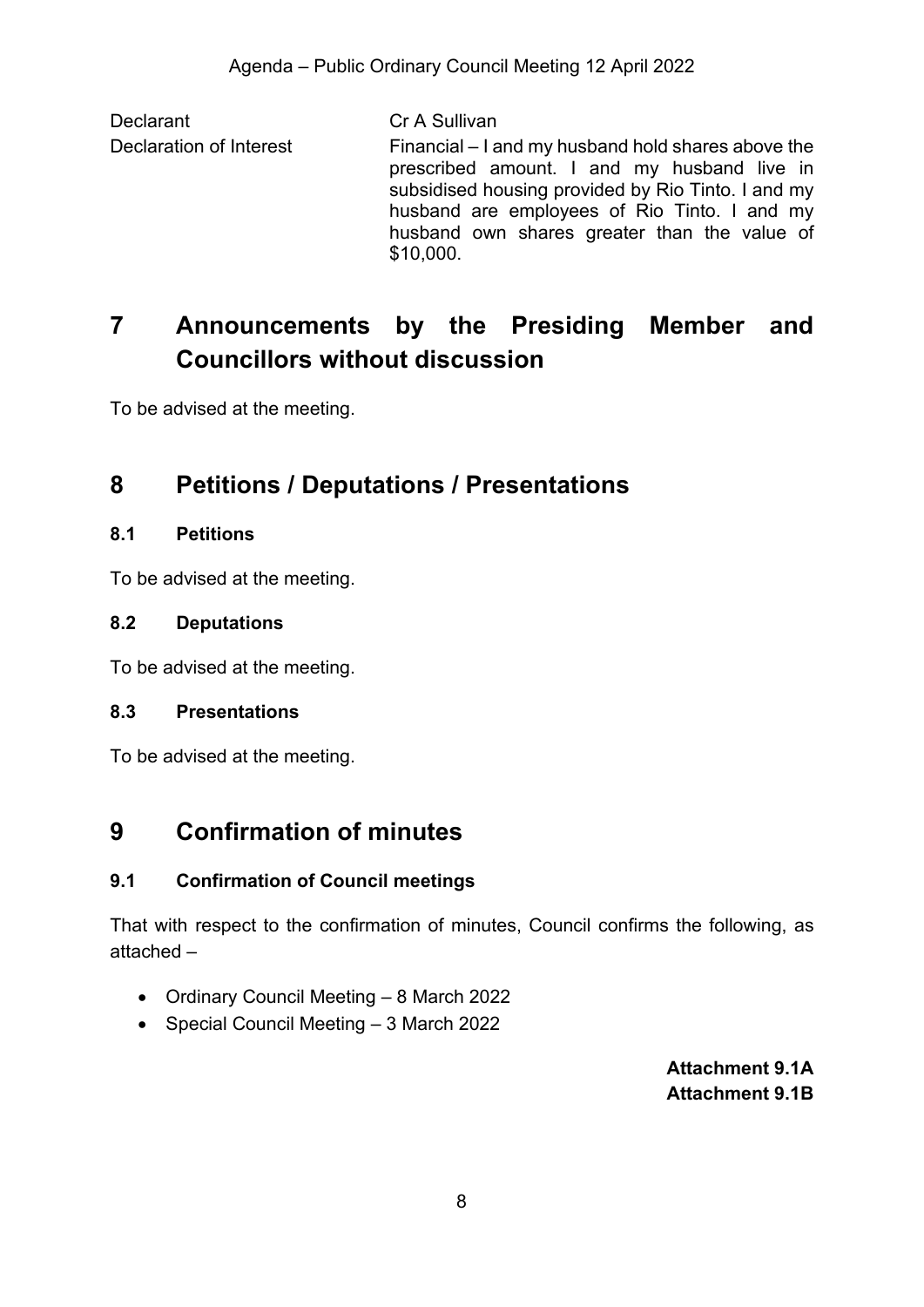## <span id="page-8-0"></span>**9.2 Receipt of committee and other minutes**

Nil

## <span id="page-8-1"></span>**9.3 Recommendations of committee meetings – En bloc**

To be advised at the meeting.

## <span id="page-8-2"></span>**9.4 Recommendations of committees**

To be advised at the meeting.

## <span id="page-8-3"></span>**10 En bloc resolutions**

## <span id="page-8-4"></span>**10.1 Agenda items adopted en bloc**

To be advised at the meeting.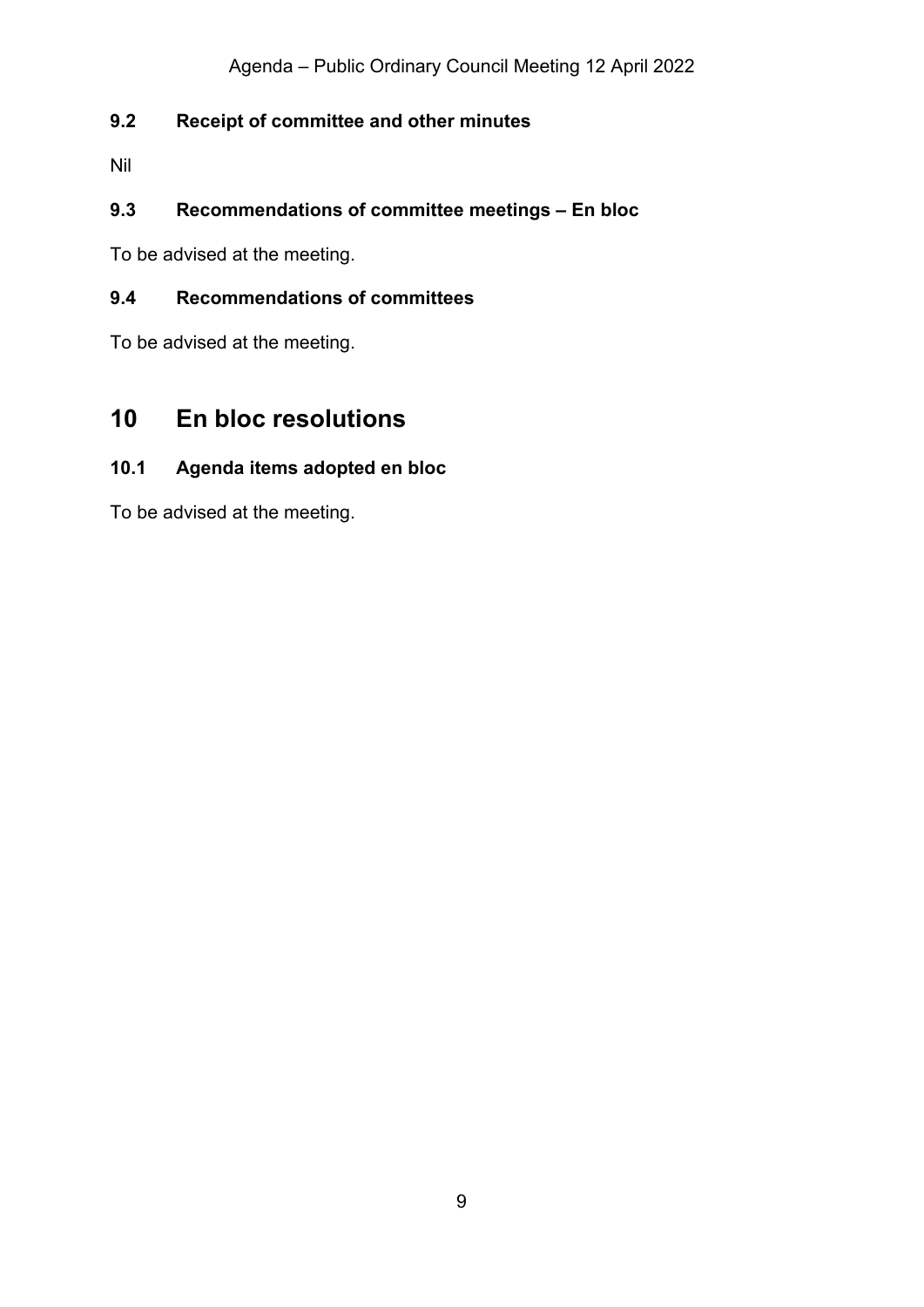## <span id="page-9-0"></span>**11 Office of the Chief Executive Officer reports**

<span id="page-9-1"></span>**11.1 RFT 01.22 - Design and Construction of Two (2) New Residences, Tom Price**

| File reference                                                                                               | CM01.22                                              |
|--------------------------------------------------------------------------------------------------------------|------------------------------------------------------|
| Author's name<br><b>Author's position</b><br><b>Author's interest</b>                                        | R Wright<br>Manager Land and Asset Compliance<br>Nil |
| Authorising officer's name<br><b>Authorising officer's position</b><br><b>Authorising officer's interest</b> | K Donohoe<br><b>Chief Executive Officer</b><br>Nil   |
| Name of applicant / respondent                                                                               | Not applicable                                       |
| Date report written                                                                                          | 24 March 2022                                        |
| <b>Previous meeting reference</b>                                                                            | Not applicable                                       |

#### **Summary**

Council has included in the 2021-2022 Annual Budget a provision for staff housing which includes new builds and, accordingly, a Request for Tender (RFT) was advertised inviting submissions for the construction of two (2) new residences in Tom Price.

Four (4) tenders, one (1) conforming and three (3) non-conforming, were received in response to RFT 01.22 - Design and Construction of Two New Residences, Tom Price. The evaluation panel has completed the assessment of the one conforming submission and provided a recommendation.

Council is requested to reject all offers as it has determined no offers received demonstrated value for money to the Shire.

## **Confidentiality**

An attachment to this report is confidential in accordance with section 5.23 (2) of the *Local Government Act 1995* because it deals with –

- *(c) "a contract entered into, or which may be entered into, by the local government and which relates to a matter to be discussed at the meeting."*
- *(e) "Information that has a commercial value to a person"*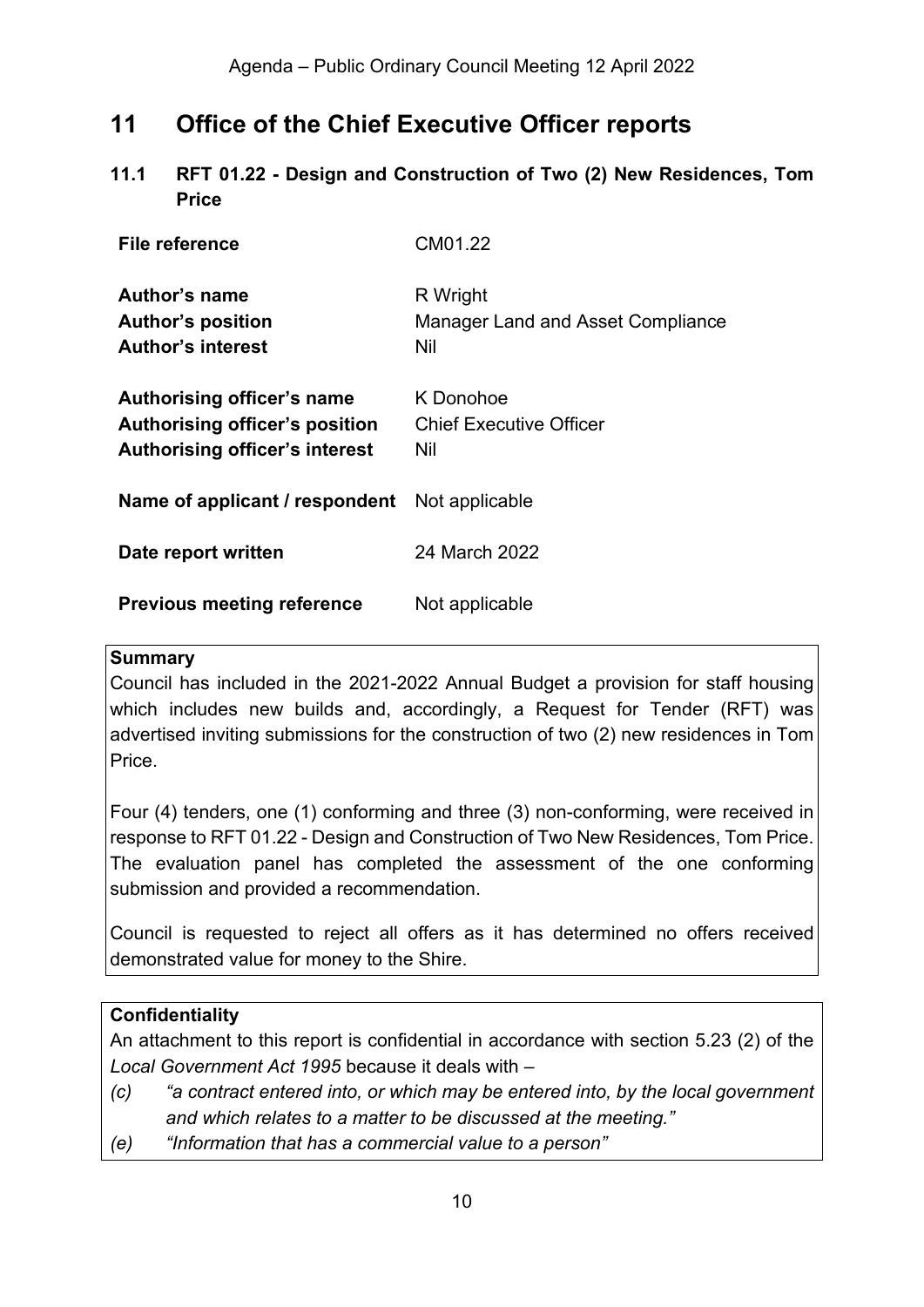## **Background**

Request for Tender (RFT) 01.22 - Design and Construction of Two (2) New Residences, Tom Price, was issued via the Shire's e-tendering portal (Tenderlink) on Wednesday 26 January 2022 and closed on Thursday 24 February at 2:00 pm.

The tender was advertised via state-wide public notice in *The West Australian* newspaper.

The tender brief is as follows:

*The Shire of Ashburton seeks to engage a suitably qualified and experienced Contractor for the design, documentation, and construction of two (2), four (4) bedroom houses on residential land owned by the Shire of Ashburton at 76 Marrinup Way and 61 Pine Street, Tom Price, WA. The existing structures at 61 Pine Street will require demolition by the successful Tenderer prior to commencement of the new Works. The primary objective is the provision of quality accommodation, to facilitate the attraction and retention of suitably skilled Shire staff. The attached reference design documentation shows the Principal's minimum requirements for the new residences.* 

*In light of budget constraints, two tender price submissions have been requested for the Principal to select the preferred option:* 

- *Price Option 1: New residence to Lot 76 Marrinup Way, Tom Price, WA*
- *Price Option 2: Separable portion 1- New residence to Lot 76 Marrinup Way, Tom Price, WA*
- *Separable portion 2- Demolition and New residence to Lot 61 Pine St, Tom Price, WA*

*The successful Tenderer shall provide all necessary services including design documents, materials, products, labour, plant and equipment for its design, management, construction and completion of the whole of the work under the Contract in compliance with the National Construction Codes (NCC), Building Code of Australia (BCA) 2019 Volume 1 Amendment 1, National Quality Framework and all relevant Australian Standards, Codes of Practice, Western Australia and Commonwealth legislation, statutes, ordinances, rules and regulations bearing on the provision of such services and conduct of the work under the Contract*.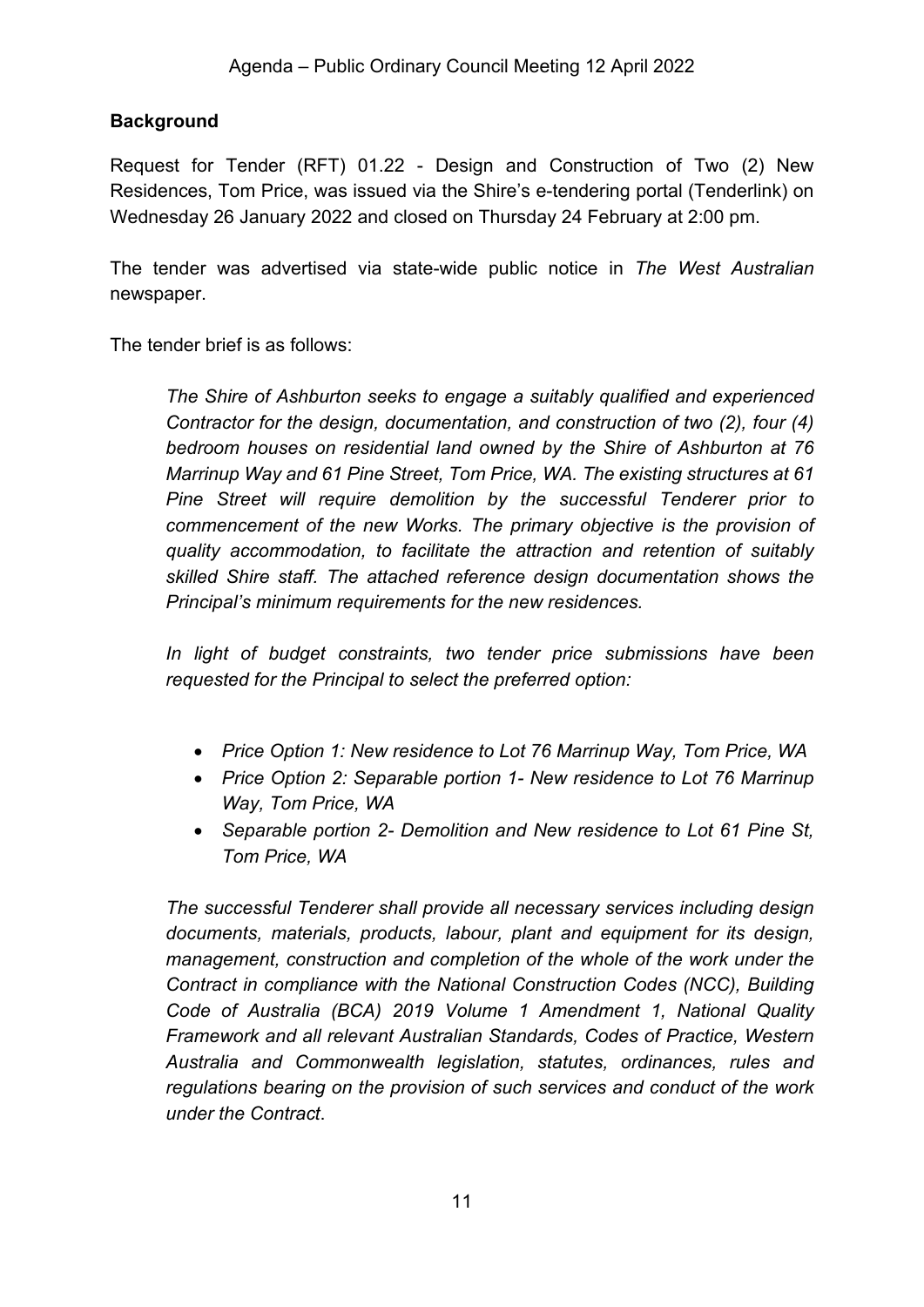A full disclosure of the required services and work under the Contract is stated and described in this Request for Tender and the Principal's Project Requirements.

## **Comment**

The Qualitative Criteria was approved prior to the advertisement of the RFT. Each Criteria was given the following weightings and included within the RFT document.

| <b>Criteria</b> | Weighting                                               |     |
|-----------------|---------------------------------------------------------|-----|
| (a)             | Relevant Experience and Past Company Performance        | 20% |
| (b)             | <b>Key Personnel</b>                                    | 15% |
| (d)             | Resources, Plant and Equipment                          | 10% |
|                 | Methodology/Programme/Quality<br><b>OSH/Risk</b><br>and | 15% |
| (e)             | Management                                              |     |
| (f)             | Price                                                   | 4ሰ% |

Each Panel Member individually assessed the Qualitative Criteria responses of the one conforming submission.

The submission was assessed against the Qualitative Criteria and each Criterion was given a score in accordance with the Evaluation Guide contained within the Evaluation Spreadsheets.

A rating scale of zero-to-ten (0 - 10) was used for evaluating the Tender submissions in accordance with the Qualitative Criteria, with 0 being lowest and 10 being highest.

The evaluation and recommendation report, including the overall evaluation scores and rankings, is attached.

## **Confidential Attachment 11.1A**

<span id="page-11-0"></span>The offers submitted from Neowest Building Co Pty Ltd, Modularis Pty Ltd T/A Modular WA and Pacesetter were deemed non-conforming with the scope and specification and, therefore, their submissions were not evaluated.

The evaluation of the remaining submission received against the quantitative and qualitative criteria resulted in the rankings (in order of priority) as shown below –

| Ranking | <b>Tenderer</b>              |
|---------|------------------------------|
|         | <b>Karalyura Contracting</b> |

The offer from Karalyura Contracting materially exceeded the approved budget for the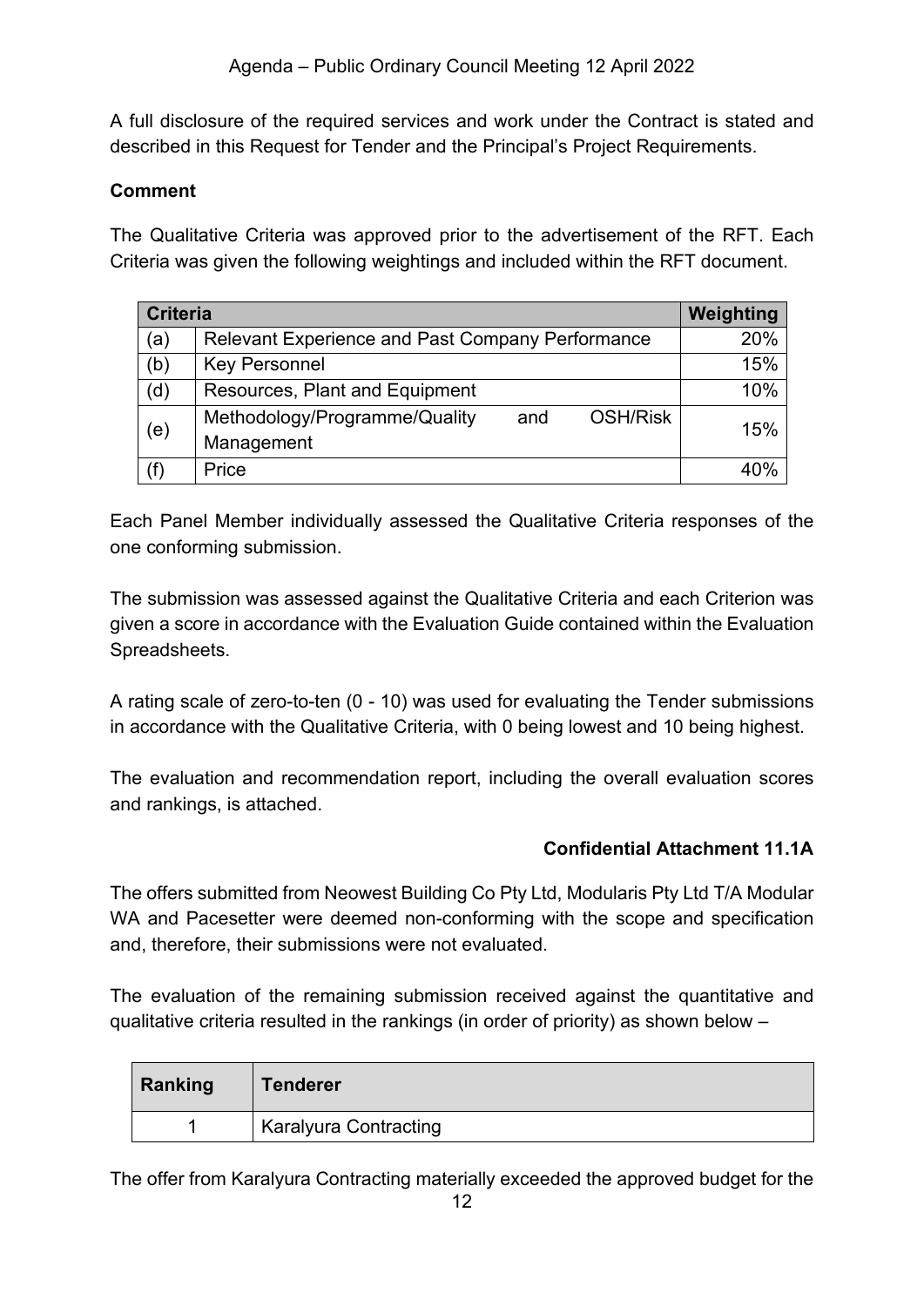works and, as such, was not considered value for money to the Shire. It should be noted all submissions stated the construction would take in excess of twelve (12) months, this is of further concern to Shire officers as staff housing in Tom Price is required in the short term.

## **Consultation**

Chief Executive Officer Team Assessment Panel Procurement Department

#### **Statutory environment**

*Local Government Act 1995* 

*Section 3.57. Tenders for providing goods or services*

A local government is required to invite tenders before it enters a contract of a prescribed kind under which another person is to supply goods or services.

*Local Government (Functions and General) Regulation 1996* 

*11. When tenders must be publicly invited*

*(1) Tenders are to be publicly invited according to the requirements of this Division before a local government enters a contract for another person to supply goods or services if the consideration under the contract is, or is expected to be, more, or worth more, than \$250 000 unless sub regulation (2) states otherwise.*

*(2) Tenders do not have to be publicly invited according to the requirements of this Division if —*

*(a) the supply of the goods or services is to be obtained from expenditure authorised in an emergency under section 6.8(1)(c) of the Act; or*

*(aa) the supply of the goods or services is associated with a state of emergency; or*

*(b) the supply of the goods or services is to be obtained through the WALGA Preferred Supplier Program; or*

*(c) within the last 6 months*

*(i) the local government has, according to the requirements of this Division, publicly invited tenders for the supply of the goods or services but no tender was submitted that met the tender specifications or satisfied the value for money assessment; or* 

*(ii) the local government has, under regulation 21(1), sought expressions of interest with respect to the supply of the goods or services but no person was, as a result, listed as an acceptable tenderer.*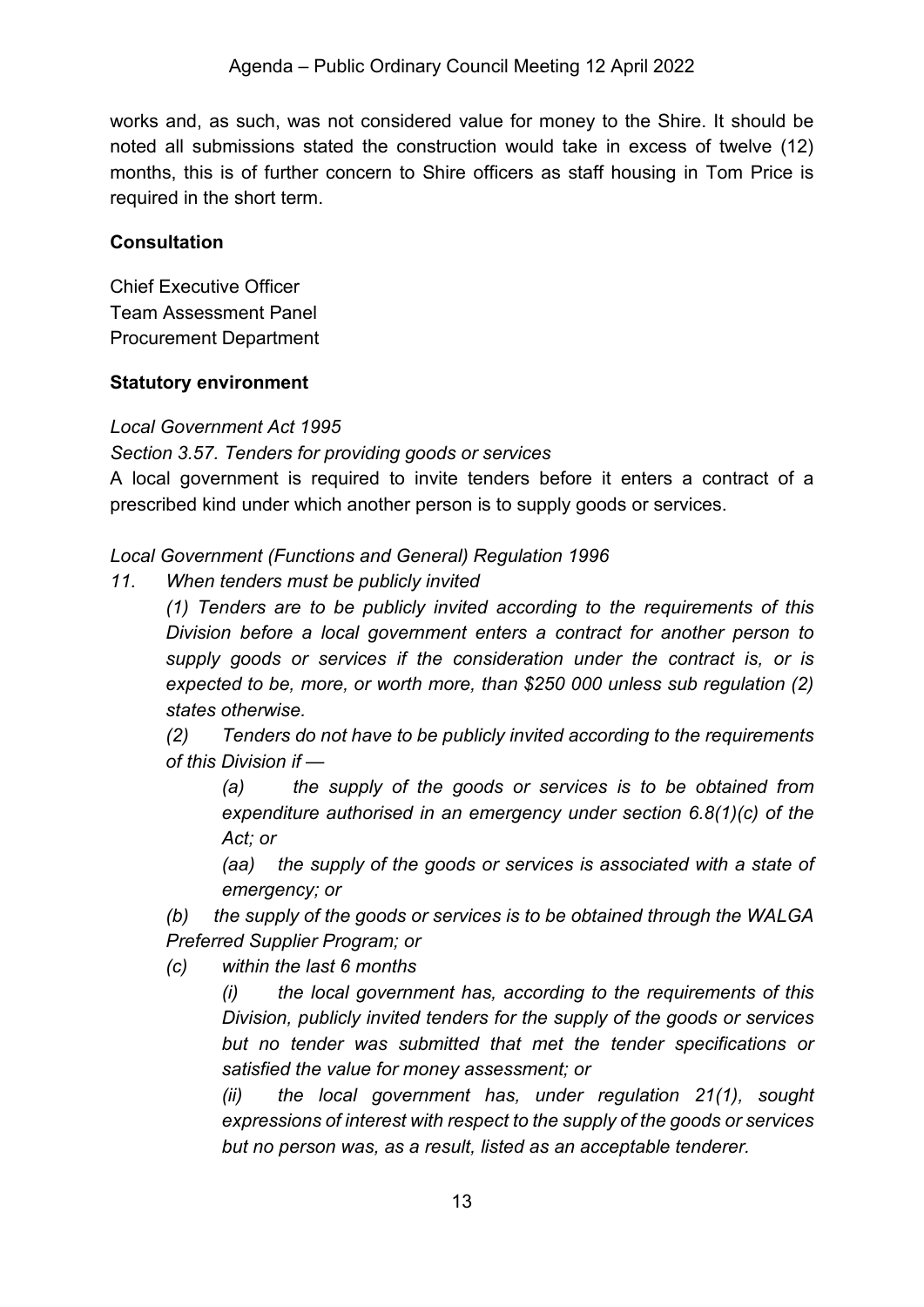*Local Government (Functions and General) Regulation 1996* 

*18. Rejecting and accepting tenders*

- *(1) A tender is required to be rejected unless it is submitted at a place, and within the time, specified in the invitation for tenders.*
- *(2) A tender that is submitted at a place, and within the time, specified in the invitation for tenders but that fails to comply with any other requirement specified in the invitation may be rejected without considering the merits of the tender.*
- *(3) If, under regulation 23(4), the CEO has prepared a list of acceptable tenderers*  for the supply of goods or services, a tender submitted by a person who is not *listed as an acceptable tenderer is to be rejected.*
- *(4) Tenders that have not been rejected under subregulation (1), (2), or (3) are to be assessed by the local government by means of a written evaluation of the extent to which each tender satisfies the criteria for deciding which tender to accept and it is to decide which of them (if any) it thinks it would be most advantageous to the local government to accept.*
- *(4a) To assist the local government in deciding which tender would be the most advantageous to it to accept, a tenderer may be requested to clarify the information provided in the tender.*
- *(5) The local government may decline to accept any tender.*
- *(6) If a local government has accepted a tender but acceptance of the tender does not create a contract and within 6 months of the day on which the tender was accepted the local government and the successful tenderer agree not to enter into a contract in relation to the tender, the local government may accept from the other tenders the tender which it thinks it would be most advantageous to the local government to accept.*
- *(7) If a local government has accepted a tender and acceptance of the tender creates a contract and within 6 months of the day on which the tender was accepted the local government and the successful tenderer agree to terminate the contract, the*  local government may accept from the other tenders the tender which it thinks it *would be most advantageous to the local government to accept.*

## **Financial implications**

The 2021-2022 Annual Budget provision is \$3,000,000 with a remaining amount of \$1,365,736.

All offers submitted were not considered value for money to the Shire for the construction of two (2) staff houses.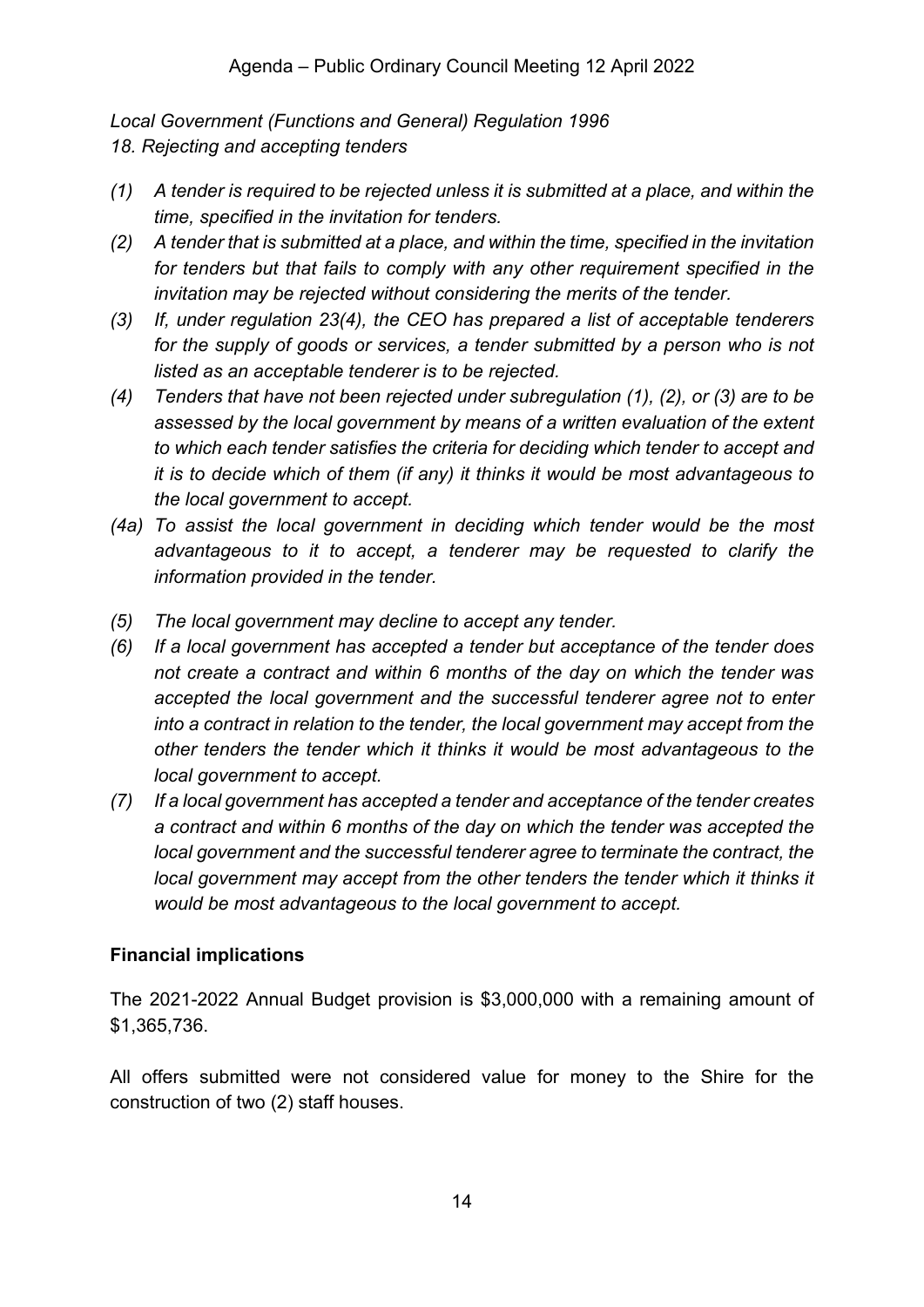## **Strategic implications**

Shire of Ashburton Strategic Community Plan 2022-2032

| <b>Strategic Objective</b> | Place - We will provide sustainable, purposeful, and |
|----------------------------|------------------------------------------------------|
| valued built               | and natural environment opportunities for the        |
|                            | community                                            |
| <b>Strategic Outcome</b>   | Appropriate, inviting, and diverse employee          |
|                            | accommodation and land management opportunities      |
| Strategy                   | Provide diversity for residential employee           |
|                            | accommodation                                        |

#### **Risk management**

Risk has been assessed based on the Officer Recommendation.

|                          | <b>Risk</b> | Risk Impact /      | <b>Risk</b> | <b>Principal</b>        | <b>Risk Action</b> |
|--------------------------|-------------|--------------------|-------------|-------------------------|--------------------|
| <b>Risk</b>              | Likelihood  | <b>Consequence</b> | Rating      | <b>Risk Theme</b>       | Plan               |
| does<br>Council<br>not l | Possible    | Moderate           | Moderate    | <b>Financial Impact</b> | Provide sufficient |
| the I<br>approve         | (3)         | (3)                | (9)         | \$1 million to \$5      | information for    |
| recommendation           |             |                    |             | million                 | informed decision  |
| and<br>the<br>awards     |             |                    |             |                         | making.            |
| tender                   |             |                    |             |                         |                    |
|                          |             |                    |             |                         |                    |

The following Risk Matrix has been applied:

| <b>Risk Matrix</b>    |                |                 |                          |                 |                 |                 |
|-----------------------|----------------|-----------------|--------------------------|-----------------|-----------------|-----------------|
| <b>Consequence</b>    |                | Insignificant   | Moderate<br><b>Minor</b> |                 | <b>Major</b>    | Catastrophic    |
| Likelihood            |                |                 |                          | 3               |                 | 5               |
| <b>Almost Certain</b> | 5              | <b>Moderate</b> | <b>High</b>              | <b>High</b>     | <b>Extreme</b>  | <b>Extreme</b>  |
|                       |                | (5)             | (10)                     | (15)            | (20)            | (25)            |
| Likely                | 4              | Low             | <b>Moderate</b>          | <b>High</b>     | <b>High</b>     | <b>Extreme</b>  |
|                       |                | (4)             | (8)                      | (12)            | (16)            | (20)            |
| <b>Possible</b>       | 3              | Low             | <b>Moderate</b>          | <b>Moderate</b> | <b>High</b>     | <b>High</b>     |
|                       |                | (3)             | (6)                      | (9)             | (12)            | (15)            |
| <b>Unlikely</b>       | $\overline{2}$ | Low             | Low                      | <b>Moderate</b> | <b>Moderate</b> | <b>High</b>     |
|                       |                | (2              | (4)                      | (6)             | (8)             | (10)            |
| Rare                  | п              | Low             | Low                      | Low             | Low             | <b>Moderate</b> |
|                       |                |                 | (2)                      | (3)             | (4)             | (5)             |

Adoption of this item has been evaluated against the Shire of Ashburton's Risk Management Policy CORP5 Risk Matrix.

The initial perceived level of risk is "Moderate" risk and will be reduced through exploring an alternative staff housing option, with a separate item to be presented.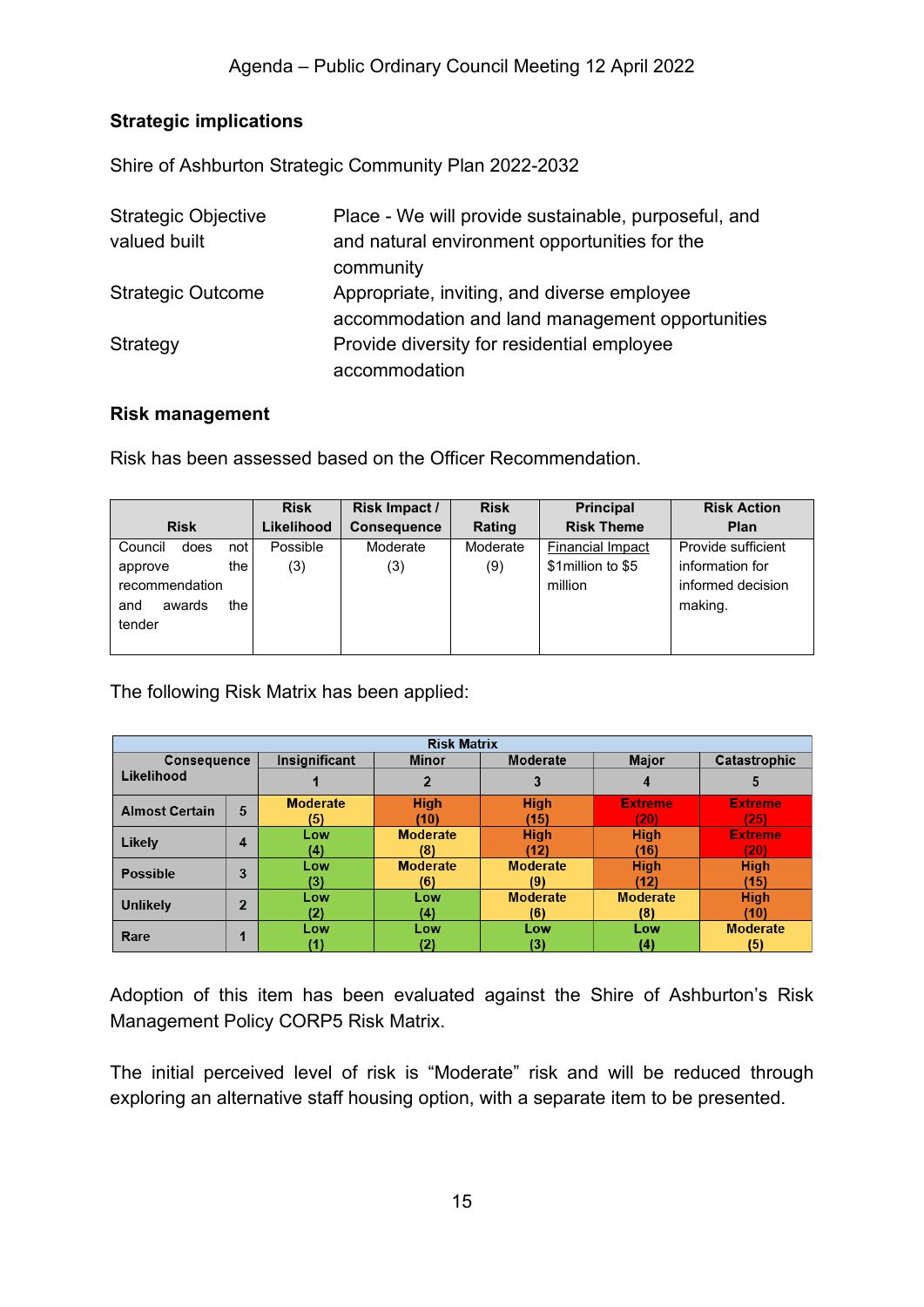### **Policy implications**

#### *FIN12 Purchasing Policy*

*The Shire of Ashburton is committed to delivering best practice in the purchasing of goods, services and works that align with the principles of transparency, probity and good governance whereby establishing efficient, effective, economical, and sustainable procedures in all purchasing activities.*

#### **Voting requirement**

Simple majority

#### **Councillor interest declarations**

Cr M Lynch **-** Impartiality

#### **Officer recommendation**

That with respect to the award of Request for Tender (RFT) 01.22 - Design and Construction of Two (2) New Residences, Tom Price, Council:

- a Accepts the Evaluation Report, as included in Confidential Attachment 11.1A, and
- b In accordance with Regulation 18(5) of the *Local Government (Functions and General) Regulations 1996*, declines to accept any tender as it was considered the submissions do not represent value for money.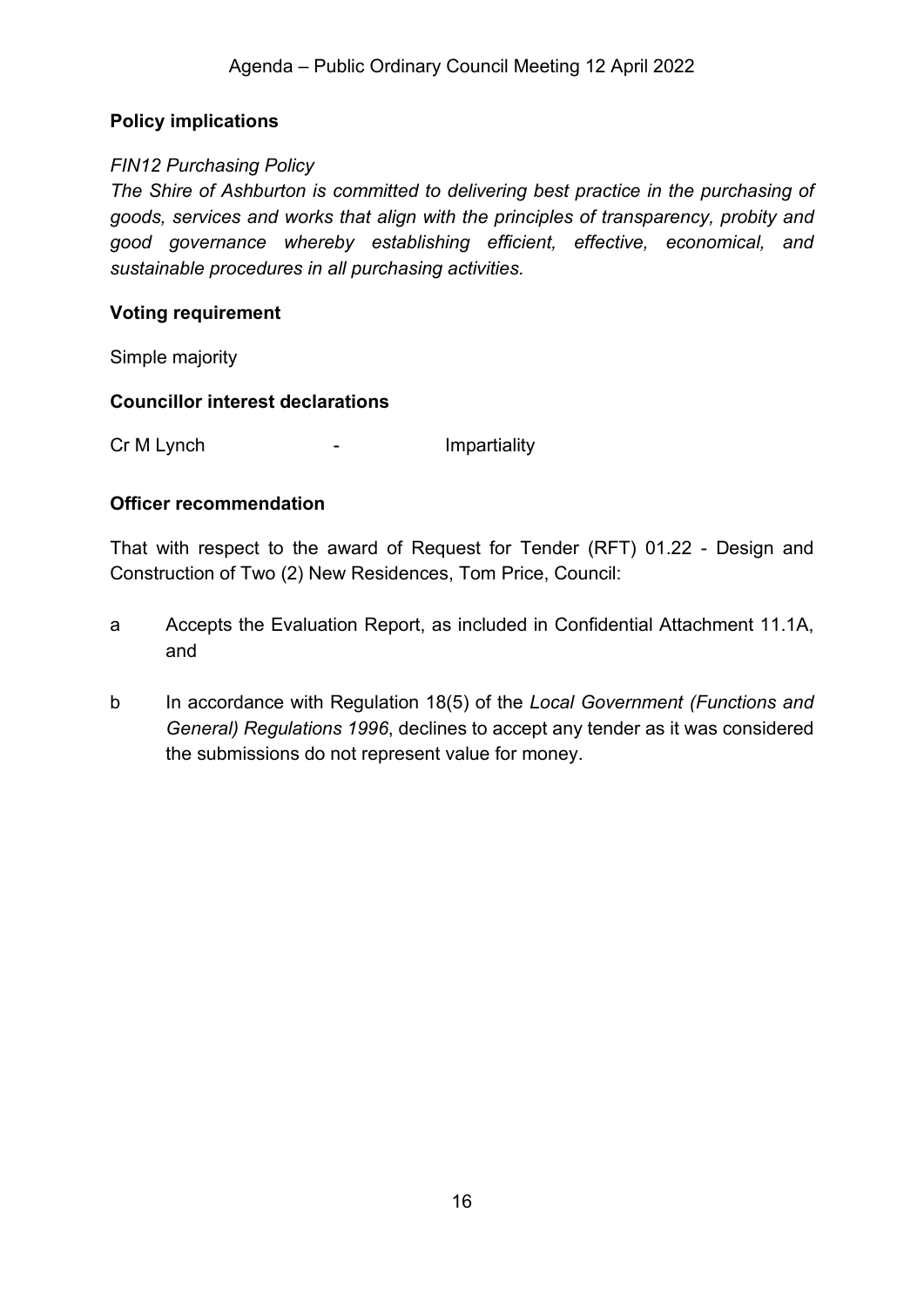## <span id="page-16-0"></span>**12 Corporate Services reports**

## <span id="page-16-1"></span>**12.1 Monthly Schedule of Accounts Paid**

| File reference                                                                                               | FM03                                                  |
|--------------------------------------------------------------------------------------------------------------|-------------------------------------------------------|
| Author's name<br><b>Author's position</b><br><b>Author's interest</b>                                        | T Dayman<br>Manager Finance and Administration<br>Nil |
| Authorising officer's name<br><b>Authorising officer's position</b><br><b>Authorising officer's interest</b> | N Cain<br><b>Director Corporate Services</b><br>Nil   |
| Name of applicant / respondent                                                                               | Not applicable                                        |
| Date report written                                                                                          | 25 March 2022                                         |
| <b>Previous meeting reference</b>                                                                            | Not applicable                                        |

#### **Summary**

Council is required to have produced a Schedule of Accounts Paid each month containing relevant information, as legislated.

The purpose of this Report is to present the –

- Schedule of Creditor Accounts Paid for February 2022,
- Trust Fund Payments for February 2022, and
- Corporate Credit Card Reconciliations for January 2022.

Council is requested to confirm the Monthly Schedule of Accounts Paid, as presented.

#### **Background**

The *Local Government (Financial Management) Regulations 1996* require Shire officers, monthly and within a prescribed timeframe, to prepare a schedule of payments made from the Municipal Fund and the Trust Fund and present this to Council for confirmation.

## **Comment**

Shire officers have prepared the Monthly Schedule of Accounts Paid, in accordance with legislative requirements, and this is attached.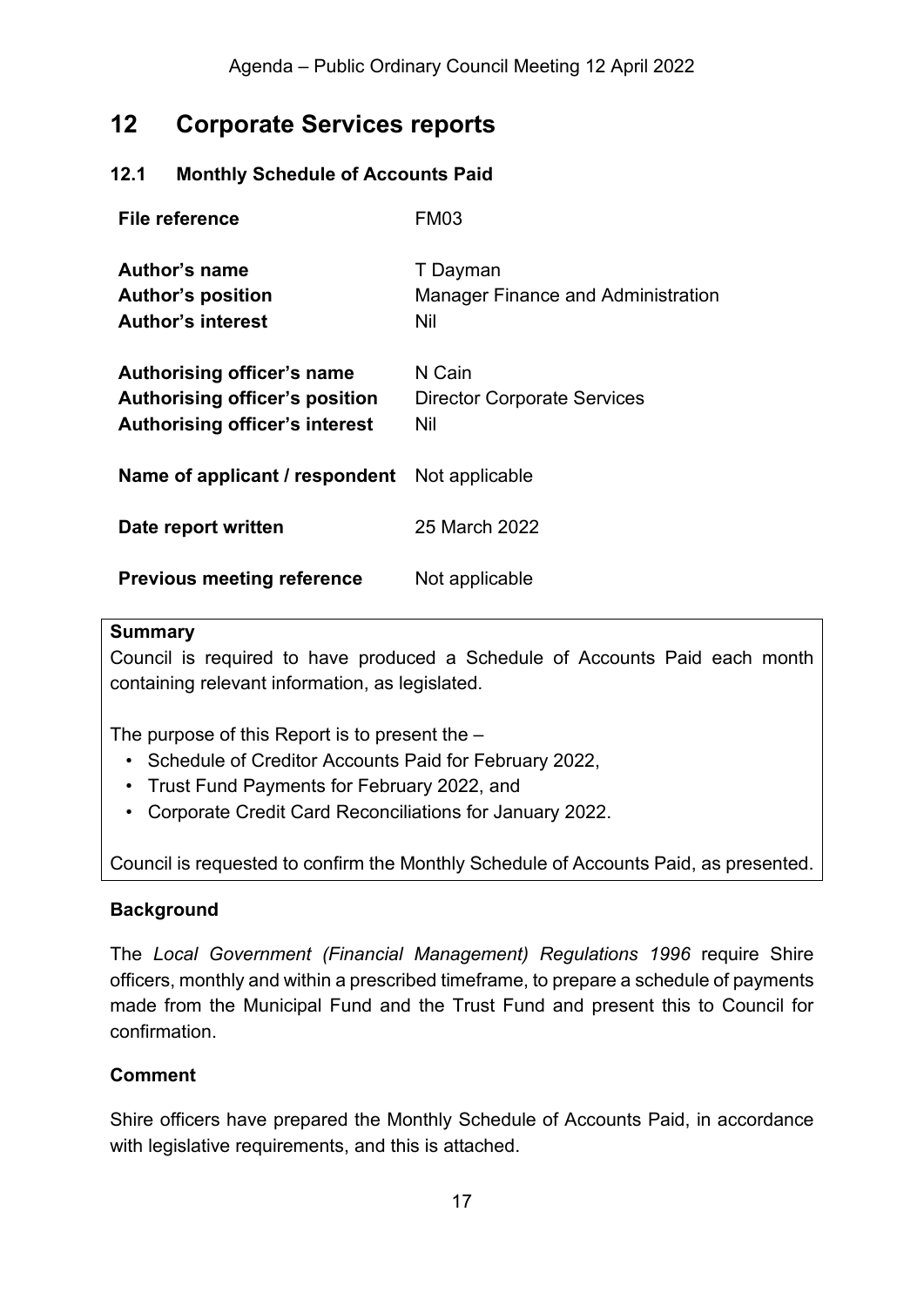## **Attachment 12.1A**

## <span id="page-17-0"></span>**Consultation**

Executive Leadership Team Middle Management Group Finance Team

#### **Statutory environment**

*Local Government (Financial Management) Regulations 1996 Regulation 13 (Payments from municipal fund or trust fund by Chief Executive Officer, Chief Executive Officer's duties as to etc.)*

Where the Chief Executive Officer has been delegated the exercise of power to make payments from the Municipal Fund or the Trust Fund, a list of accounts authorised for payment by the Chief Executive Officer is to be presented each month to Council.

### **Financial implications**

Payments included on the Schedule of Accounts Paid have been undertaken in accordance with appropriate processes and the Annual Budget.

For the month under review the following summarised details are presented:

| <b>Description</b>                       | Amount \$    |
|------------------------------------------|--------------|
|                                          |              |
| <b>Municipal Fund</b>                    |              |
| <b>Electronic Funds Transfers</b>        | 2,963,487.70 |
| Superannuation / Payroll (Direct Debits) | 458,251.01   |
| Cheques                                  | 0.00         |
| <b>Credit Cards</b>                      | 11,018.06    |
| <b>Bank Fees and Charges</b>             | 1,386.93     |
| <b>Municipal Fund Total</b>              | 3,434,143.70 |
|                                          |              |
| <b>Trust Fund</b>                        |              |
| <b>Electronic Funds Transfers</b>        | 0.00         |
| <b>Trust Fund Total</b>                  | 0.00         |
|                                          |              |
|                                          |              |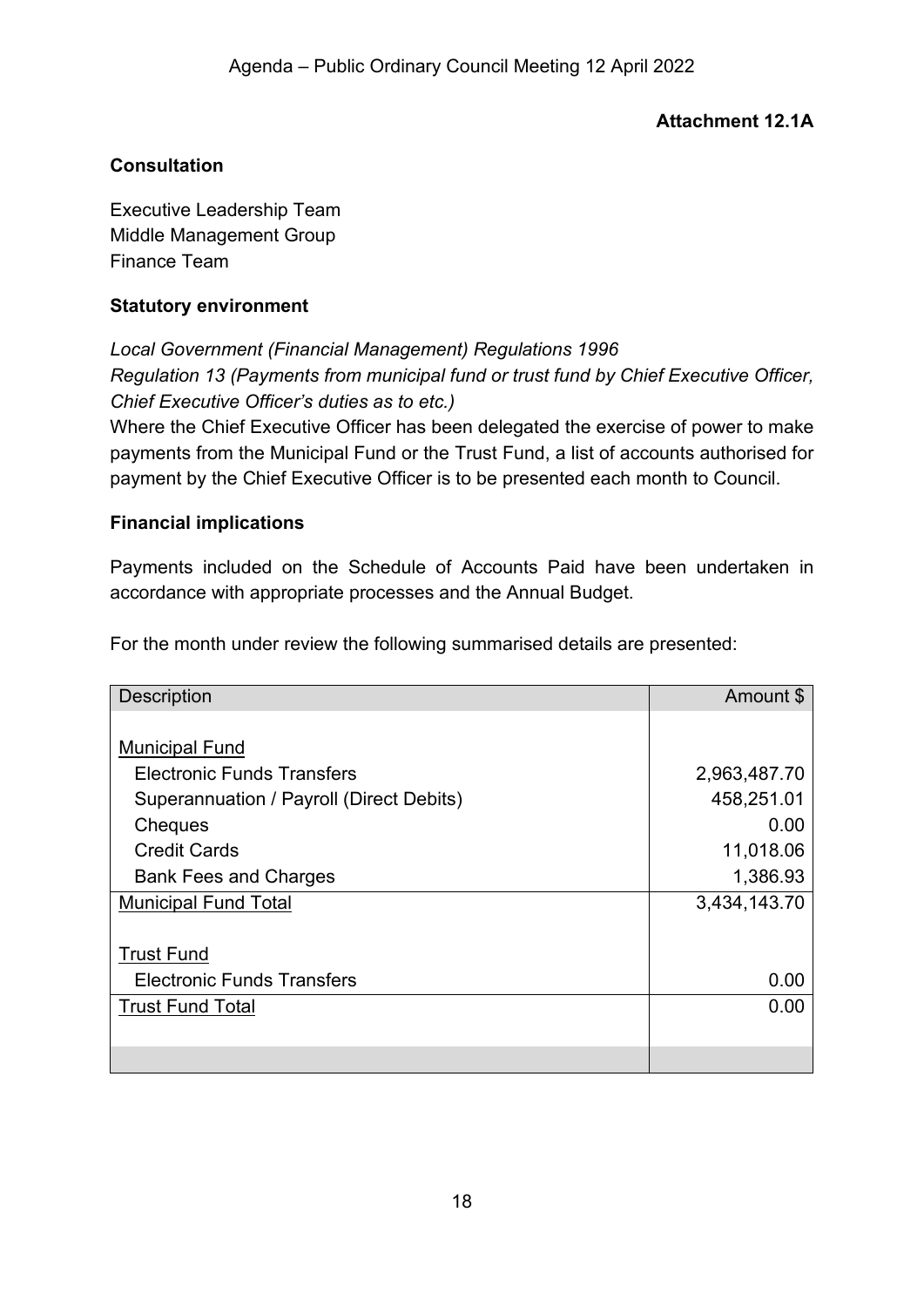## **Strategic implications**

Shire of Ashburton Strategic Community Plan 2022-2032

| <b>Strategic Objective</b>                                                          | Performance – We will lead the organisation, and create |  |  |  |  |
|-------------------------------------------------------------------------------------|---------------------------------------------------------|--|--|--|--|
|                                                                                     | culture, to deliver demonstrated performance<br>the     |  |  |  |  |
|                                                                                     | excellence to the community.                            |  |  |  |  |
| <b>Strategic Outcome</b><br>Appropriate, sustainable, and transparent management of |                                                         |  |  |  |  |
|                                                                                     | community funds.                                        |  |  |  |  |
| Strategy                                                                            | Ensure financial transactions are accurate and timely.  |  |  |  |  |

#### **Risk management**

Risk has been assessed based on the Officer Recommendation.

|                  | <b>Risk</b> | Risk Impact /      | <b>Risk</b> | <b>Principal</b>  | <b>Risk Action</b>     |
|------------------|-------------|--------------------|-------------|-------------------|------------------------|
| <b>Risk</b>      | Likelihood  | <b>Consequence</b> | Rating      | <b>Risk Theme</b> | Plan                   |
| Council does not | Unlikely    | Minor              | Low         | Compliance        | <b>Provide Council</b> |
| accept the Shire | (2)         | (2)                | (4)         | Some temporary    | with adequate          |
| officer          |             |                    |             | non-compliances   | information to make    |
| recommendation.  |             |                    |             |                   | an informed            |
|                  |             |                    |             |                   | decision.              |

The following Risk Matrix has been applied:

| <b>Risk Matrix</b>    |                |                               |                 |                 |                 |                 |
|-----------------------|----------------|-------------------------------|-----------------|-----------------|-----------------|-----------------|
| <b>Consequence</b>    |                | Insignificant<br><b>Minor</b> |                 | <b>Moderate</b> | <b>Major</b>    | Catastrophic    |
| Likelihood            |                |                               |                 |                 | 4               | 5               |
| <b>Almost Certain</b> | 5              | <b>Moderate</b>               | <b>High</b>     | <b>High</b>     | <b>Extremer</b> | <b>Extreme</b>  |
|                       |                | (5)                           | (10)            | (15)            | 20)             | (25)            |
| Likely                | 4              | Low                           | <b>Moderate</b> | <b>High</b>     | <b>High</b>     | <b>Extreme</b>  |
|                       |                | (4)                           | (8)             | (12)            | (16)            | (20)            |
| <b>Possible</b>       | 3              | Low                           | <b>Moderate</b> | <b>Moderate</b> | <b>High</b>     | <b>High</b>     |
|                       |                | (3)                           | (6)             | (9)             | (12)            | (15)            |
| <b>Unlikely</b>       | $\overline{2}$ | Low                           | Low             | <b>Moderate</b> | <b>Moderate</b> | <b>High</b>     |
|                       |                | (2)                           | (4)             | (6)             | (8)             | (10)            |
| Rare                  | л              | Low                           | Low             | Low             | Low             | <b>Moderate</b> |
|                       |                |                               |                 | (3)             | (4)             | (5)             |

Adoption of this item has been evaluated against the Shire of Ashburton's Risk Management Policy CORP5 Risk Matrix.

The perceived level of risk is "Low" because of the financial controls in place and the regularity of review of the information contained within these reports.

#### **Policy implications**

#### *FIN06 Significant Accounting Policy*

This Council Policy provides guidelines for the preparation of financial reports.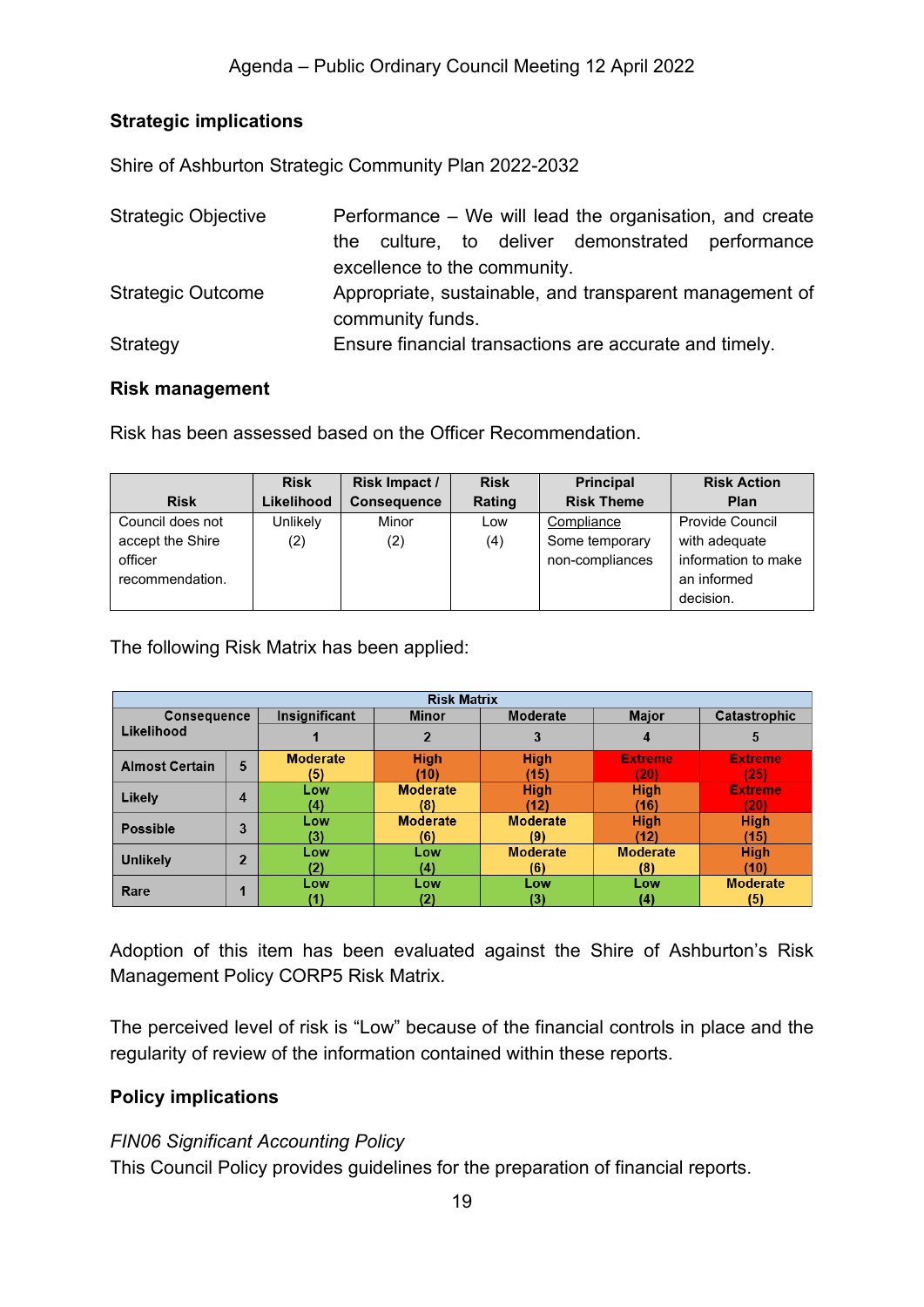### *ELM10 Financial Sustainability Policy*

This Council policy commits Council to ensuring no decisions will be made without considering the long-term financial impact of those decisions.

#### **Voting requirement**

Simple majority

#### **Councillor interest declarations**

Nil

#### **Officer recommendation**

That with respect to the Monthly Schedule of Accounts Paid, Council, in accordance with *Local Government (Financial Management) Regulations 1996* Regulation 13 confirms the Monthly Schedule of Accounts Paid for February 2022, as included at Attachment 12.1A.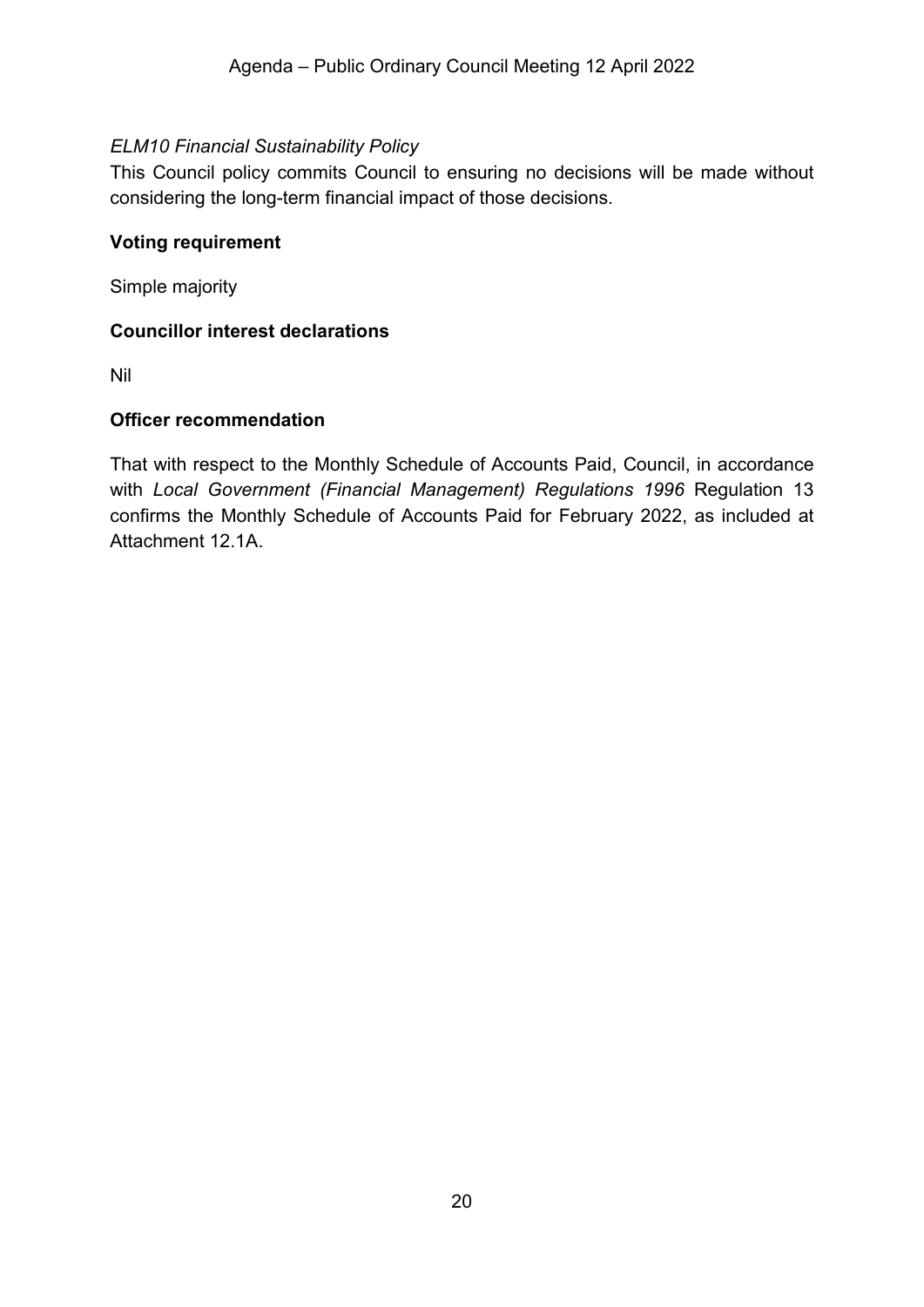## <span id="page-20-0"></span>**12.2 Monthly Financial Statements - February 2022**

| File reference                                                                                        | <b>FM03</b>                                                  |
|-------------------------------------------------------------------------------------------------------|--------------------------------------------------------------|
| Author's name<br><b>Author's position</b><br><b>Author's interest</b>                                 | T Dayman<br><b>Manager Finance and Administration</b><br>Nil |
| Authorising officer's name<br>Authorising officer's position<br><b>Authorising officer's interest</b> | N Cain<br><b>Director Corporate Services</b><br>Nil          |
| <b>Name of applicant / respondent</b> Not applicable                                                  |                                                              |
| Date report written                                                                                   | 25 March 2022                                                |
| <b>Previous meeting reference</b>                                                                     | Not applicable                                               |

#### **Summary**

Council is required to have produced a Statement of Financial Activity each month containing relevant information, as legislated.

The purpose of this Report is to present the Statement of Financial Activity for the month ended February 2022 as well as provide budget amendment recommendations.

Council is requested to accept the Statement of Financial Activity and any recommended budget amendments.

#### **Background**

The *Local Government (Financial Management) Regulations 1996* require Shire officers, monthly and within a prescribed timeframe, to prepare financial reports covering prescribed information and present these to Council.

#### **Comment**

Shire officers have prepared the Statement of Financial Activity, and supporting documentation, in accordance with legislative requirements (as attached).

## **Attachment 12.2A**

<span id="page-20-1"></span>The Director Projects and Procurement has requested the following 2021-2022 budget amendment be considered -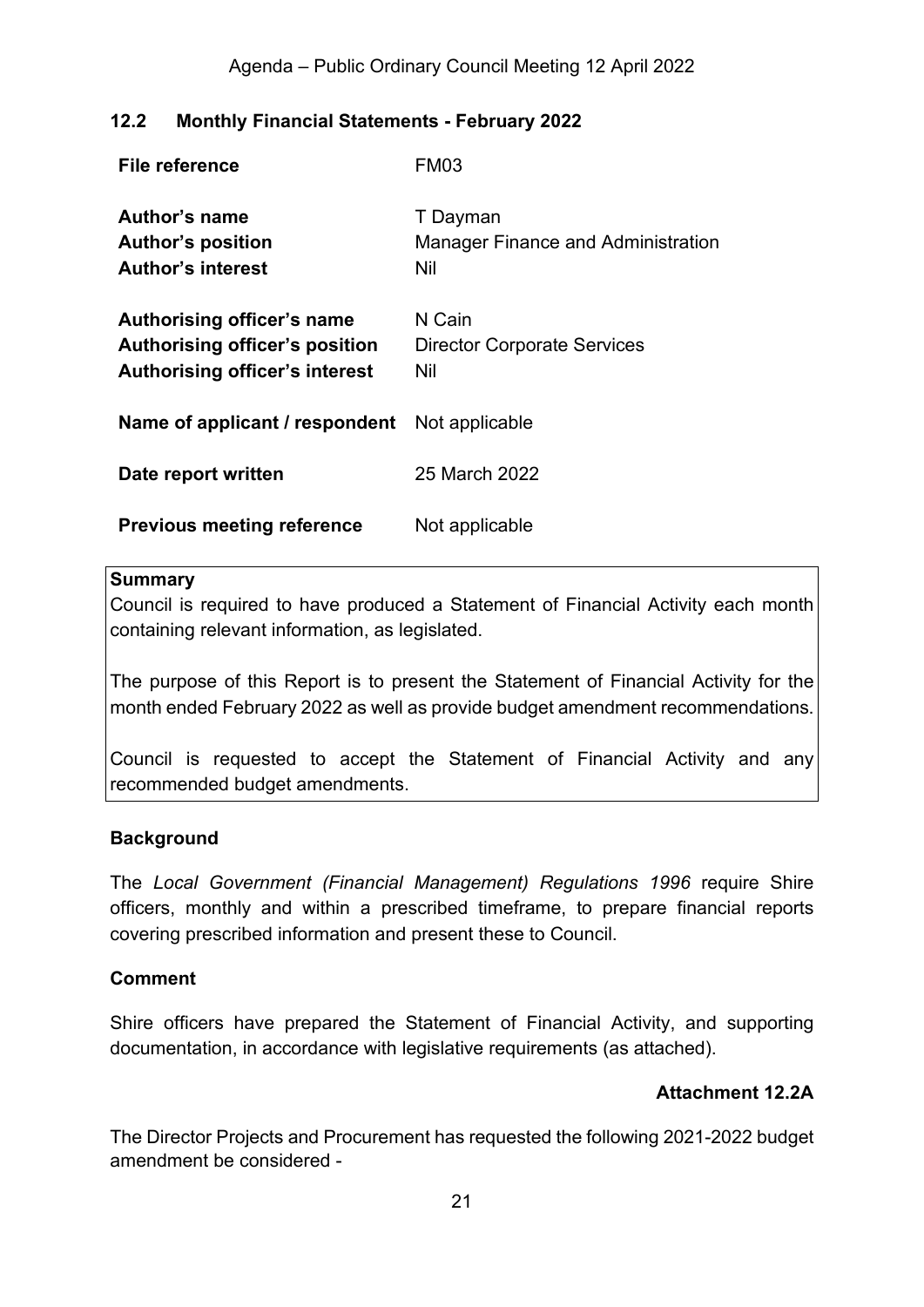| GL/<br>Job<br>No.     | GL / Job<br><b>Description</b>                   | <b>Current</b><br><b>Budget</b> | <b>Amendment</b> | <b>Revised</b><br><b>Budget</b> | Reason                                                                                                                                                                                                                                        |
|-----------------------|--------------------------------------------------|---------------------------------|------------------|---------------------------------|-----------------------------------------------------------------------------------------------------------------------------------------------------------------------------------------------------------------------------------------------|
| 22052                 | Foreshore<br>Masterplan<br>Development<br>Onslow | \$800,000                       | (\$300,000)      | \$500,000                       | Identified savings.                                                                                                                                                                                                                           |
| <b>NEW</b><br>Capital | Oceanview<br>Caravan Park<br>Stage 3             | \$0                             | \$300,000        | \$300,000                       | Project identified<br>in LTFP for 2022-<br>2023, with works<br>required to be<br>completed by April<br>2023. Initial<br>works, including<br>design and<br>headworks require<br>commencement in<br>2021-2022 to<br>ensure timeframe<br>is met. |

## **Consultation**

Executive Leadership Team Middle Management Group Finance Team

## **Statutory environment**

*Local Government Act 1995*

*Section 6.4 (Financial report)*

Local governments are required to prepare and present financial reports, on an annual basis and at any other time, and in any other format, as prescribed.

## *Local Government Act 1995*

## *Section 6.8 (Expenditure from municipal fund not included in annual budget*

A local government is not to incur expense from its municipal fund for an additional purpose except where the expense is incurred in a financial year before the Annual Budget is adopted (and must then be included), is authorised in advance by an Absolute Majority resolution by Council or authorised by the Shire President in an emergency.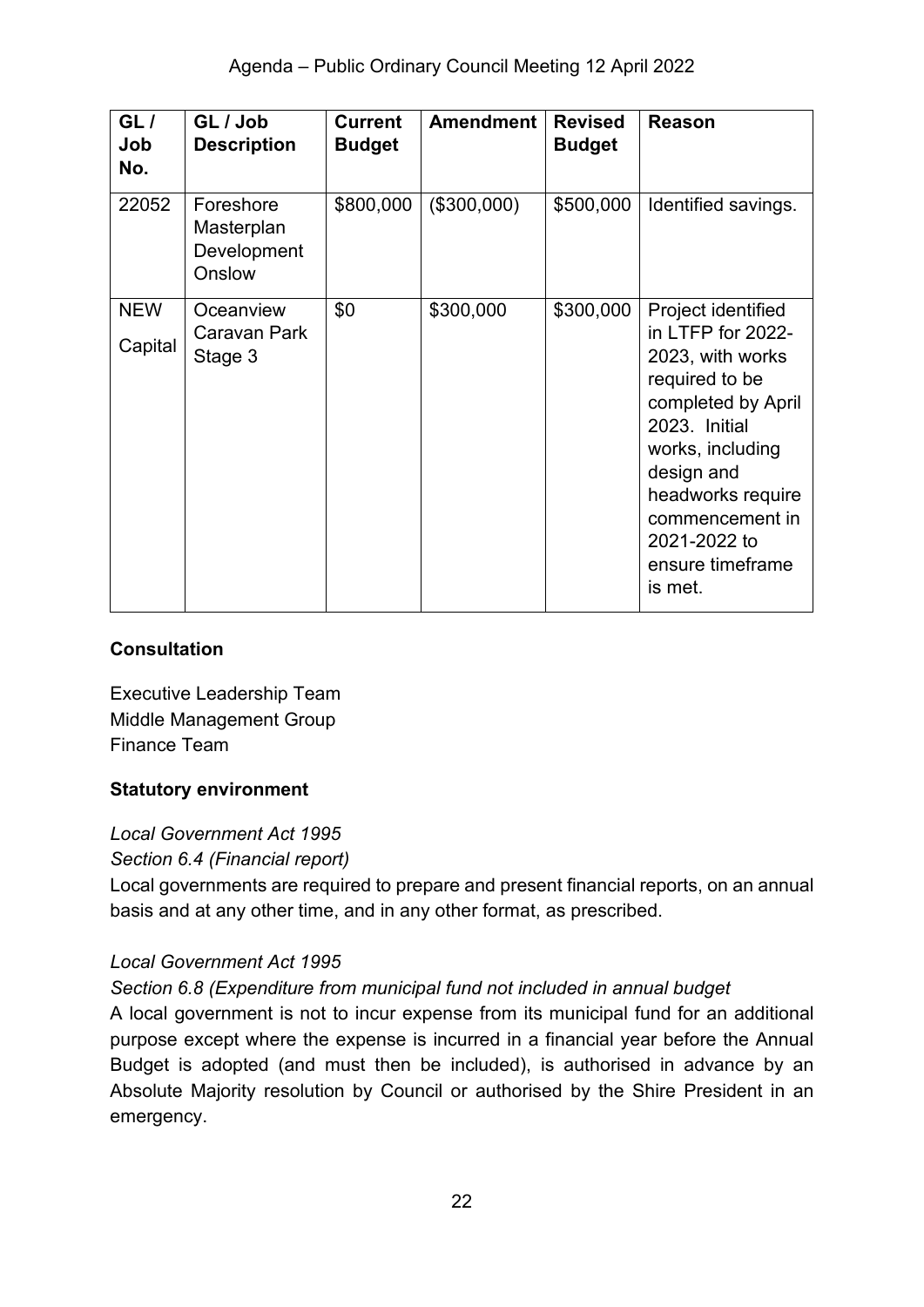Agenda – Public Ordinary Council Meeting 12 April 2022

## *Local Government (Financial Management) Regulations 1996*

#### *Regulation 34 (Financial activity statement required each month (Act s. 6.4)*

Shire officers are to prepare each month a statement of financial activity reporting on the revenue and expenditure as set out in the annual budget. Each statement of financial activity is to be accompanied by information explaining the composition of net assets less committed and restricted assets, any material variances and any other supporting information considered relevant.

#### **Financial implications**

Commentary on the current financial position is outlined within the body of the attached reports.

Proposed amendments to the 2021-2022 Annual Budget, have an overall impact of \$nil.

#### **Strategic implications**

Shire of Ashburton Strategic Community Plan 2022-2032

| <b>Strategic Objective</b> | Performance – We will lead the organisation, and create |
|----------------------------|---------------------------------------------------------|
|                            | culture, to deliver demonstrated performance<br>the     |
|                            | excellence to the community.                            |
| <b>Strategic Outcome</b>   | Appropriate, sustainable, and transparent management of |
|                            | community funds.                                        |
| Strategy                   | Ensure financial transactions are accurate and timely.  |

#### **Risk management**

Risk has been assessed based on the Officer Recommendation.

|                      | <b>Risk</b> | Risk Impact /      | <b>Risk</b> | <b>Principal</b>        | <b>Risk Action</b>         |
|----------------------|-------------|--------------------|-------------|-------------------------|----------------------------|
| <b>Risk</b>          | Likelihood  | <b>Consequence</b> | Rating      | <b>Risk Theme</b>       | <b>Plan</b>                |
| Material             | Unlikely    | Moderate           | Moderate    | <b>Financial Impact</b> | Review of financial        |
| misstatement or      | (2)         | (3)                | (6)         | \$100,000 to \$1m       | position information       |
| significant error in |             |                    |             |                         | to be undertaken           |
| the financial        |             |                    |             |                         | regularly and by           |
| statements.          |             |                    |             |                         | multiple Shire             |
|                      |             |                    |             |                         | officers.                  |
| Council does not     | Unlikely    | Minor              | Low         | Compliance              | <b>Provide Councillors</b> |
| accept the Shire     | (2)         | (2)                | (4)         | Some temporary          | with sufficient            |
| officer              |             |                    |             | non-compliances         | information for            |
| recommendation.      |             |                    |             |                         | decision making.           |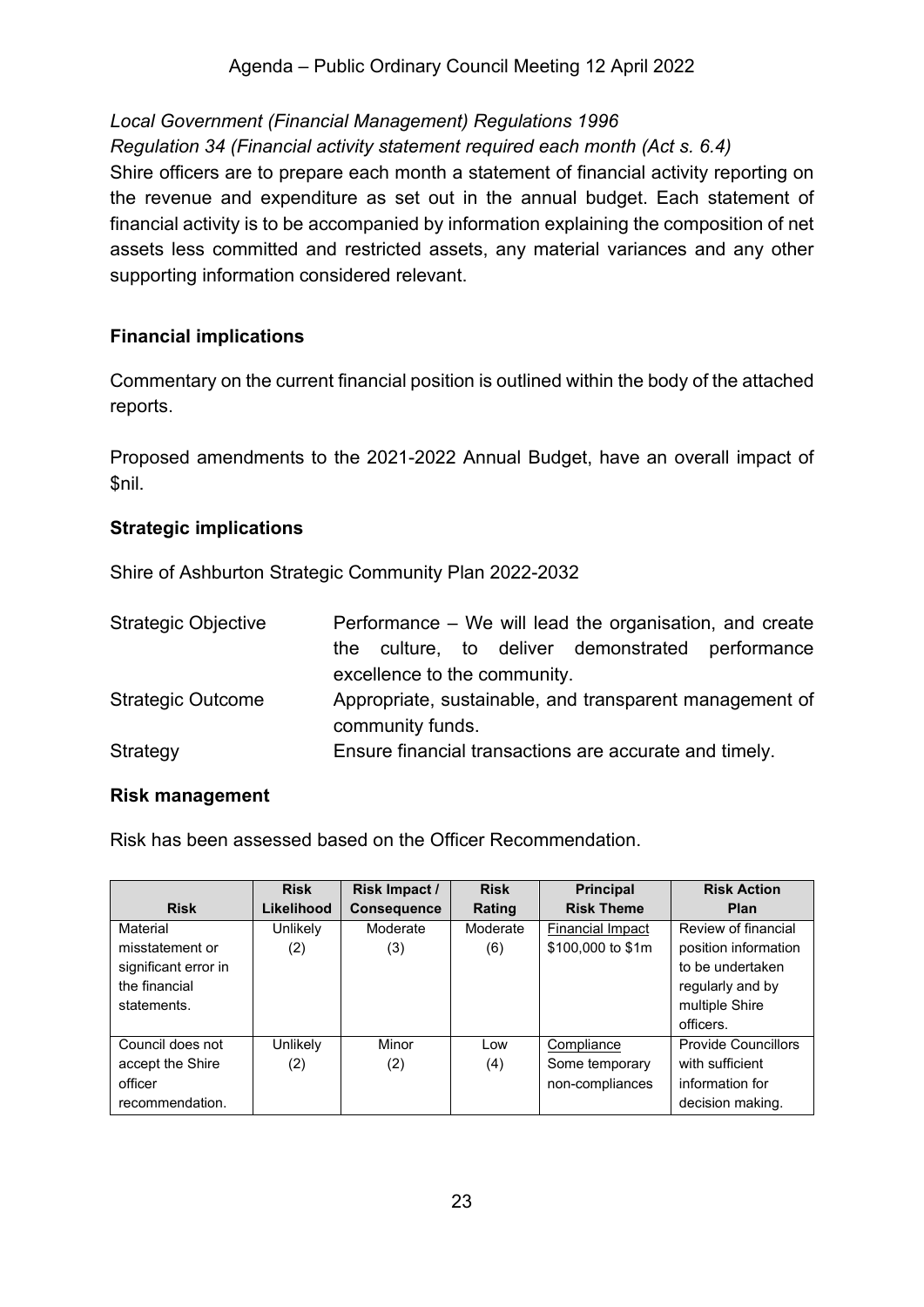| <b>Risk Matrix</b>                |   |                               |                 |                 |                 |                 |
|-----------------------------------|---|-------------------------------|-----------------|-----------------|-----------------|-----------------|
| <b>Consequence</b>                |   | Insignificant<br><b>Minor</b> |                 | <b>Moderate</b> | <b>Major</b>    | Catastrophic    |
| Likelihood                        |   |                               |                 | 3               | 4               | 5               |
| <b>Almost Certain</b>             | 5 | <b>Moderate</b>               | <b>High</b>     | <b>High</b>     | <b>Extreme</b>  | <b>Extreme</b>  |
|                                   |   | (5)                           | (10)            | (15)            | 201             | (25)            |
| Likely                            | 4 | Low                           | <b>Moderate</b> | <b>High</b>     | <b>High</b>     | <b>Extreme</b>  |
|                                   |   | (4)                           | (8)             | (12)            | (16)            | (20)            |
| <b>Possible</b>                   | 3 | Low                           | <b>Moderate</b> | <b>Moderate</b> | <b>High</b>     | <b>High</b>     |
|                                   |   | (3)                           | (6)             | (9)             | (12)            | (15)            |
| $\overline{2}$<br><b>Unlikely</b> |   | Low                           | Low             | <b>Moderate</b> | <b>Moderate</b> | <b>High</b>     |
|                                   |   | 12).                          | (4)             | (6)             | (8)             | (10)            |
| Rare                              | и | Low                           | Low             | Low             | Low             | <b>Moderate</b> |
|                                   |   |                               | (2)             | (3)             | (4)             | (5)             |

The following Risk Matrix has been applied:

Adoption of this item has been evaluated against the Shire of Ashburton's Risk Management Policy CORP5 Risk Matrix.

The perceived level of risk is "Low" because of the financial controls in place and the regularity of review of the information contained within these reports.

### **Policy implications**

#### *FIN06 Significant Accounting Policy*

This Council Policy provides guidelines for the preparation of financial reports.

#### *ELM10 Financial Sustainability Policy*

This Council policy commits Council to ensuring no decisions will be made without considering the long-term financial impact of those decisions.

#### **Voting requirement**

Absolute majority

#### **Councillor interest declarations**

Nil

#### **Officer recommendation**

That with respect to the Monthly Financial Statements, Council,

a In accordance with Regulation 34 of the *Local Government (Financial Management) Regulations 1996,* accepts the Statement of Financial Activity, and associated documentation, for February 2022, as included at Attachment 12.2A, and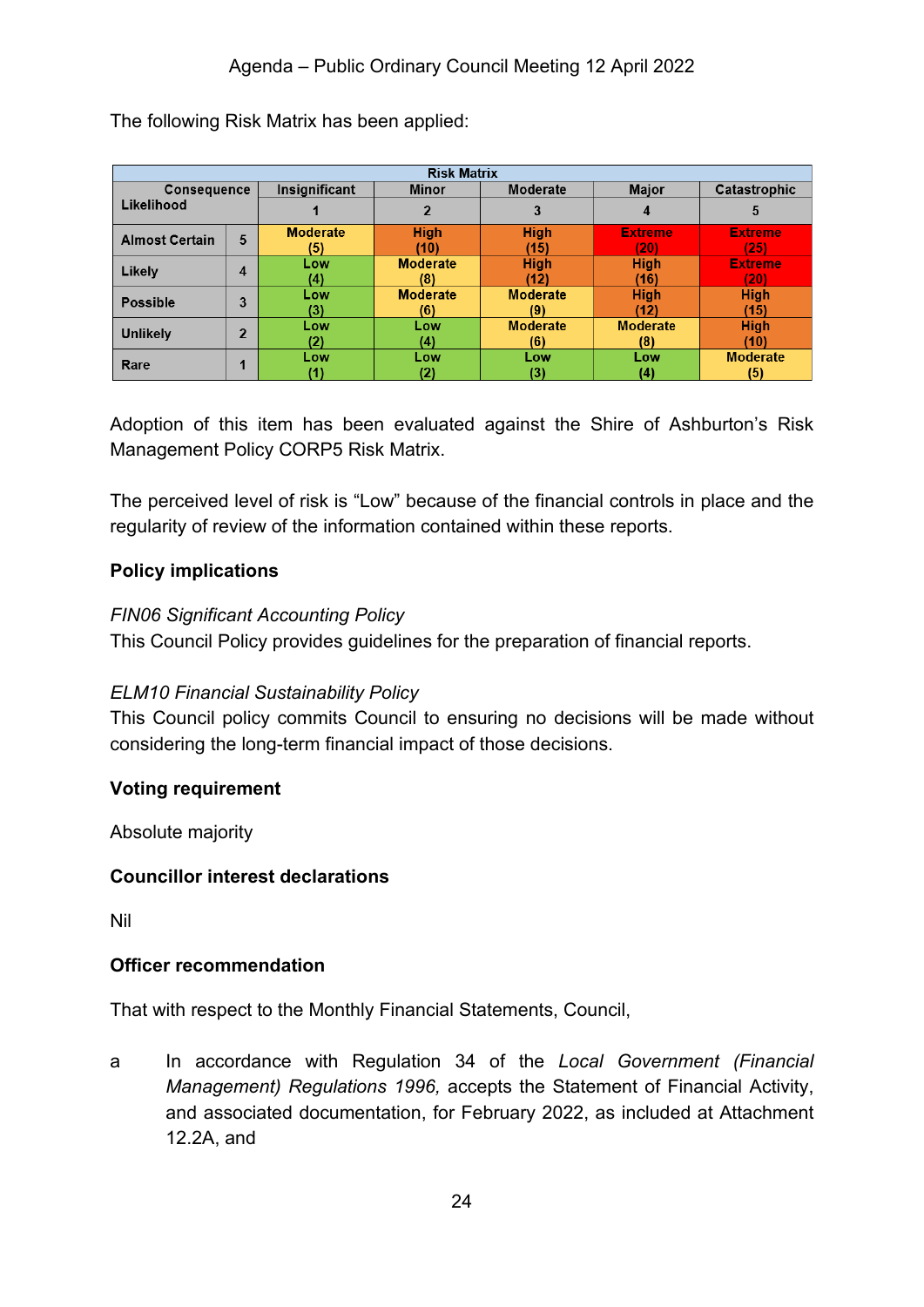- b In accordance with Section 6.8 of the *Local Government Act 1995,* authorises the following additional expense –
	- Oceanview Caravan Park (Stage 3) \$300,000

And amends the Annual Budget 2021-2022 as below –

- Increase expense Oceanview Caravan Park (Stage 3) by \$300,000
- Decrease expense Foreshore Masterplan Development Onslow by \$300,000

To facilitate commencement of headworks for Stage 3 of the Oceanview Caravan Park.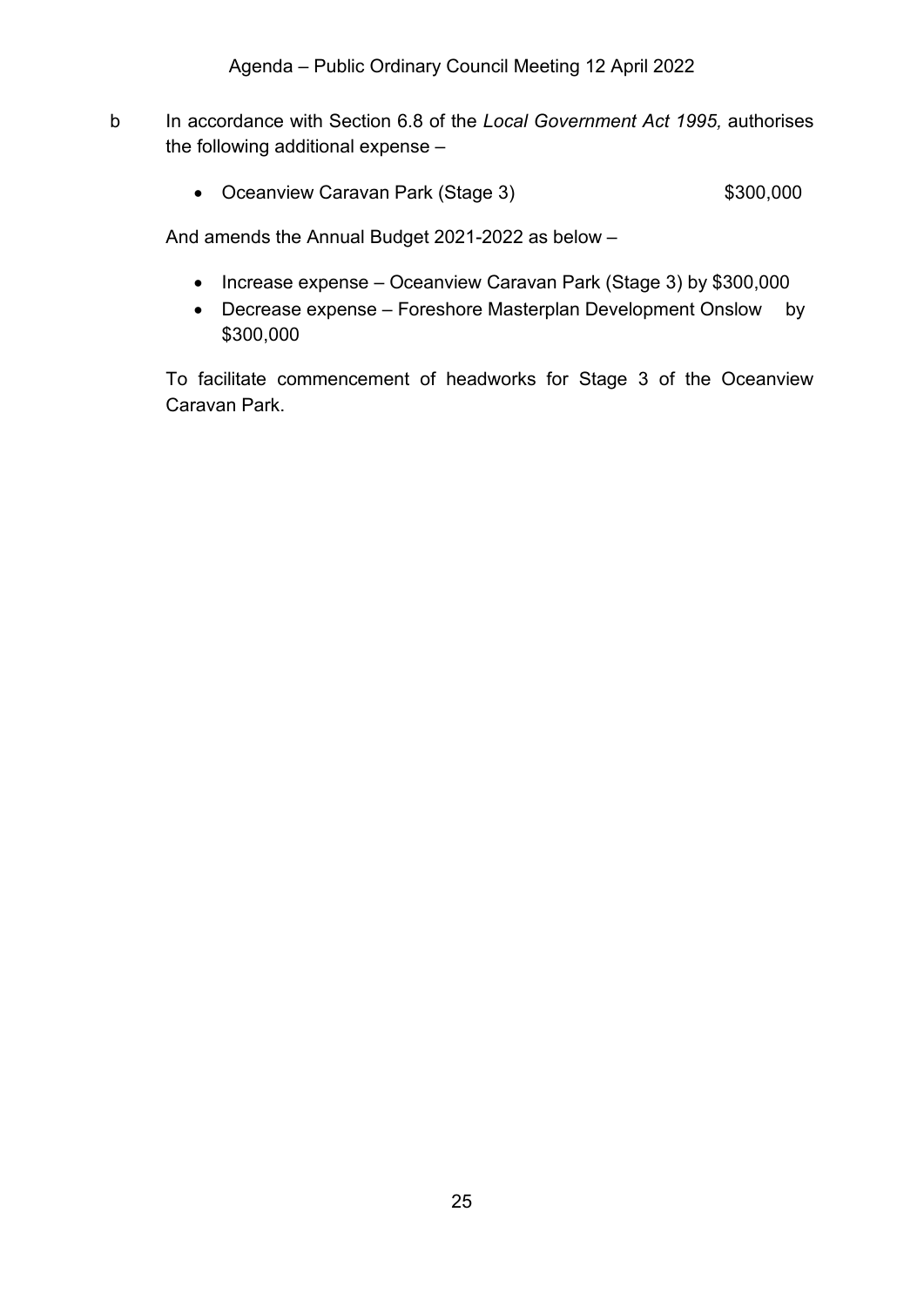## <span id="page-25-0"></span>**12.3 Review of Delegations**

| <b>File reference</b>                                                                                 | GV20                                                                                             |
|-------------------------------------------------------------------------------------------------------|--------------------------------------------------------------------------------------------------|
| Author's name<br><b>Author's position</b><br><b>Author's interest</b>                                 | N Cain<br><b>Director Corporate Services</b><br>Nil                                              |
| Authorising officer's name<br>Authorising officer's position<br><b>Authorising officer's interest</b> | N Cain<br><b>Director Corporate Services</b><br>Nil                                              |
| <b>Name of applicant / respondent</b> Not applicable                                                  |                                                                                                  |
| Date report written                                                                                   | 27 March 2022                                                                                    |
| <b>Previous meeting reference</b>                                                                     | Agenda Item 11.3 (Council Decision 139/2020)<br><b>Ordinary Council Meeting 8 September 2020</b> |

#### **Summary**

Council may delegate some powers and duties to the Chief Executive Officer and, where delegations occur, a review of these delegations is to be done at least once every financial year.

Shire officers have performed a full review, including a rewrite of existing delegations. The complete review is presented for Council consideration.

Council is requested to adopt the presented Register of Delegations and Authorisations.

#### **Background**

Delegations by Council are an effective way to reduce red tape and improve customer satisfaction through prompt decision-making processes.

Using the power of delegation appropriately assist local government to effectively deal with a wide range of operational matters which are minor, administrative in nature and potentially time-consuming.

Certain safeguards are incorporated into delegations, such as limiting the use of when a delegation can be exercised as well as granting appeal rights to the Council when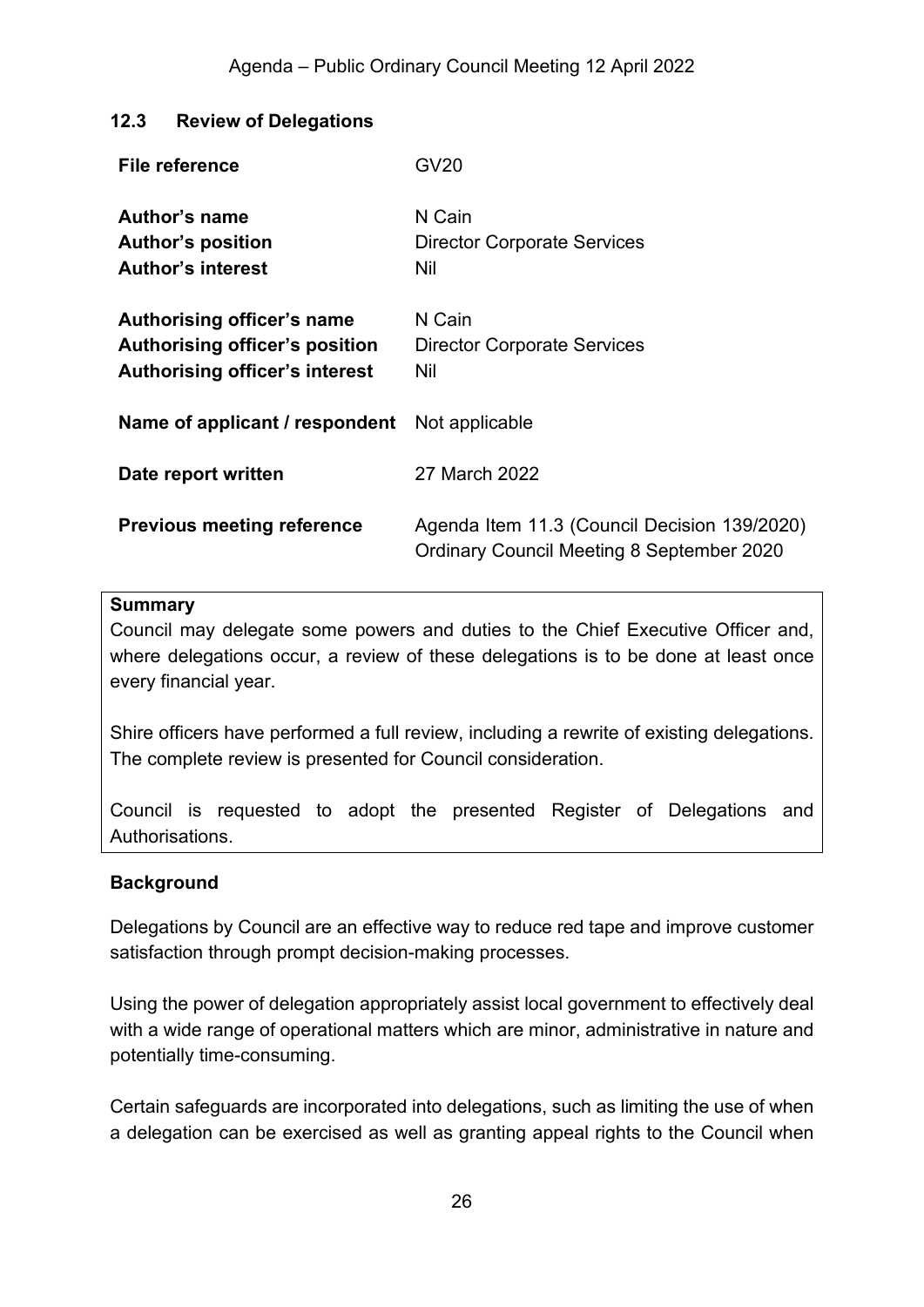an impacted individual is aggrieved with a Shire officer's decision (as set out in Part 9 – Division 1 of the *Local Government Act 1995*).

It is important to note Shire officers are not obliged to use a delegation; where a matter is determined to be of a contentious nature, the matter can be referred to Council.

The current Register of Delegations, located on the official Shire website, was last reviewed in September 2020, using guidelines produced by the Department of Local Government, Sport, and Cultural Industries.

This review has been undertaken –

- utilising the same guidelines, as mentioned,
- model templates from the WA Local Government Association (WALGA), and
- samples from other local governments.

### **Comment**

The proposed delegation style is based on model templates produced by WALGA.

The style of delegation references the specific sections of legislation, under which a delegation is made, and details the express function as delegated.

A summary of changes from existing delegations to the proposed delegations is attached.

#### **Supplementary Attachment 12.3A**

<span id="page-26-0"></span>The proposed Register of Delegations and Authorisations for Council consideration is attached.

## <span id="page-26-1"></span>**Supplementary Attachment 12.3B**

#### **Consultation**

Executive Leadership Team WA Local Government Association Other local government

#### **Statutory environment**

*Local Government Act 1995 Section 5.42 Delegation of some powers and duties to CEO*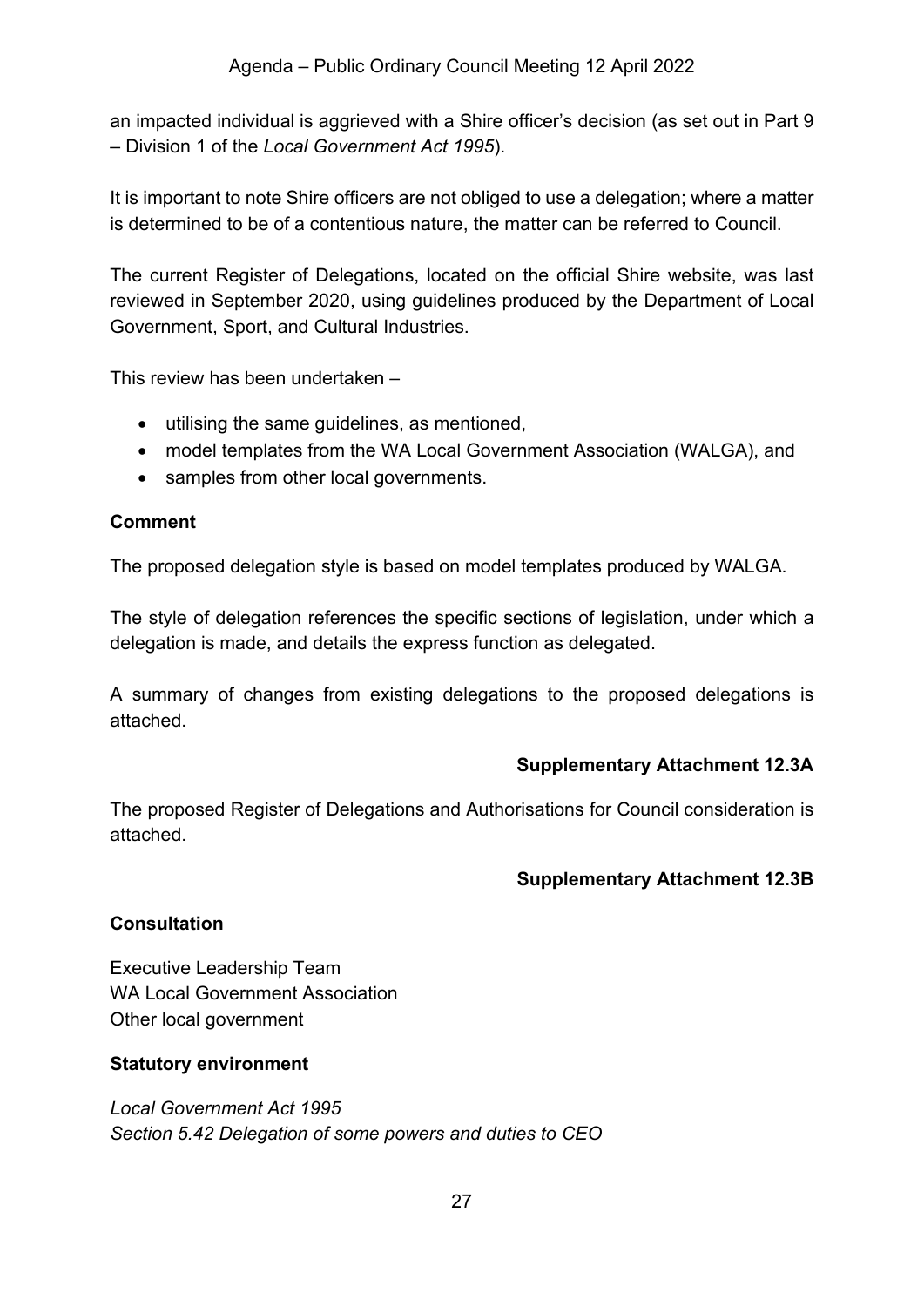A local government may delegate to the Chief Executive Officer the exercise of certain powers or the discharge of certain duties under various pieces of legislation.

### *Local Government Act 1995*

*Section 5.46 Register of, and records relevant to, delegations to CEO and employees* The Chief Executive Officer is to keep a register of the delegations made by Council to the Chief Executive Officer, and to any employees, and to –

- Review these at least once every financial year, and
- Have records kept of each instance a power or duty is exercised or discharged.

## *Local Government Act 1995*

## *Section 9.49A Execution of documents*

A local government may authorise the Chief Executive Officer, another employee, or an agent of the local government to sign documents on behalf of the local government, either generally or subject to specified conditions or restrictions.

#### *Building Act 2011*

*Section 127 Delegation: special permit authorities and local governments* A local government may delegate, as specified, any of its powers or duties as a permit authority under the *Building Act 2011*.

## *Bush Fires Act 1954*

#### *Section 48 Delegation by local governments*

A local government may delegate to its Chief Executive Officer the performance of any of its functions under the *Bush Fires Act 1954*.

#### *Cat Act 2011*

## *Section 44 Delegation by local government*

A local government may delegate to its Chief Executive Officer the exercise of any of its powers or the discharge of any of its duties under the *Cat Act 2011*.

## *Dog Act 1976*

## *Section 10AA Delegation of local government powers and duties*

A local government may delegate to its Chief Executive Officer any power or duty of the local government under the *Dog Act 1976*.

## *Food Act 2008*

#### *Section 118 Functions of enforcement agencies and delegation*

A local government, as an enforcement agency, has the functions in relation to the administration of the *Food Act 2008* and may delegated these functions to a person or body, or a person or body within a class of persons or bodies, prescribed by legislation.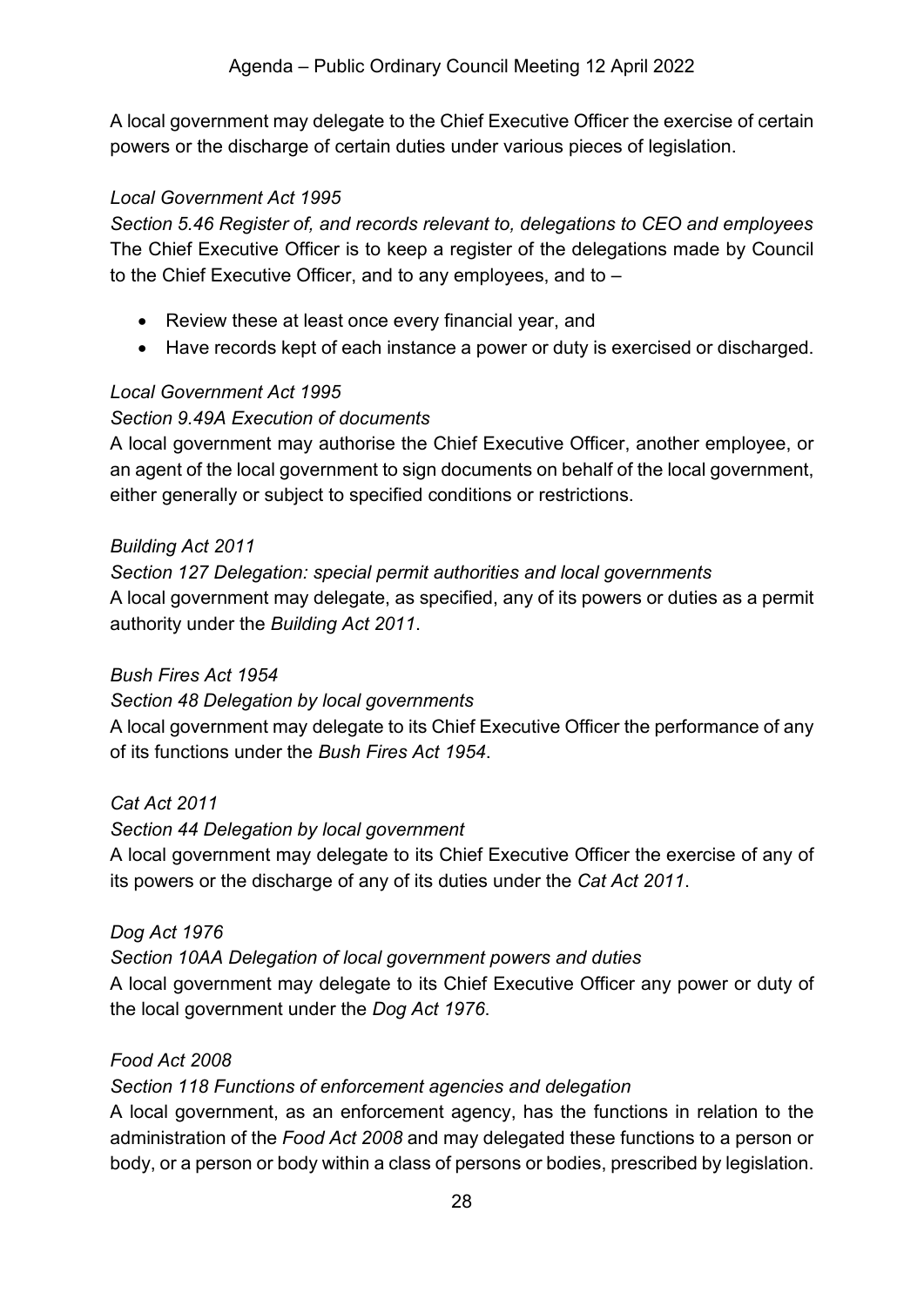## *Graffiti Vandalism Act 2016*

## *Section 16 Delegation by local government*

A local government may delegate to its Chief Executive Officer the exercise of any of its powers or the discharge or any of its duties under the *Graffiti Vandalism Act 2016*.

#### *Public Health Act 2016*

### *Section 21 Enforcement agency may delegate*

A local government, as an enforcement agency, may delegate a power or duty conferred on it by the *Public Health Act 2016* to the Chief Executive Officer or an authorised officer designated by the local government.

## *Planning and Development (Local Planning Schemes) Regulations 2015 Schedule 2 Clause 82 Delegations by local government*

A local government may delegate to a committee or to the Chief Executive Officer the exercise of any of the local government's powers or the discharge of any of the local government's duties under this legislation, other than the power of the local government to delegate.

### **Financial implications**

Sufficient funds exist in the 2021-2022 Annual Budget to address the recommendation as review of the delegations was undertaken by Shire officers.

## **Strategic implications**

Shire of Ashburton Strategic Community Plan 2022-2032

| <b>Strategic Objective</b> | Performance – We will lead the organisation, and create<br>the culture, to deliver demonstrated performance<br>excellence to the community.           |  |  |  |  |  |
|----------------------------|-------------------------------------------------------------------------------------------------------------------------------------------------------|--|--|--|--|--|
| <b>Strategic Outcome</b>   | Visionary community leadership with sounds, diligent and<br>accountable governance.                                                                   |  |  |  |  |  |
| Strategy                   | Provide, and lead in the development of, meaningful<br>policies and processes to ensure sound and compliant<br>delivery of services to the community. |  |  |  |  |  |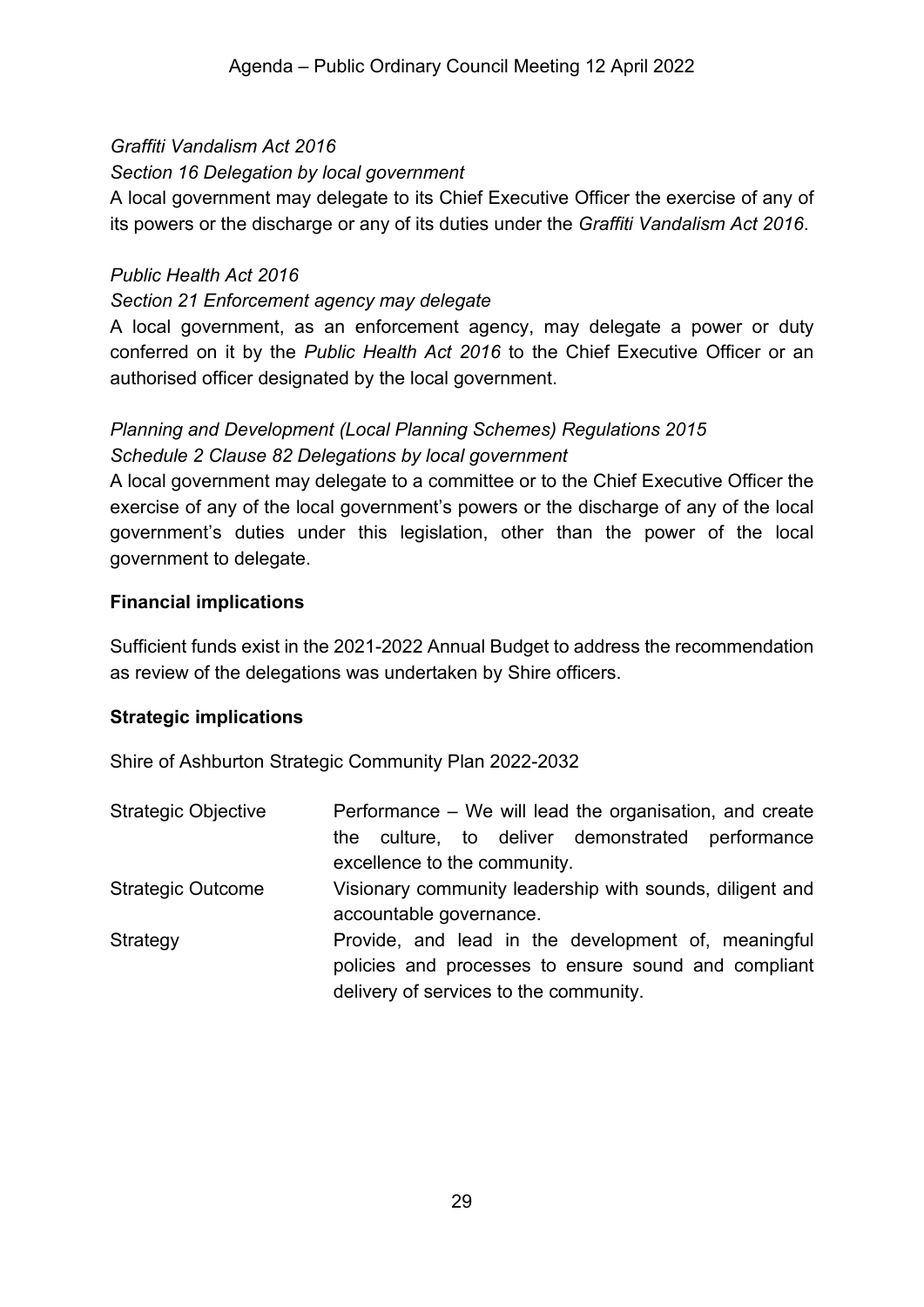#### **Risk management**

|                                                                                                           | <b>Risk</b>     | Risk Impact /      | <b>Risk</b>     | <b>Principal</b>                                                                                              | <b>Risk Action</b>                                                                                                     |
|-----------------------------------------------------------------------------------------------------------|-----------------|--------------------|-----------------|---------------------------------------------------------------------------------------------------------------|------------------------------------------------------------------------------------------------------------------------|
| <b>Risk</b>                                                                                               | Likelihood      | <b>Consequence</b> | Rating          | <b>Risk Theme</b>                                                                                             | Plan                                                                                                                   |
| Council fails to<br>review the<br>delegations in the<br>timeframe required.                               | Unlikely<br>(2) | Moderate<br>(3)    | Moderate<br>(6) | Compliance<br>Short term<br>noncompliance<br>but<br>with significant<br>regulatory<br>requirements<br>imposed | Council is provided<br>with sufficient<br>information within<br>sufficient time to<br>meet the 30 June<br>requirement. |
| Delegations<br>provided by Council<br>are inappropriate,<br>without power, or<br>have been<br>superseded. | Unlikely<br>(2) | Major<br>(4)       | Moderate<br>(8) | Compliance<br>Short term<br>noncompliance<br>but<br>with significant<br>regulatory<br>requirements<br>imposed | Shire officers<br>continuously review<br>delegations to<br>ensure they are<br>current and<br>appropriate.              |

Risk has been assessed based on the Officer Recommendation.

The following Risk Matrix has been applied:

| <b>Risk Matrix</b>    |                |                 |                          |                 |                 |                 |
|-----------------------|----------------|-----------------|--------------------------|-----------------|-----------------|-----------------|
| <b>Consequence</b>    |                | Insignificant   | Moderate<br><b>Minor</b> |                 | <b>Major</b>    | Catastrophic    |
| Likelihood            |                |                 |                          | 3               | 4               | 5               |
| <b>Almost Certain</b> | 5              | <b>Moderate</b> | <b>High</b>              | <b>High</b>     | <b>Extreme</b>  | <b>Extreme</b>  |
|                       |                | (5)             | (10)                     | (15)            | (20)            | (25)            |
| Likely                |                | Low             | <b>Moderate</b>          | <b>High</b>     | <b>High</b>     | <b>Extreme</b>  |
|                       | 4              | (4)             | (8)                      | (12)            | (16)            | (20)            |
| <b>Possible</b>       | 3              | Low             | <b>Moderate</b>          | <b>Moderate</b> | <b>High</b>     | <b>High</b>     |
|                       |                | (3)             | (6)                      | (9)             | (12)            | (15)            |
| <b>Unlikely</b>       | $\overline{2}$ | Low             | Low                      | <b>Moderate</b> | <b>Moderate</b> | <b>High</b>     |
|                       |                | (2)             | (4)                      | (6)             | (8)             | (10)            |
| Rare                  |                | Low             | Low                      | Low             | Low             | <b>Moderate</b> |
|                       |                |                 | (2)                      | (3)             | (4)             | (5)             |

Adoption of this item has been evaluated against the Shire of Ashburton's Risk Management Policy CORP5 Risk Matrix.

The perceived level of risk is "Moderate" because, although consequence of incorrect delegations may have significant consequence, sufficient controls are in place to mitigate the risk of significant compliance failure.

#### **Policy implications**

The adoption of Delegations generally leads to the development of Policies.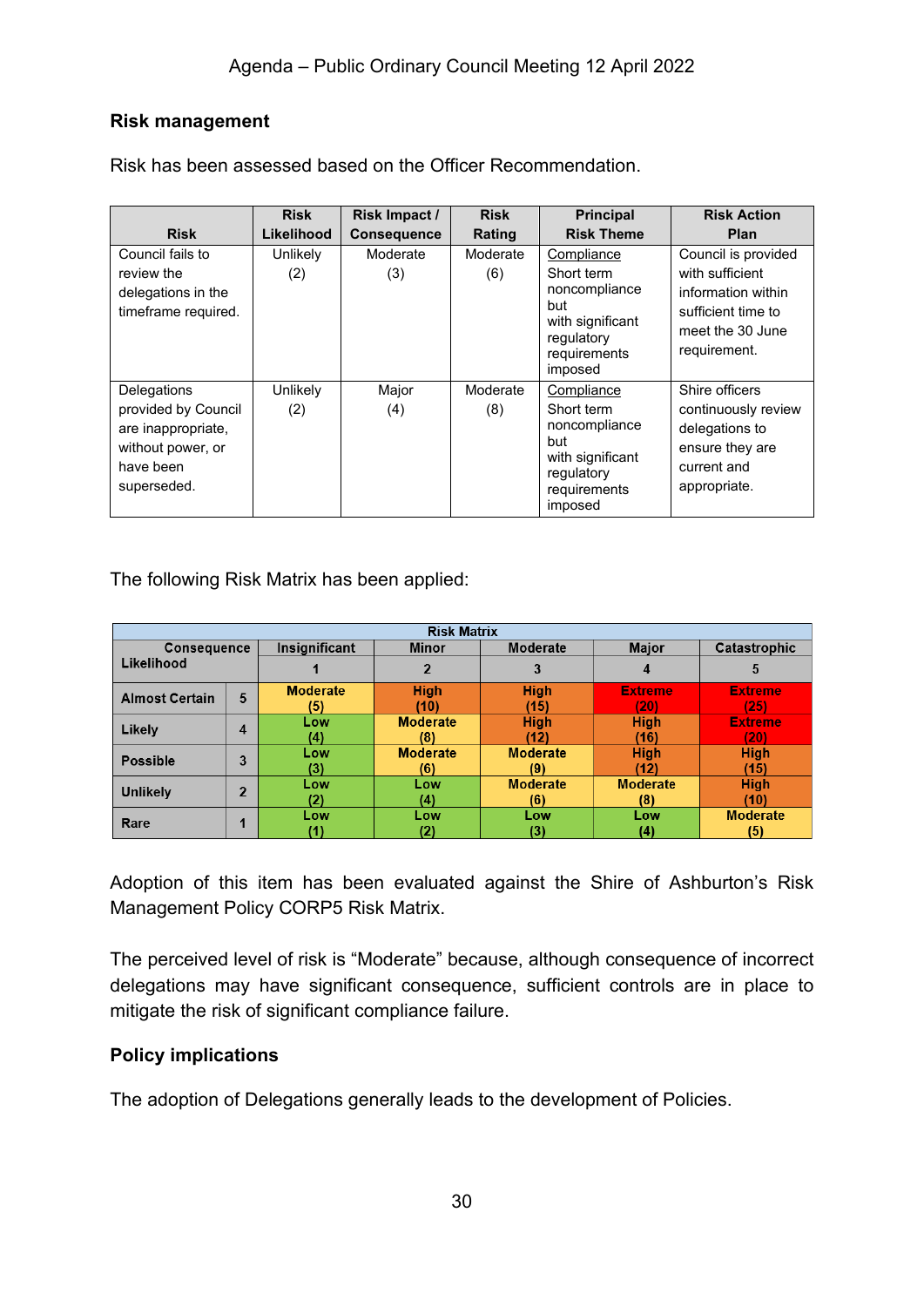### **Voting requirement**

Absolute majority

#### **Councillor interest declarations**

Nil

#### **Officer recommendation**

That with respect to the review of delegations Council,

- a In accordance with Section 5.46 of the *Local Government Act 1995*, receives the review of the Register of Delegations, as summarised and included in Supplementary Attachment 12.3A, and
- b In accordance with Section 5.42 of the *Local Government Act 1995*, adopts, by Absolute Majority, the Register of Delegations as included in Supplementary Attachment 12.3B.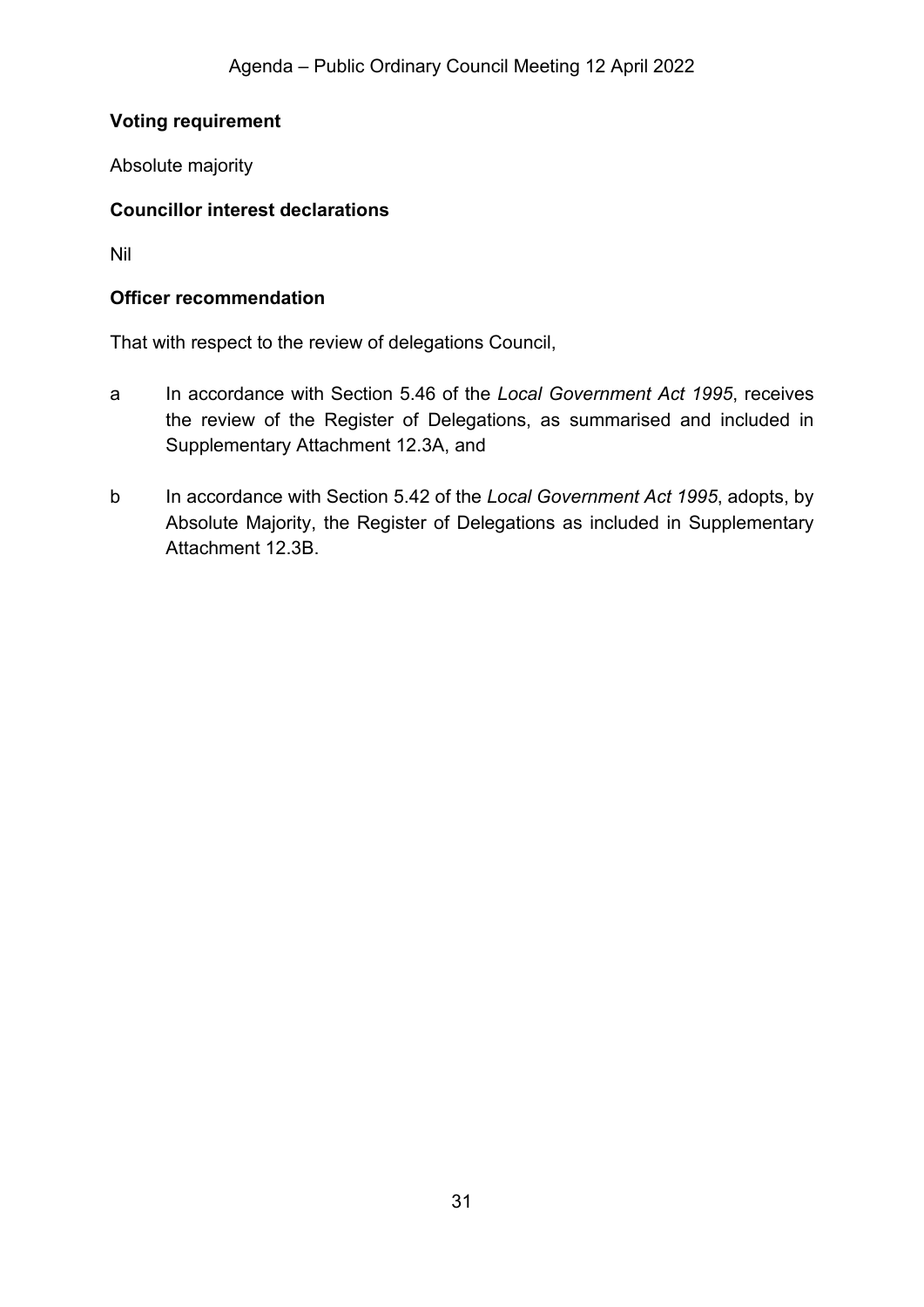# <span id="page-31-0"></span>**13 People and Place reports**

Nil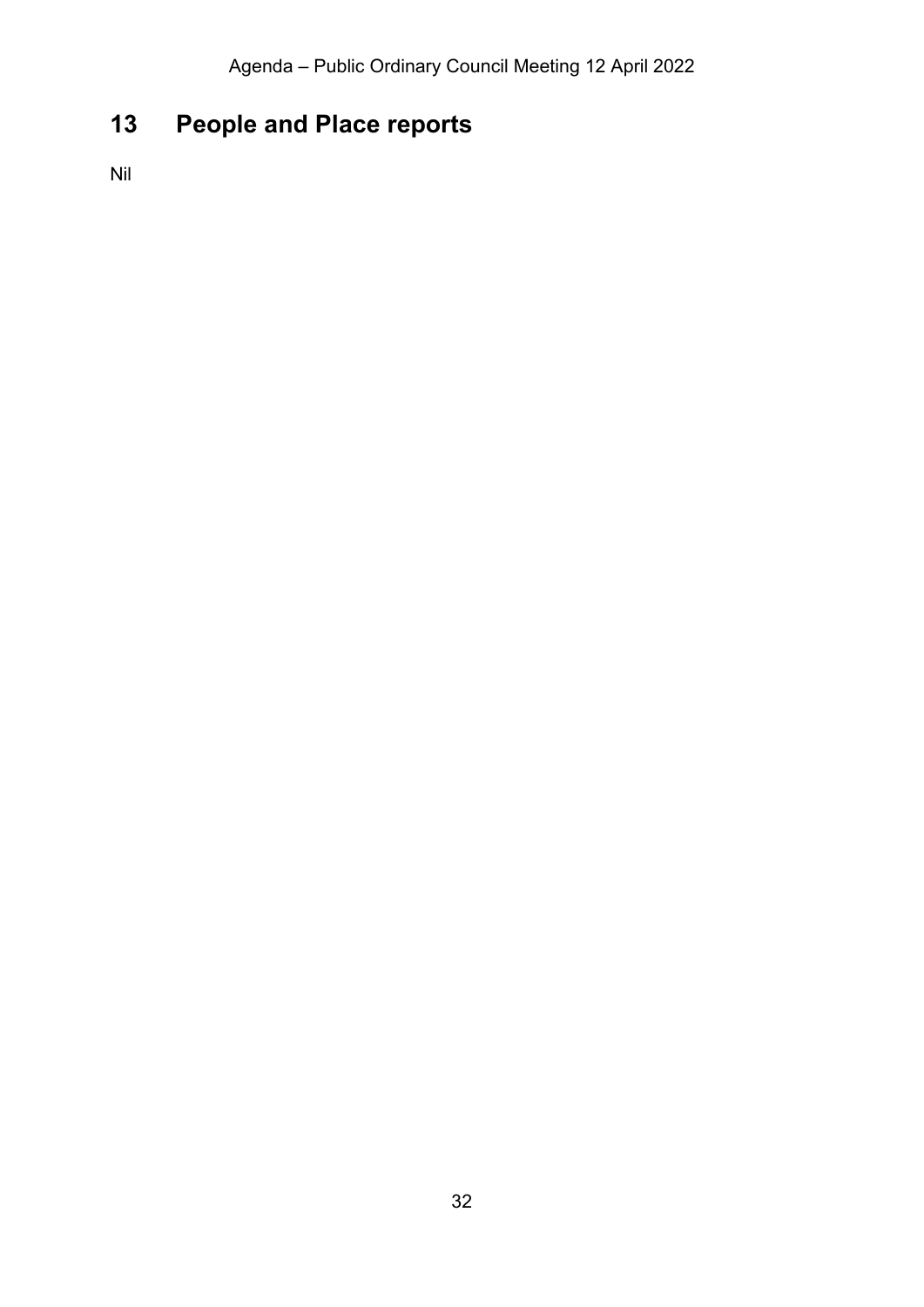## <span id="page-32-0"></span>**14 Infrastructure Services reports**

## <span id="page-32-1"></span>**14.1 Application by RFF Australia to add Beadon Creek Road, Onslow, to Restricted Access Vehicle Network**

| File reference                                                                                        | RD0049                                                      |
|-------------------------------------------------------------------------------------------------------|-------------------------------------------------------------|
| Author's name<br><b>Author's position</b><br><b>Author's interest</b>                                 | M Fanning<br>Director Infrastructure Services<br>Nil        |
| Authorising officer's name<br>Authorising officer's position<br><b>Authorising officer's interest</b> | M Fanning<br><b>Director Infrastructure Services</b><br>Nil |
| Name of applicant / respondent RFF Australia                                                          |                                                             |
| Date report written                                                                                   | 22 March 2022                                               |
| <b>Previous meeting reference</b>                                                                     | Nil                                                         |

#### **Summary**

This item is for Council to consider adding Beadon Creek Road, Onslow, to the Main Roads WA Restricted Access Vehicle (RAV) network.

MRWA has forwarded an application to the Shire to have Beadon Creek Road, Onslow, added to the RAV network to cater for access by "pocket" double road trains – RAV Category 4 configuration.

Council is requested to refuse the application to add Beadon Creek Road, Onslow, to the RAV network as the existing infrastructure does not support this type of traffic.

#### **Background**

RFF Australia (the applicant) applied to Main Roads WA (MRWA) to extend the Restricted Access Vehicle (RAV) network to include Beadon Creek Road, Onslow.

RFF Australia is a consultancy firm however it has not identified whom it is working for as its client.

This application was to allow 27.5m long "pocket" double road trains (RAV Category 4 configuration) to access Lot 558 to store empty trailers. The application was supported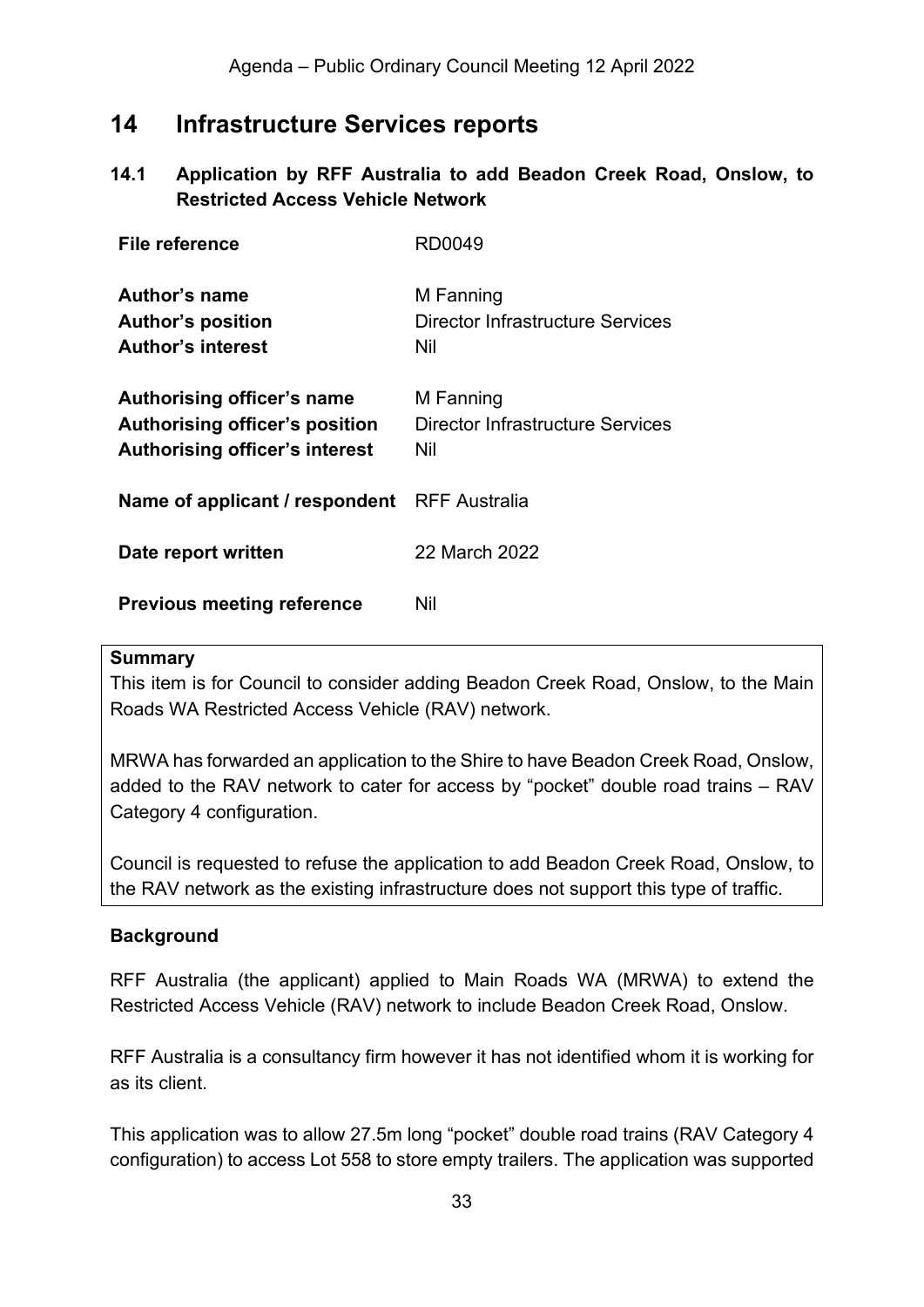<span id="page-33-0"></span>through a briefing note assessing the route.

## **Attachment 14.1A Attachment 14.1B**

#### <span id="page-33-1"></span>**Comment**

The applicant provided supporting route assessment documentation (Attachment 14.1B) to support their application which needed to be assessed against the MRWA Standard Restricted Access Vehicle Route Assessment Guidelines (Attachment 14.1C). Infrastructure Services personnel have reviewed the application to determine whether the proposed route complied with these guidelines.

The applicants briefing note states to provide evidence that RAV 4 class road trains (maximum length 27.5m) to maximum weight 87.5 tonnes could access / egress Beadon Creek Road whilst staying "lane correct" (making the turn without crossing the centre line of either road).

Analysis of the briefing note (Attachment 14.1D) identified that there is sufficient evidence to recommend refusal of the application. Justification for this conclusion is as follows:

- Beadon Creek Road carriageway is 8.4m in width, with an additional 1.0m asphalt shoulder on the southern side, not "approximately 7m";
- The maximum allowable weight of the proposed configuration is 98 tonnes under MRWA's Accredited Mass Management Scheme;
- The "swept path analysis" shown on Figure 5 of the supporting documentation shows the configuration is not able to remain "lane correct" when turning into / out of Beadon Creek Road as it is crossing the centre line when turning into Beadon Creek Road and mounting the south kerb when exiting Beadon Creek onto McAullay Road. MRWA criteria for RAV Route assessments states that turning RAV's are not able to cross centrelines of roads where linemarking is installed, which is the case for both Beadon Creek Road and McAullay Road;
- Statement that Figure 5 of the supporting documentation illustrates RAV4 swept path analysis is incorrect as it actually illustrates RAV7 swept paths;
- The swept path analysis in Figure 5 of the supporting documentation does not accurately reflect the turning movements that would be made by a RAV configuration turning at a sharply angled intersection;
- A RAV7 configuration vehicle cannot be 27.5m long as axle spacings will not meet minimum specified requirements;
- Empty trailers recently observed parked on Lot 558 were full length (12.2 13.7m), which are too long to be used in a RAV4 configuration;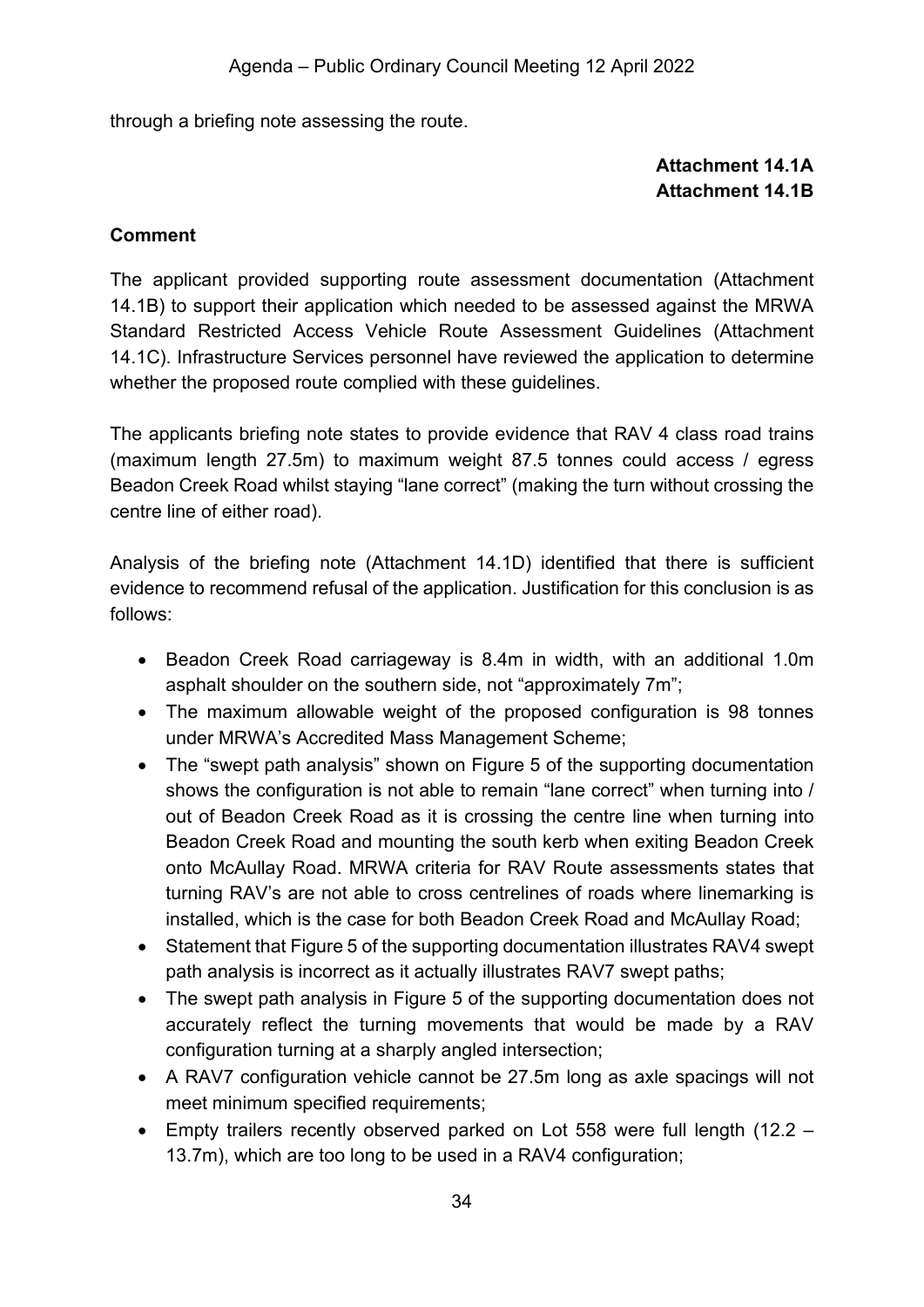- Should Beadon Creek Road be approved for RAV use, the majority of usage would be by RAV 5 or RAV 6 (36.5m) double road trains, as have been observed illegally accessing the road in the past;
- The adjoining RAV route is RAV 10 (Triple/quad road trains) It would be rational to assume further requests up to RAV 10 may be forthcoming; and
- Significant infrastructure upgrade will be required to allow access by these larger configuration vehicles.

In addition, any reconstruction of the road alignment to enable access by RAV of any configuration should be a condition of development for the relevant proponent.

The proximity of a tourism zoned facility such as Discovery Park does not complement the establishment of a RAV categorisation of the road. Further Council has invested significant funds in the development of the recreation of a boating facility with shared use of the road and a conflict between trailer boats and heavy vehicles does not justify the application by RFF Australia.

## **Attachment 14.1C Attachment 14.1D**

## <span id="page-34-1"></span><span id="page-34-0"></span>**Consultation**

A telephone discussion regarding this application was held with a team member from MRWA Heavy Vehicle Services who agreed that the application should not be supported based on the evidence provided in the briefing note.

The application was also referred to the Manager Town Planning who advised that although it is logical for RAV access to be approved on a road leading to an area zoned Industry with Port Access, Town Planning do not support the application due to the non-compliance with MRWA requirements.

## **Statutory environment**

## *Road Traffic (Vehicles) Act 2012*

*Division 3 - Access restrictions on certain vehicles that comply with mass or dimension requirements.*

Main Roads Western Australia administer the Restricted Access Vehicle (RAV) network. Should the application pertain to a local government-controlled road, concurrence from the Council is sought.

The Council as the asset owner is requested to consider any restricted access vehicle (RAV) application and provide its consideration as to whether to include any proposed route onto the restricted access vehicle network.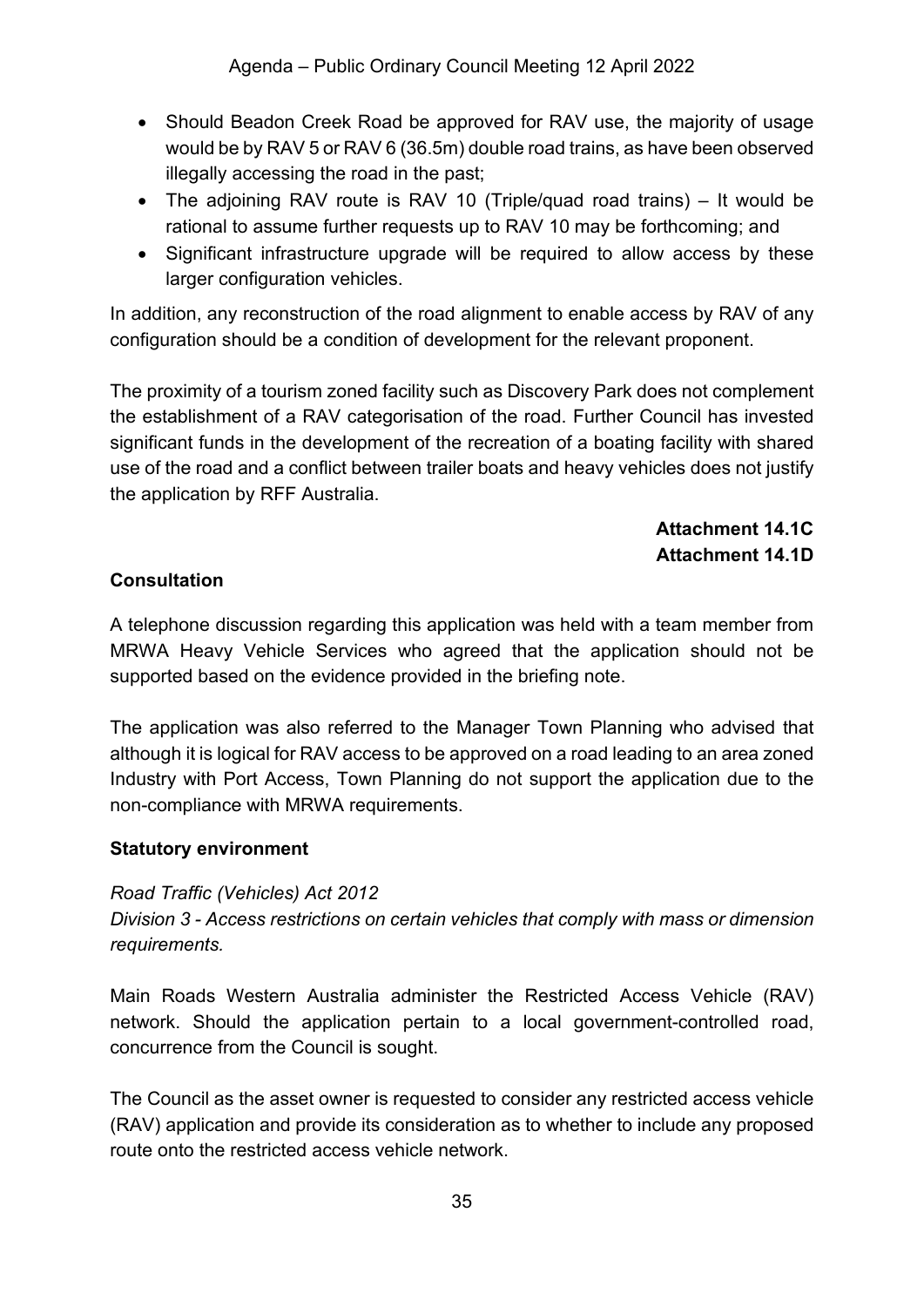## **Financial implications**

All costs shall be borne by the proponent, however, there is concern whether Beadon Creek Road has been built to any required standard for RAV access.

Should the road be placed on the RAV network, the road would need regular maintenance and ongoing upgrade, projected to be at a considerable cost to the Shire.

A full pavement assessment would need to be undertaken to determine the level of upgrade works required.

#### **Strategic implications**

Shire of Ashburton Strategic Community Plan 2022 - 2032

| <b>Strategic Objective</b> | We will provide sustainable, purposeful, and valued built       |
|----------------------------|-----------------------------------------------------------------|
|                            | and natural environment opportunities for the community.        |
| <b>Strategic Outcome</b>   | Safe and interconnected transport networks for the<br>community |
| Strategy                   | roads, pathways, and other<br>transport<br>Manage               |
|                            | infrastructure according to need and use.                       |

#### **Risk management**

Risk has been assessed based on the Officer Recommendation.

|                                                                                                                                               | <b>Risk</b>                        | Risk Impact /                          | <b>Risk</b>                     | <b>Principal</b>                                                                                                                                                                           | <b>Risk Action</b>                                                                                                                                                          |
|-----------------------------------------------------------------------------------------------------------------------------------------------|------------------------------------|----------------------------------------|---------------------------------|--------------------------------------------------------------------------------------------------------------------------------------------------------------------------------------------|-----------------------------------------------------------------------------------------------------------------------------------------------------------------------------|
| <b>Risk</b>                                                                                                                                   | Likelihood                         | <b>Consequence</b>                     | Rating                          | <b>Risk Theme</b>                                                                                                                                                                          | <b>Plan</b>                                                                                                                                                                 |
| Other vehicle(s)<br>colliding with turning<br><b>RAV</b>                                                                                      | Possible<br>(3)<br>Possible<br>(3) | Catastrophic<br>(5)<br>Moderate<br>(3) | High<br>(15)<br>Moderate<br>(9) | People<br>Fatality,<br>permanent<br>disability<br><b>Reputation</b><br>Substantiated,<br>public<br>embarrassment,<br>moderate impact<br>on community<br>trust or moderate<br>media profile | Reject the<br>application until the<br>intersection of<br>McAullay and<br><b>Beadon Creek</b><br>Roads has been<br>reconstructed to<br>allow safe access<br>by required RAV |
| Damage to road<br>associated<br>infrastructure by<br>RAV's travelling in<br>either direction<br>between McAullay<br>Rd and Beadon<br>Creek Rd | Almost<br>Certain<br>(5)           | Moderate<br>(3)                        | High<br>(15)                    | <b>Property</b><br>Localised damage<br>requiring external<br>resources to<br>rectify                                                                                                       | configurations.                                                                                                                                                             |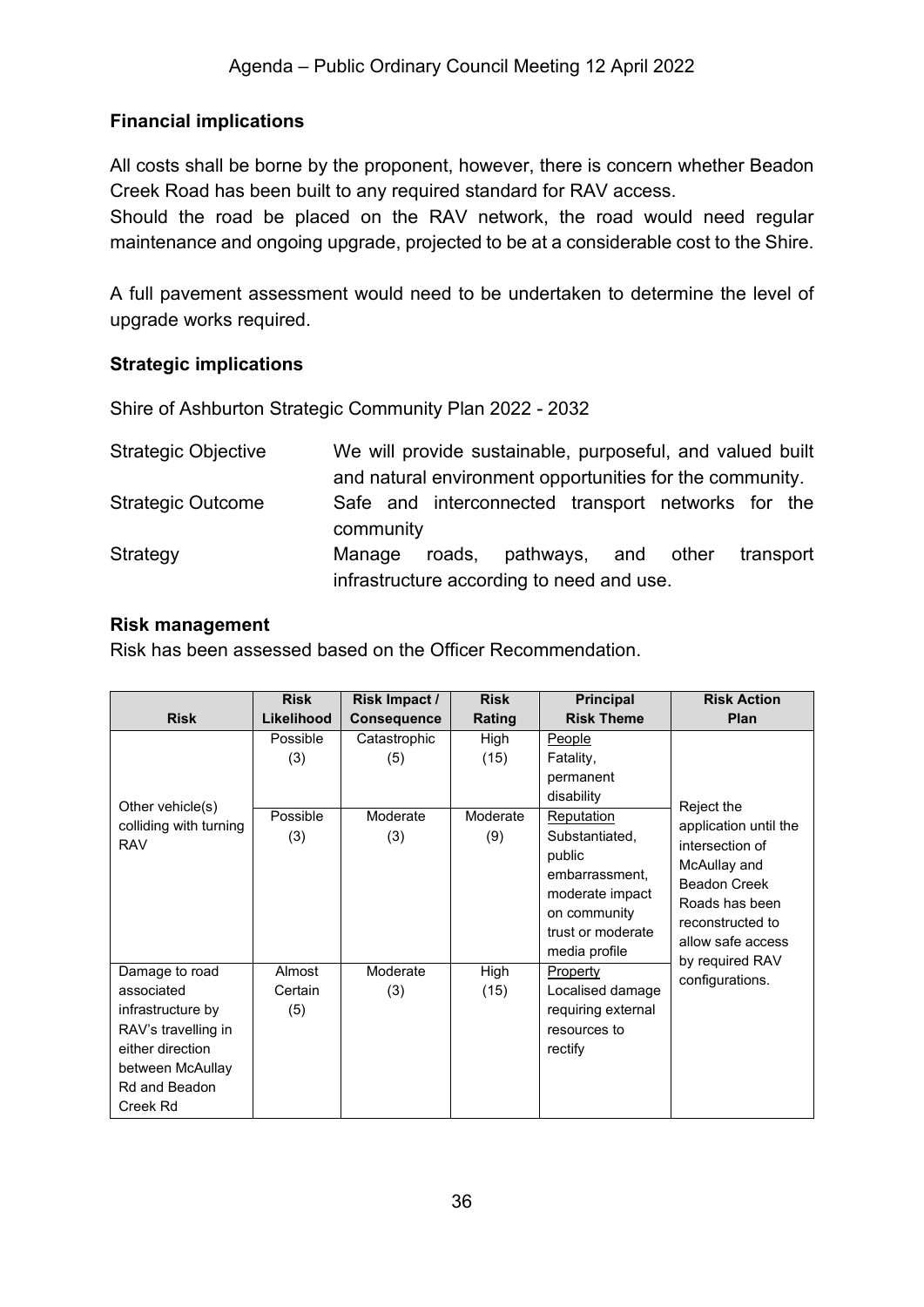| <b>Risk Matrix</b>    |                |                        |                          |                        |                        |                        |
|-----------------------|----------------|------------------------|--------------------------|------------------------|------------------------|------------------------|
| <b>Consequence</b>    |                | Insignificant          | Moderate<br><b>Minor</b> |                        | <b>Major</b>           | Catastrophic           |
| Likelihood            |                |                        |                          | 3                      |                        | 5                      |
| <b>Almost Certain</b> | 5              | <b>Moderate</b><br>(5) | <b>High</b><br>(10)      | <b>High</b><br>(15)    | <b>Extreme</b><br>(20) | <b>Extreme</b><br>(25) |
| Likely                | 4              | Low<br>(4)             | <b>Moderate</b><br>(8)   | <b>High</b><br>'12)    | <b>High</b><br>(16)    | <b>Extreme</b><br>(20) |
| <b>Possible</b>       | 3              | Low<br>(3)             | <b>Moderate</b><br>(6)   | <b>Moderate</b><br>(9) | <b>High</b><br>(12)    | <b>High</b><br>(15)    |
| <b>Unlikely</b>       | $\overline{2}$ | Low<br>(2)             | Low<br>(4)               | <b>Moderate</b><br>(6) | <b>Moderate</b><br>(8) | <b>High</b><br>(10)    |
| Rare                  |                | Low                    | Low<br>2)                | Low<br>(3)             | Low<br>(4)             | <b>Moderate</b><br>(5) |

The following Risk Matrix has been applied:

Adoption of this item has been evaluated against the Shire of Ashburton's Risk Management Policy CORP5 Risk Matrix.

The perceived level of risk is "Moderate to High" in accordance with the likelihood and consequences if an incident involving a turning RAV occurs at the intersection of McAullay and Beadon Creek Roads, Onslow, in its current layout.

#### **Policy implications**

### *ENG13 Road Management Policy*

The Shire of Ashburton manages its road network to minimise preventable expenditure. This will at times preclude maximising efficiencies such as allowing access by Restricted Access Vehicles.

#### **Voting requirement**

Simple majority

#### **Councillor interest declarations**

[Will be completed by Agenda officer closer to the meeting]

#### **Officer recommendation**

That with respect to the Application by RFF Australia to add Beadon Creek Rd, Onslow, to Restricted Access Vehicle Network, Council,

a Requests the Chief Executive Officer advise Main Roads Western Australia Heavy Vehicle Section Branch the Council does not concur with the application as the Beadon Creek Road infrastructure does not support the route category, as requested, and land uses in proximity do not reflect heavy industry use,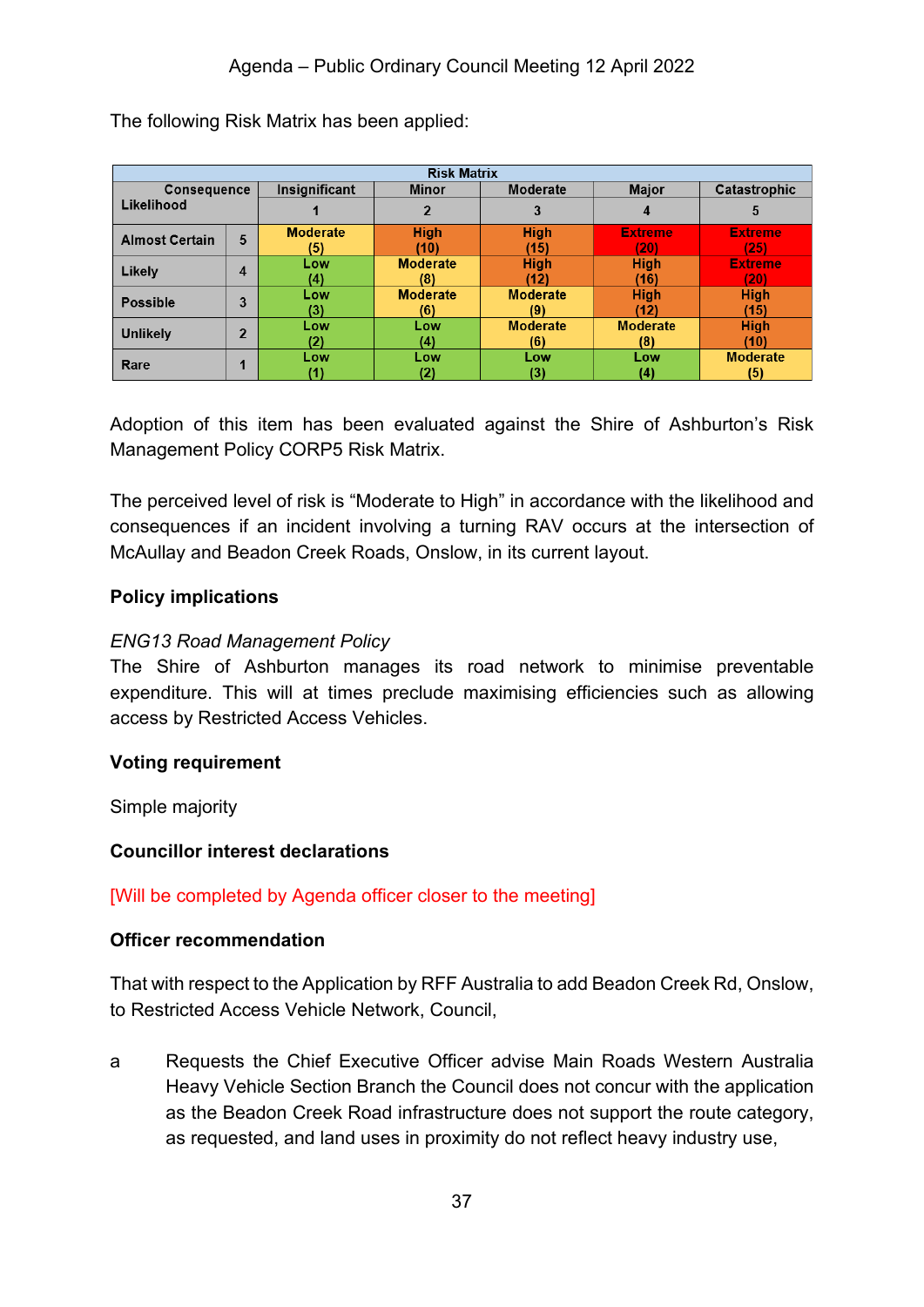- b Requests the Chief Executive Officer to write to Department of Transport advising it does not support any form of Restricted Access Vehicle Heavy Vehicle access to Beadon Creek, Onslow, and
- c Requests the Chief Executive Officer undertake a structure plan for Beadon Creek, and surrounds, which includes nearby tourism precincts, marine precincts, and the airport precinct.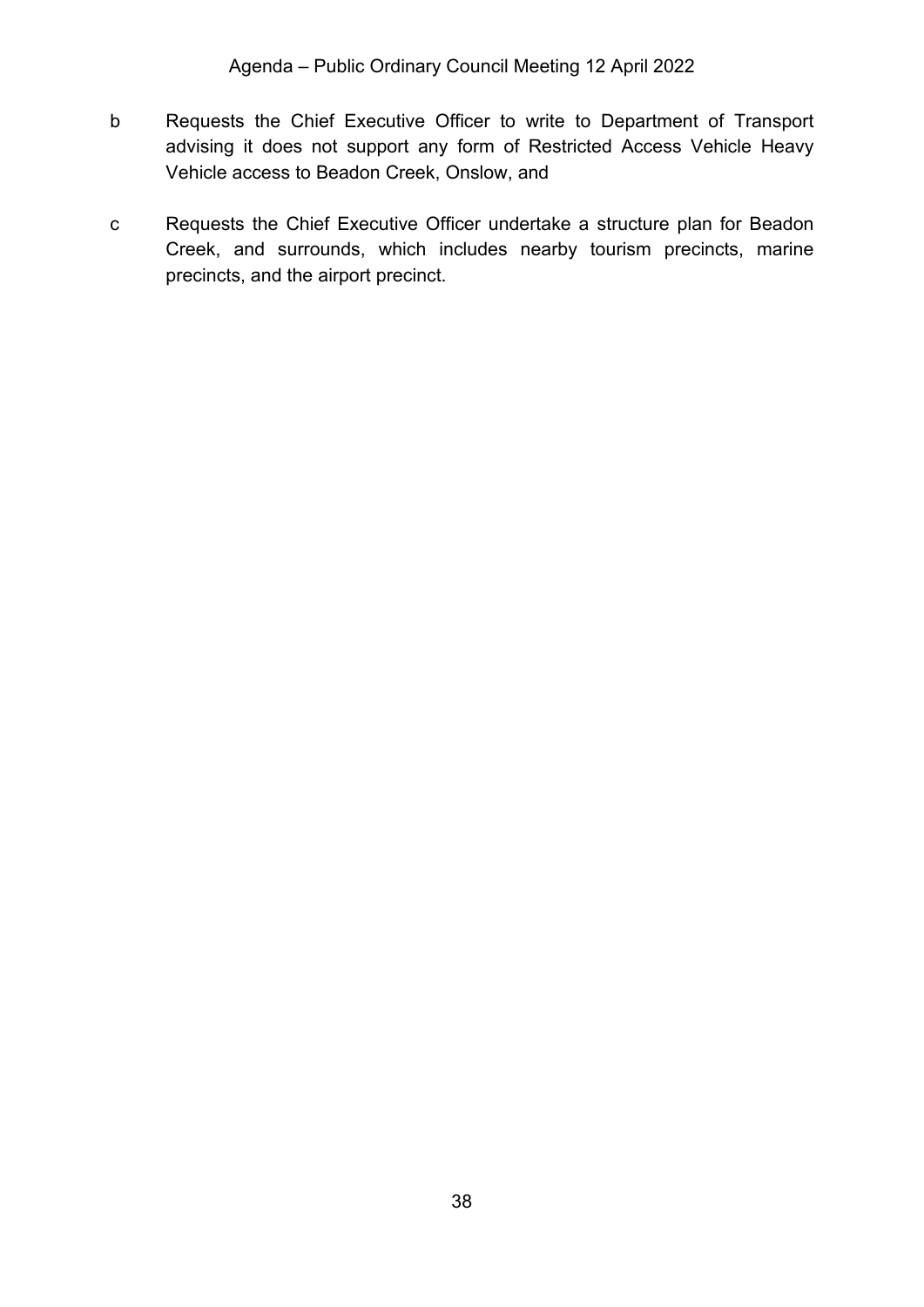## <span id="page-38-0"></span>**14.2 Application by Hastings Technology Metals Ltd to add Towera Road and Towera-Lyndon Road, Onslow, to Restricted Vehicle Network**

| File reference                                                                                               | RD0049                                               |
|--------------------------------------------------------------------------------------------------------------|------------------------------------------------------|
| Author's name<br><b>Author's position</b><br><b>Author's interest</b>                                        | M Fanning<br>Director Infrastructure Services<br>Nil |
| <b>Authorising officer's name</b><br>Authorising officer's position<br><b>Authorising officer's interest</b> | M Fanning<br>Director Infrastructure Services<br>Nil |
| <b>Name of applicant / respondent</b> Hastings Technology Metals Ltd                                         |                                                      |
| Date report written                                                                                          | 24 March 2022                                        |
| <b>Previous meeting reference</b>                                                                            | Nil                                                  |

#### **Summary**

This item is for Council to consider adding Towera Road and Towera-Lyndon Road, Onslow, to the Main Roads Western Australia Restricted Access Vehicle (RAV) network for the ore haulage from the Tangibana Project.

Main Roads WA have forwarded an application to the Shire to have the Towera Road and Towera-Lyndon Road, Onslow, added to the RAV network to cater for access by 'AB Triple' road trains – RAV Category 7 configuration.

Council is requested to approve the application to add Towera Road and Towera-Lyndon Road, Onslow, to the RAV network subject to Council entering a Road Use Agreement for Hastings Technology Metals Ltd to provide a full maintenance service whilst the Yangibana Project is in operation.

## **Background**

Hastings Technology Metals Ltd (the applicant) have applied to Main Roads Western Australia (MRWA) to extend the Restricted Access Vehicle (RAV) network to include Towera Road and Towera-Lyndon Road, Onslow. These roads form part of their project delivery to haul product from the Yangibana site located in the Shire of Upper Gascoyne through to Onslow for processing and export. This application was to allow up to 36.5m configuration vehicles to be utilised on the route. It is proposed there will be up to six (6) vehicle movements per day. The application was supported by a full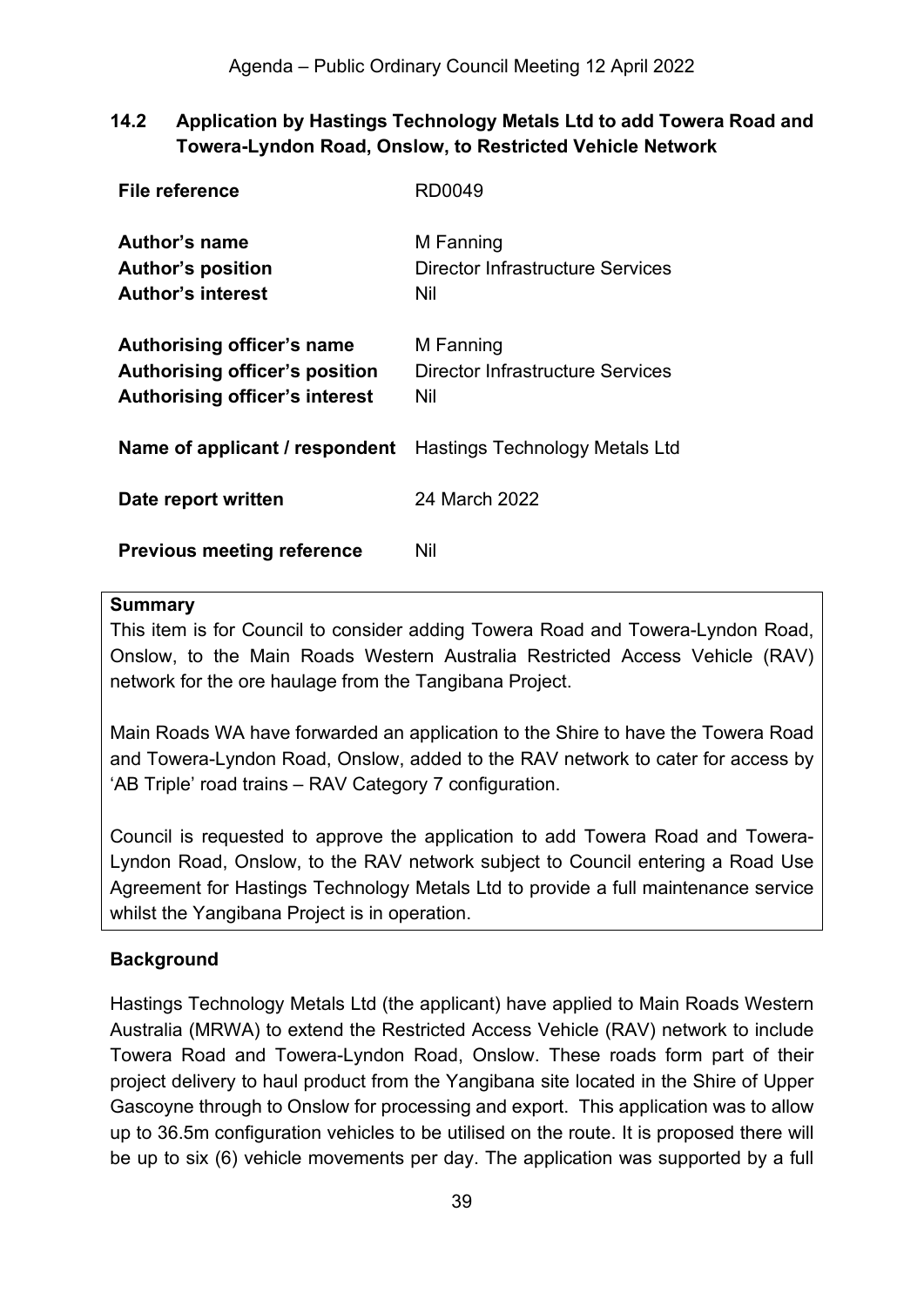route assessment by the Australian Roads Research Board (ARRB).

<span id="page-39-0"></span>A copy of the RAV application and map of the proposed route is attached.

## **Attachment 14.2A Attachment 14.2B**

## <span id="page-39-1"></span>**Comment**

The applicant provided supporting route assessment documentation to support their application, which needed to be assessed against the MRWA Standard Restricted Access Vehicle Route Assessment Guidelines. Shire officers have reviewed the application to determine whether the proposed route complied with these guidelines.

## **Attachment 14.1C Attachment 14.1D**

<span id="page-39-3"></span><span id="page-39-2"></span>In addition, the applicant has issued the Shires of Upper Gascoyne, Carnarvon, and Ashburton a draft Road Use Agreement (agreement) titled Road Access - Upgrade and Maintenance Deed for the management of the route while the project is active.

## **Attachment 14.1E**

<span id="page-39-4"></span>The intent is that the Road Use Agreement be signed by all three (3) local governments and the management of the roads, which form part of the route, be managed all under this single agreement.

The agreement has been reviewed by all Shires and is nearing consensus between all parties. The agreement includes the standard in which the roads will be upgraded and maintained for the life of the project.

For the Shire of Ashburton, the agreement will include gravel resheeting, intersection works and maintenance activities.

## **Consultation**

MRWA HVS Staff Hastings Technology Metal Ltd Project Staff Shire of upper Gascoyne Shire of Carnarvon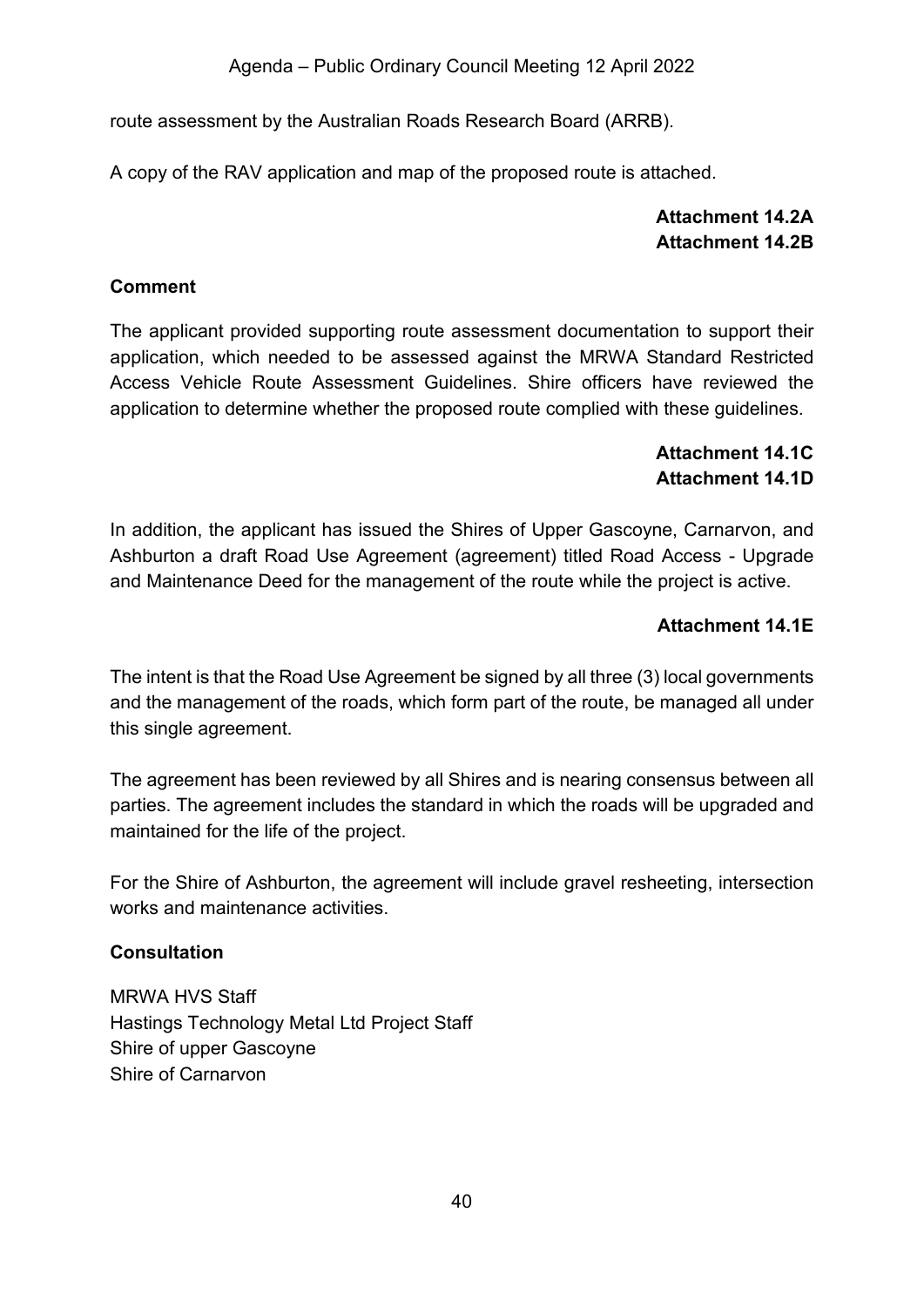#### **Statutory environment**

## *Road Traffic (Vehicles) Act 2012 Division 3 - Access restrictions on certain vehicles that comply with mass or dimension requirements.*

Main Roads Western Australia administer the Restricted Access Vehicle (RAV) network. Should the application pertain to a local government-controlled road, concurrence from the Council is sought.

The Council as the asset owner is requested to consider any restricted access vehicle (RAV) application and provide its consideration as to whether to include any proposed route onto the restricted access vehicle network.

The Council can place limited conditions onto a RAV approval. The standard local government condition used for these applications is the CA07 as follows:

The Shire of Ashburton supports the application for the above-mentioned roads to be included on the RAV 7 network on the basis that the roads are subject to a CA07 that stipulates the following:

Max Speed: 70k/ph.

Visibility: Lights must be turned on

All operators, as required by the Shire, must carry current written approval from the road asset owner permitting use of the road.

No operation on unsealed road segment when visibly wet, without the road owner's approval.

Direct radio contact must be maintained with other vehicles on or near the road (suggested channel 40)

#### *Road Traffic Act 2008*

Section 132 (4) of the *Road Traffic Act 2008* permits a local government and person who may become liable for the cost of repairs to enter into an agreement providing for the person to pay a compensation to the local government thereby avoiding being the subject of section 132 (2) proceedings.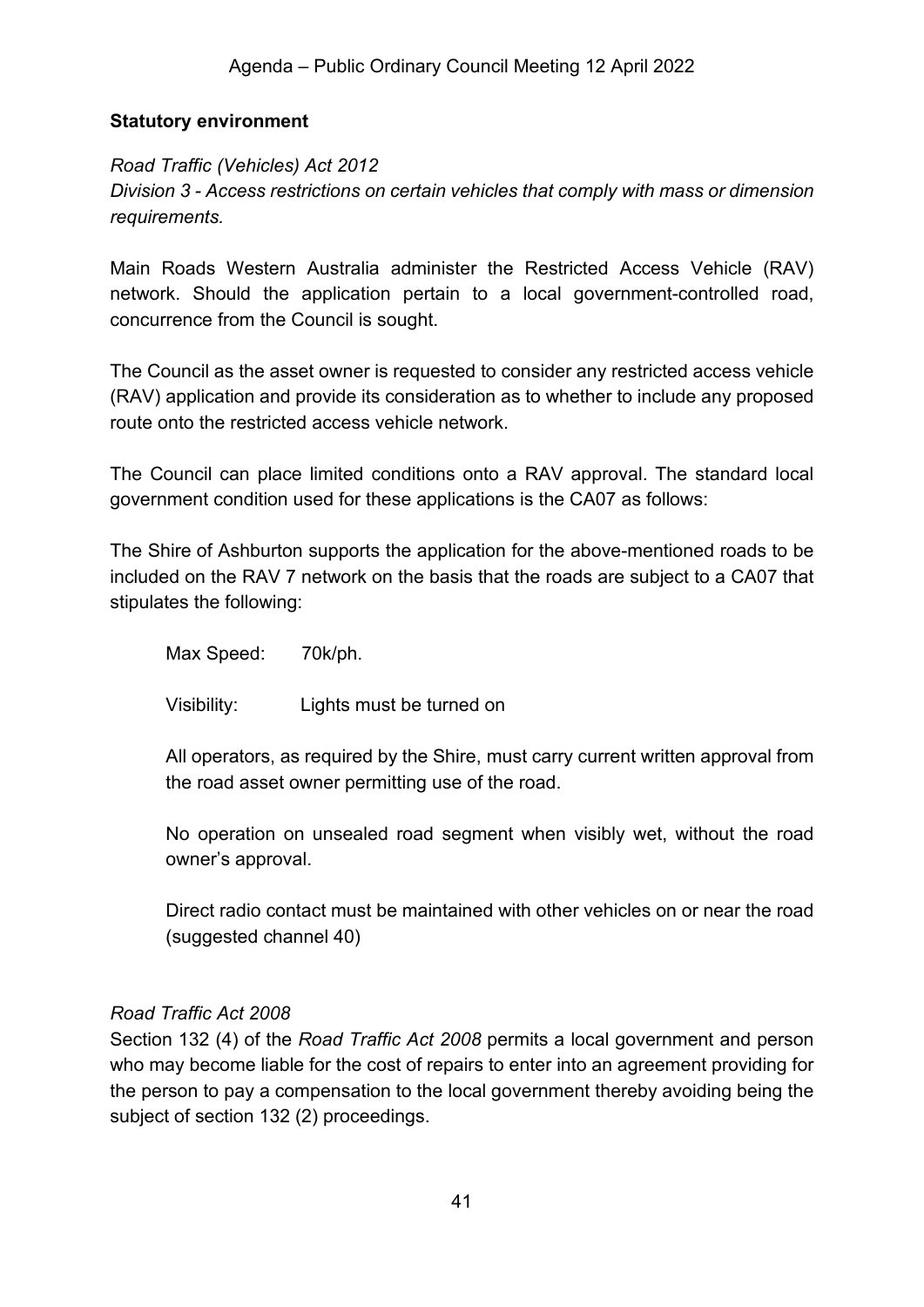## **Financial implications**

All costs associated with the road use agreement will be borne by the proponent – Hasting Technology Metals Ltd, For the life of the haulage operation. There are mechanisms within the road use agreement which provide the Council the ability to draw on a security bond should works not be achieved. In addition, there are also mechanisms to resolve disputes and manage rain fall events within the agreement.

## **Strategic implications**

Shire of Ashburton Strategic Community Plan 2022-2032

| <b>Strategic Objective</b> | Place - We will provide sustainable, purposeful, and valued<br>built and natural environment opportunities for<br>the<br>community. |  |  |  |
|----------------------------|-------------------------------------------------------------------------------------------------------------------------------------|--|--|--|
| <b>Strategic Outcome</b>   | Safe and interconnected transport networks for the<br>community                                                                     |  |  |  |
| Strategy                   | Manage roads, pathways, and other transport<br>infrastructure according to need and use                                             |  |  |  |

#### **Risk management**

Risk has been assessed based on the Officer Recommendation.

|                                               | <b>Risk</b>                        | Risk Impact /                          | <b>Risk</b>                     | <b>Principal</b>                                                                                                                                                                    | <b>Risk Action</b>                                                                                                                                                                                                      |
|-----------------------------------------------|------------------------------------|----------------------------------------|---------------------------------|-------------------------------------------------------------------------------------------------------------------------------------------------------------------------------------|-------------------------------------------------------------------------------------------------------------------------------------------------------------------------------------------------------------------------|
| <b>Risk</b>                                   | Likelihood                         | <b>Consequence</b>                     | Rating                          | <b>Risk Theme</b>                                                                                                                                                                   | <b>Plan</b>                                                                                                                                                                                                             |
| Other vehicle(s)<br>colliding with<br>vehicle | Possible<br>(3)<br>Possible<br>(3) | Catastrophic<br>(5)<br>Moderate<br>(3) | High<br>(15)<br>Moderate<br>(9) | People<br>Fatality,<br>permanent<br>disability<br>Reputation<br>Substantiated,<br>public<br>embarrassment.<br>moderate impact<br>on community<br>trust or moderate<br>media profile | General road rules<br>apply, in addition<br>the route standard<br>will be increase<br>from Type 2 to Type<br>3. Road Use<br>Agreement places<br>operational and<br>maintenance<br>responsibility onto<br>the proponent. |
| Damage to road<br>associated                  | Almost<br>Certain                  | Moderate<br>(3)                        | High<br>(15)                    | Property<br>Localised damage                                                                                                                                                        |                                                                                                                                                                                                                         |
| infrastructure by                             | (5)                                |                                        |                                 | requiring external                                                                                                                                                                  |                                                                                                                                                                                                                         |
| RAV's travelling in                           |                                    |                                        |                                 | resources to                                                                                                                                                                        |                                                                                                                                                                                                                         |
| either direction                              |                                    |                                        |                                 | rectify                                                                                                                                                                             |                                                                                                                                                                                                                         |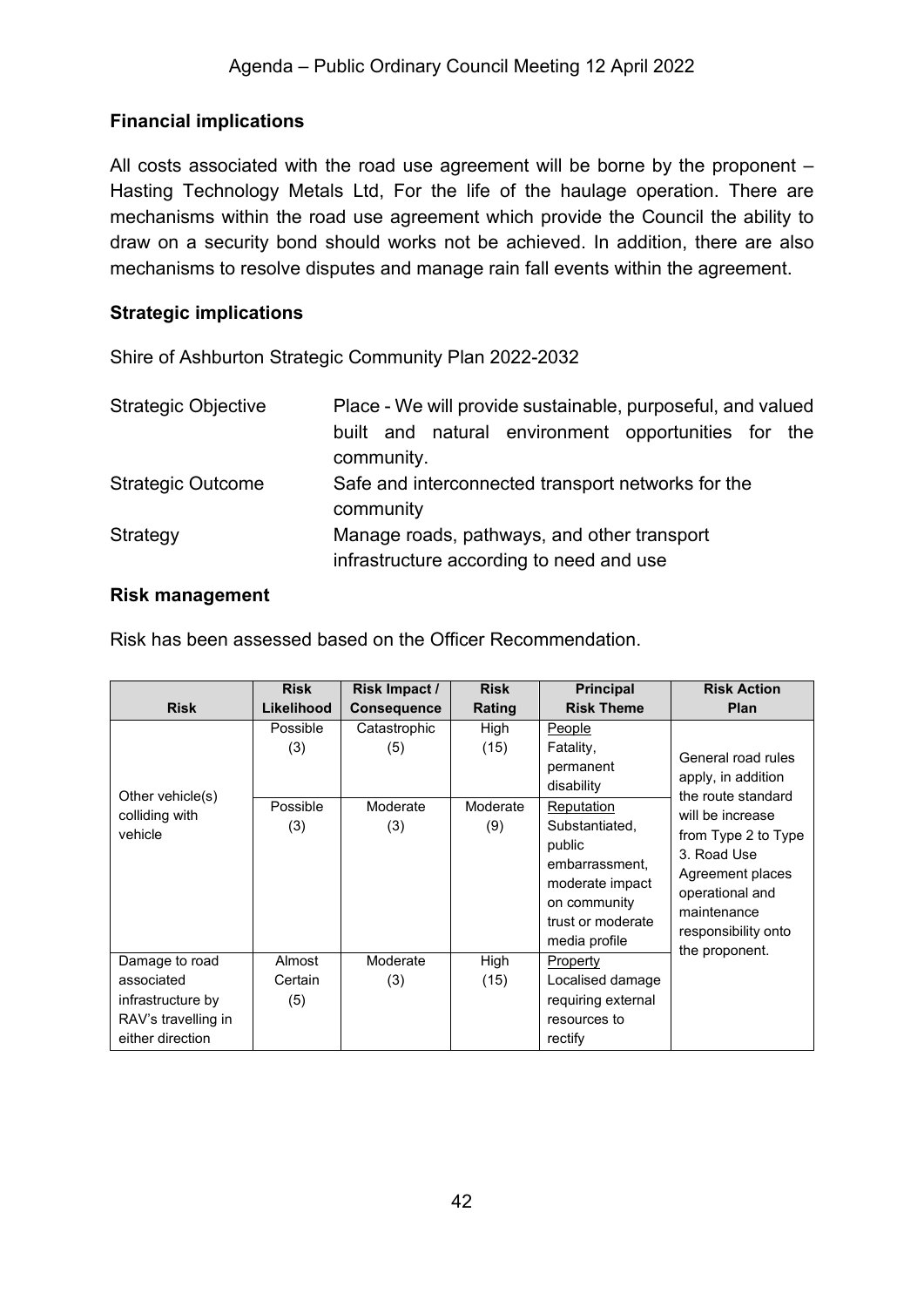| <b>Risk Matrix</b>    |                |                                                  |                 |                 |                 |                 |
|-----------------------|----------------|--------------------------------------------------|-----------------|-----------------|-----------------|-----------------|
| <b>Consequence</b>    |                | Insignificant<br><b>Moderate</b><br><b>Minor</b> |                 | <b>Major</b>    | Catastrophic    |                 |
| Likelihood            |                |                                                  |                 | 3               | 4               | 5               |
| <b>Almost Certain</b> | 5              | <b>Moderate</b>                                  | <b>High</b>     | <b>High</b>     | <b>Extreme</b>  | <b>Extreme</b>  |
|                       |                | (5)                                              | (10)            | (15)            | (20)            | (25)            |
| Likely                | 4              | Low                                              | <b>Moderate</b> | <b>High</b>     | <b>High</b>     | <b>Extreme</b>  |
|                       |                | (4)                                              | (8)             | (12)            | (16)            | (20)            |
| <b>Possible</b>       | 3              | Low                                              | <b>Moderate</b> | <b>Moderate</b> | <b>High</b>     | <b>High</b>     |
|                       |                | 3)                                               | (6)             | (9)             | (12)            | (15)            |
| <b>Unlikely</b>       | $\overline{2}$ | Low                                              | Low             | <b>Moderate</b> | <b>Moderate</b> | <b>High</b>     |
|                       |                | '2).                                             | (4)             | (6)             | (8)             | (10)            |
| Rare                  | и              | Low                                              | Low             | Low             | Low             | <b>Moderate</b> |
|                       |                |                                                  | (2)             | (3)             | (4)             | (5)             |

The following Risk Matrix has been applied:

Adoption of this item has been evaluated against the Shire of Ashburton's Risk Management Policy CORP5 Risk Matrix.

The perceived level of risk is "Moderate to High" in accordance with the likelihood and consequences if an incident involving a RAV was to occur.

### **Policy implications**

#### *ENG13 Road Management Policy*

The Shire of Ashburton manages its road network to minimise preventable expenditure. This will at times preclude maximising efficiencies such as allowing access by Restricted Access Vehicles.

#### **Voting requirement**

Simple majority

#### **Councillor interest declarations**

#### [Will be completed by Agenda officer closer to the meeting]

#### **Officer recommendation**

That with respect to the Application by Hastings Technology Metals Ltd to add Towera Road and Towera-Lyndon Road, Onslow to the Restricted Access Vehicle, Council,

- a Requests the Chief Executive Officer to advise Main Roads Western Australia Heavy Vehicle Section Branch Council concurs with the application subject to the inclusion of condition CA07 as following:
	- o Max Speed 70k/ph.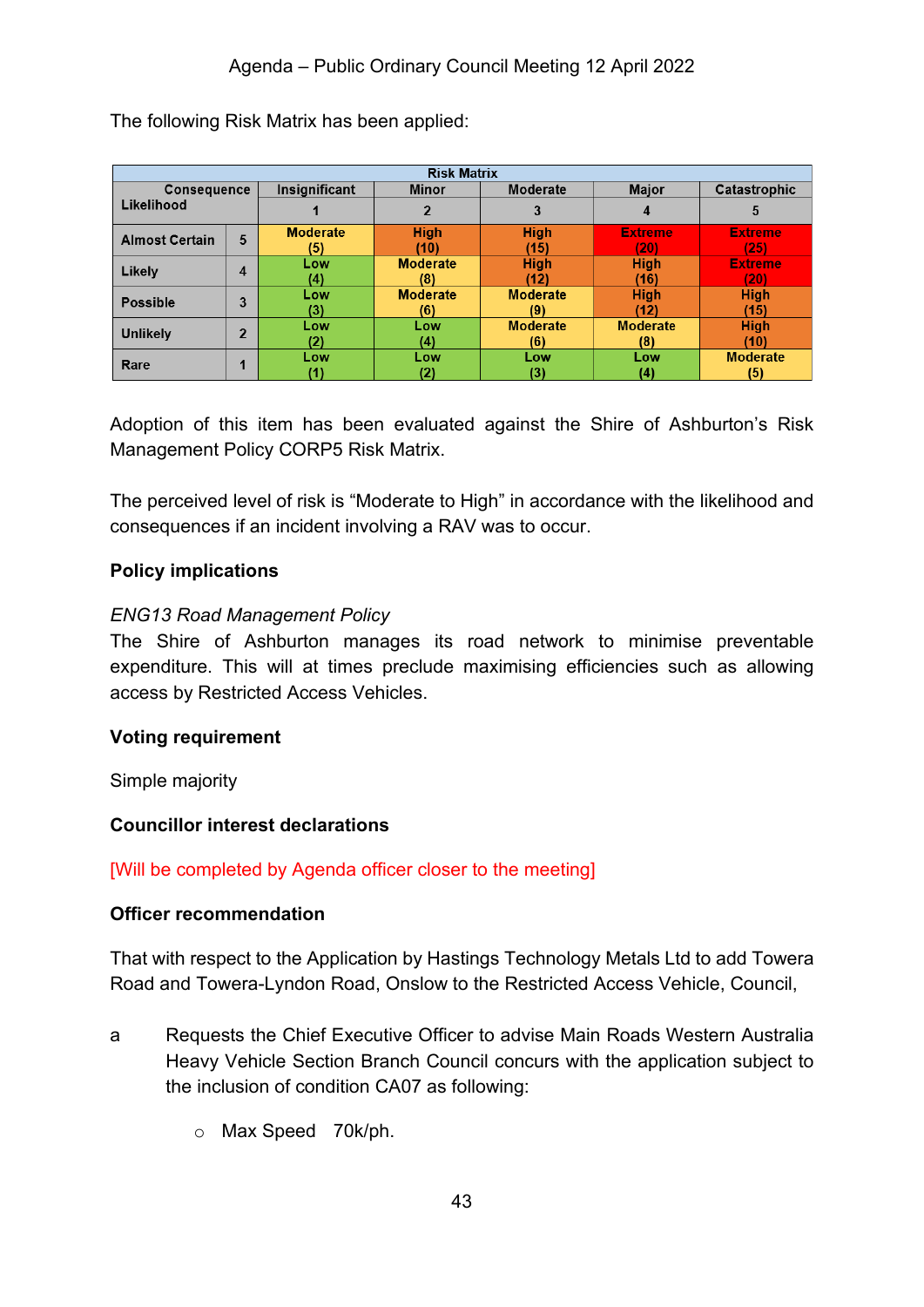#### Agenda – Public Ordinary Council Meeting 12 April 2022

- o Visibility Lights must be turned on
- o All operators, as required by the Shire, must carry current written approval from the road asset owner permitting use of the road.
- o No operation on unsealed road segment when visibly wet, without the road owner's approval.
- o Direct radio contact must be maintained with other vehicles on or near the road (suggested channel 40),
- b Only provides concurrence to the above Restricted Access Network approval on the provision Hastings Technology Metals Ltd enter into a Road Use Agreement under section 132 of the *Road Traffic Act 2008*, and
- c Delegates to the Chief Executive Officer the power to negotiate to enter into a Road Use Agreement and, once consensus is reached, the Shire President and Chief Executive Officer be authorised to engross the Road Use Agreement between the Shires of Upper Gascoyne, Carnarvon, Ashburton, and Hastings Technology Metals Ltd.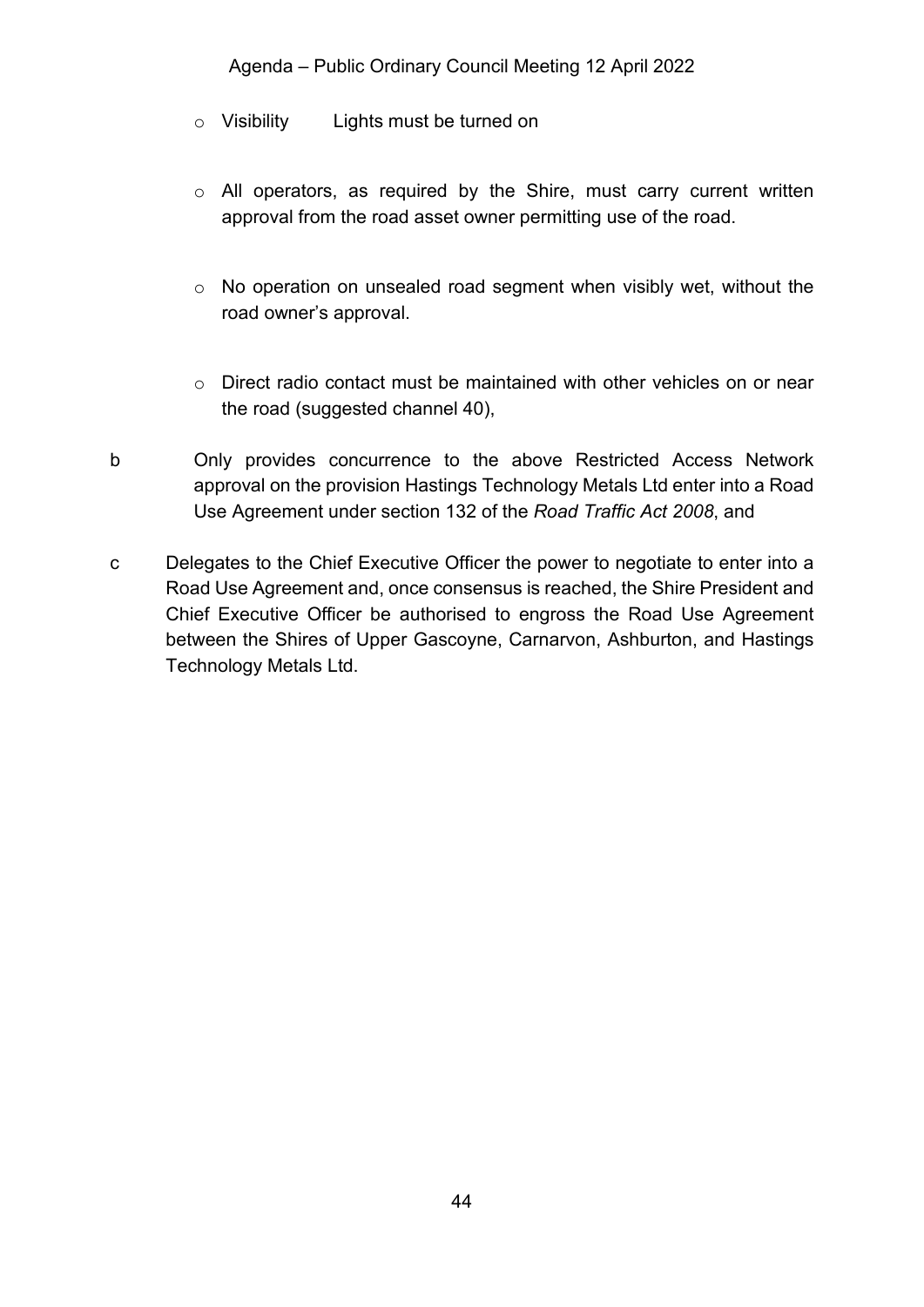## <span id="page-44-0"></span>**15 Projects and Procurement reports**

## <span id="page-44-1"></span>**15.1 Request For Tender (RFT) 02.22 – Design and Construction of Tom Price and Paraburdoo Multipurpose Courts, WA**

| File reference                                                                                        | CM.02.22                                                    |
|-------------------------------------------------------------------------------------------------------|-------------------------------------------------------------|
| Author's name<br><b>Author's position</b><br><b>Author's interest</b>                                 | C McGurk<br><b>Director Projects and Procurement</b><br>Nil |
| Authorising officer's name<br>Authorising officer's position<br><b>Authorising officer's interest</b> | K Donohoe<br><b>Chief Executive Officer</b><br>Nil          |
| <b>Name of applicant / respondent</b> Not applicable                                                  |                                                             |
| Date report written                                                                                   | 21 March 2022                                               |
| <b>Previous meeting reference</b>                                                                     | Not Applicable                                              |

#### **Summary**

Council has previously endorsed the upgrading of the multipurpose courts in Tom Price and Paraburdoo, and the tennis courts in Paraburdoo.

One (1) conforming tender was received in response to RFT 02.22 Design and Construction of Tom Price and Paraburdoo Multipurpose Courts, WA. The evaluation panel has completed the assessment of the conforming submission and provided a recommendation.

Council is requested to authorise the engagement of the recommended contractor for the Design and Construction of Tom Price and Paraburdoo Multipurpose Courts, WA.

#### **Confidentiality**

An attachment to this report is confidential in accordance with Section 5.23(2) of the *Local Government Act 1995* because it deals with –

- *(c) "a contract entered into, or which may be entered into, by the local government and which relates to a matter to be discussed at the meeting."*
- *(e) "information that has a commercial value to a person."*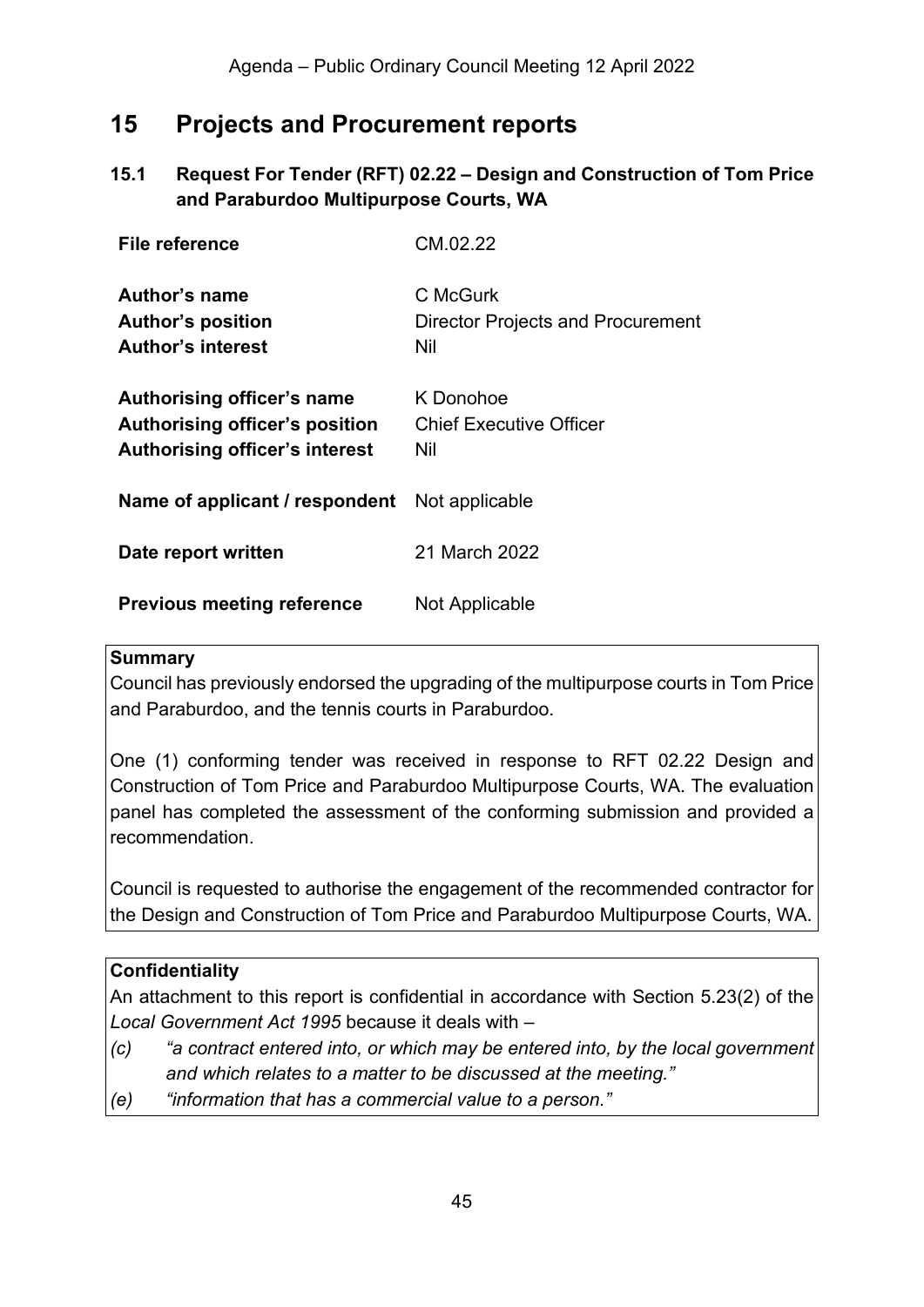## **Background**

Request for Tender *RFT 02.22 Design and Construction of Tom Price and Paraburdoo Multipurpose Courts, WA*, was issued via the Shire's e-tendering portal (Tenderlink) on Wednesday 2 February 2022 and closed on Wednesday 2 March 2022 at 2:00pm.

The tender was also advertised via State-Wide public notice in *The West Australian* newspaper from Wednesday 2 February 2022.

Tenders were invited in accordance with the *Local Government Act 1995* to invite suitably registered, qualified, and experienced contractors to submit bids to enter a contract for RFT 02.22, in accordance with the tender brief as detailed below –

*The Shire of Ashburton seeks to engage a suitably qualified and experienced contractor for the design, documentation and construction works to upgrade the existing Tom Price and Paraburdoo Multipurpose Courts, and the existing tennis courts at Paraburdoo.*

*The works broadly consist of demolition works, new shade structures, playing court expansion and resurfacing, new fencing, new equipment, new clubhouse facilities, new amenities, new services connections and various siteworks.* 

*The Works are to be completed under one Contract with two (2) separable portions:*

- *Separable Portion 1: Upgrade to Tom Price Multipurpose Courts*
- *Separable Portion 2: Upgrade Paraburdoo Multipurpose Courts and Tennis courts*

## **Comment**

Approval of the Qualitative Criteria was undertaken prior to the advertisement of the RFT. Each Criterion was given the following weightings and included within the RFT document, as outlined below -

|                | <b>Criteria</b>                                         |     |  |
|----------------|---------------------------------------------------------|-----|--|
| (a)            | <b>Relevant Experience and Past Company Performance</b> | 15% |  |
| (b)            | <b>Key Personnel</b>                                    | 15% |  |
| (c)            | Resources / Plant / Equipment                           | 10% |  |
| (d)            | Methodology/Programme/Quality & OHS Systems/Risk        | 10% |  |
|                | Management                                              |     |  |
| $(\mathsf{e})$ | Price                                                   | 50% |  |

Each Panel Member individually assessed the Qualitative Criteria responses of the Tender submission.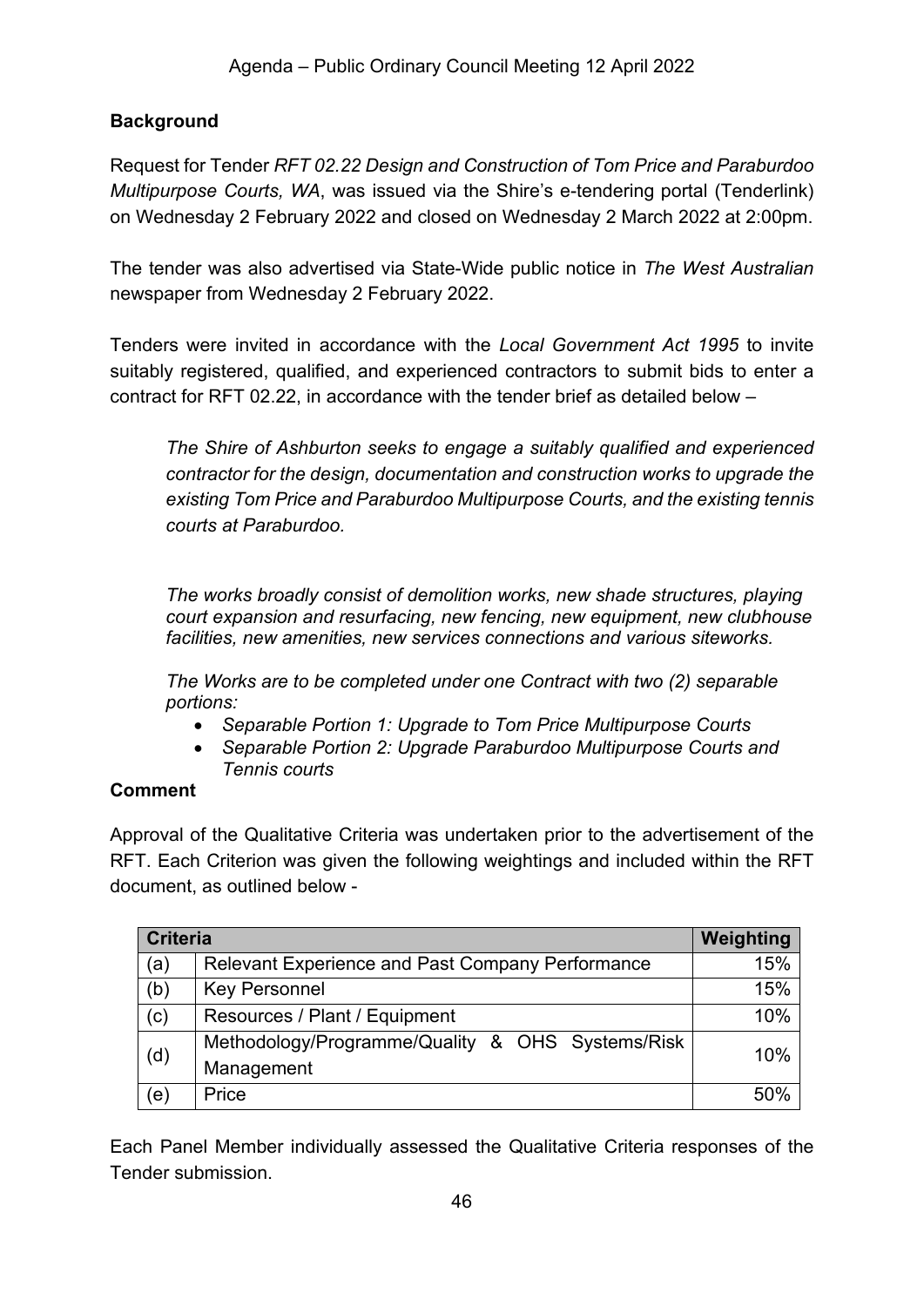The submission was assessed against the Qualitative Criteria and each Criterion was given a score in accordance the Evaluation Guide contained within the Evaluation Spreadsheet.

A rating scale of zero to ten (0 to 10) was used for evaluating the Tender submission in accordance with the Qualitative Criteria, with zero (0) being lowest and ten (10) being highest.

The evaluation and recommendation report, including overall evaluation scores and rankings, is attached

## **Confidential Attachment 15.1A**

<span id="page-46-0"></span>The evaluation of the submission received against the quantitative and qualitative criteria resulted in the submission from Emirge Pty Ltd being deemed suitable.

A probity audit undertaken on the process identified there were no probity issues to note.

#### **Consultation**

Tender Assessment Panel Procurement Department Probity Auditor

#### **Statutory environment**

#### *Local Government Act 1995*

*Section 3.57 – Tenders for providing goods or services*

A local government is required to invite tenders before it enters a contract of a prescribed kind under which another person is to supply goods or services.

#### *Local Government Act 1995*

#### *Section 6.8 (Expenditure from municipal fund not included in annual budget*

A local government is not to incur expense from its municipal fund for an additional purpose except where the expense is incurred in a financial year before the Annual Budget is adopted (and must then be included), is authorised in advance by an Absolute Majority resolution by Council or authorised by the Shire President in an emergency.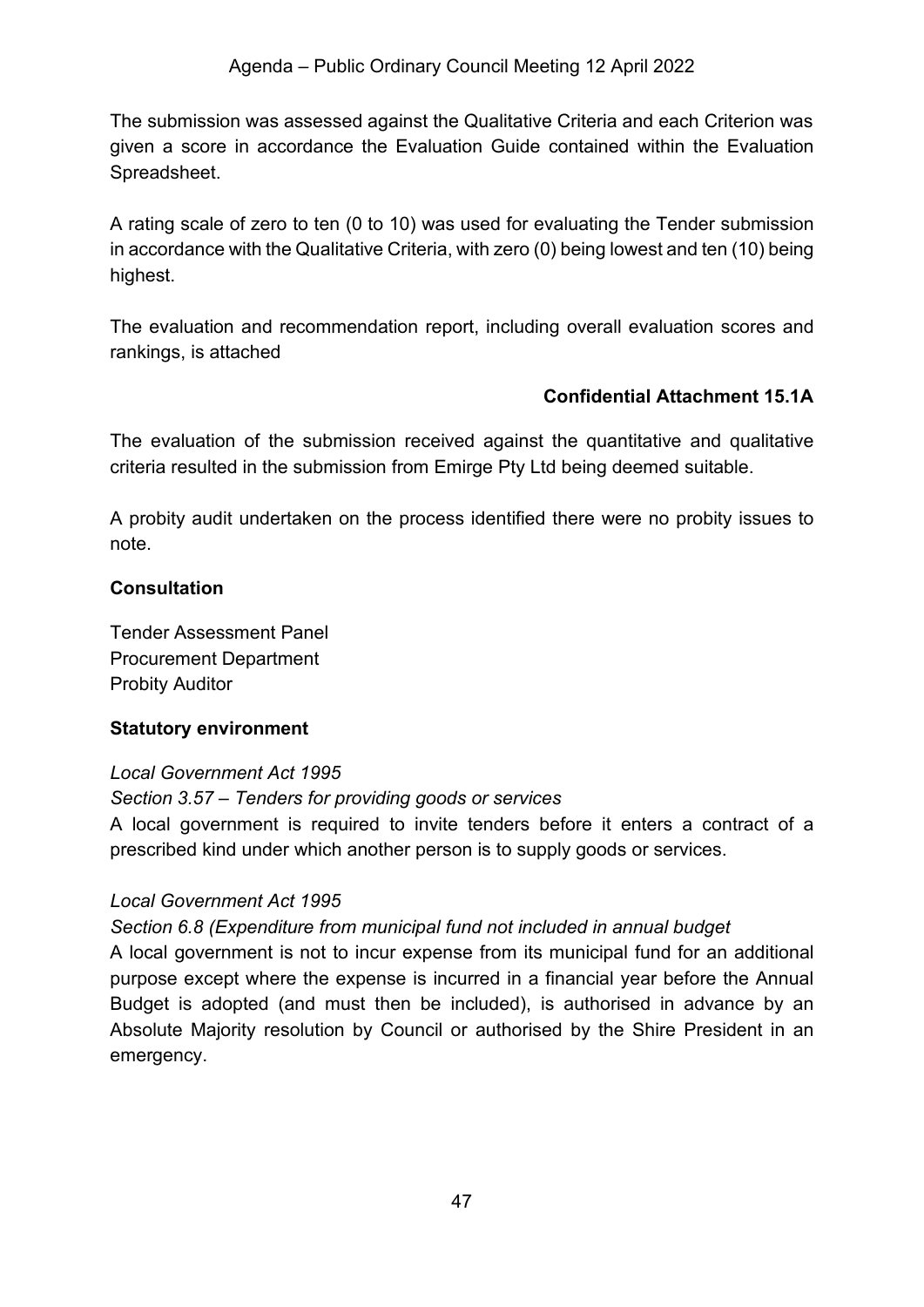*Local Government (Functions and General) Regulations 1996 Regulation 11 – When tenders must be publicly invited — Tenders for providing goods or services (s. 3.57)*

Tenders are to be publicly invited before a local government enters a contract for another person to supply goods or services if the consideration under the contract is, or is expected to be, more, or worth more, than \$250,000. Conditions and exemptions apply.

## *Local Government (Functions and General) Regulations 1996 Regulation 18 – Rejecting and accepting tenders*

Council may choose to accept or may choose to decline to accept a tender. A tender that is submitted at a place, and within the time, specified in the invitation for tenders and which fails to comply with any other requirement specified in the invitation may be rejected without considering the merits of the tender.

## **Financial implications**

The 2021-2022 Revised Annual Budget has an allocation of \$9,500,000 for the combined projects captured in the RFT, with the allocation broken down as follows:

- Tom Price components \$4.5 million
- Paraburdoo components \$5.0 million

Rio Tinto have committed \$3.0 million towards Tom Price, as per funding agreements, with Council required to contribute a minimum of \$1.5 million towards the project, which has been included in the 2021-2022 Revised Annual budget.

Additionally, Rio Tinto have committed \$5.0 million towards Paraburdoo, as per funding agreements, with Council required to contribute a minimum of \$1.0 million towards the project, which has been earmarked in the 2022-2023 Draft Annual Budget.

The submission from Emirge Pty Ltd is \$11,996,313 (ex GST) (approximately \$1.35 million over the budget allocation).

Council can accept the tender in this financial year and budget the amount as a carryover commitment into next financial year and identify the short fall of funds in the budget deliberation for its 2022-2023 Annual Budget. This will commit Council to this expense, acknowledging minimal funds would be drawn from the 2021-2022 Revised Annual Budget due to timing of the project.

Additionally, Council could consider reducing the scope, or declining the tender submission however this is not recommended.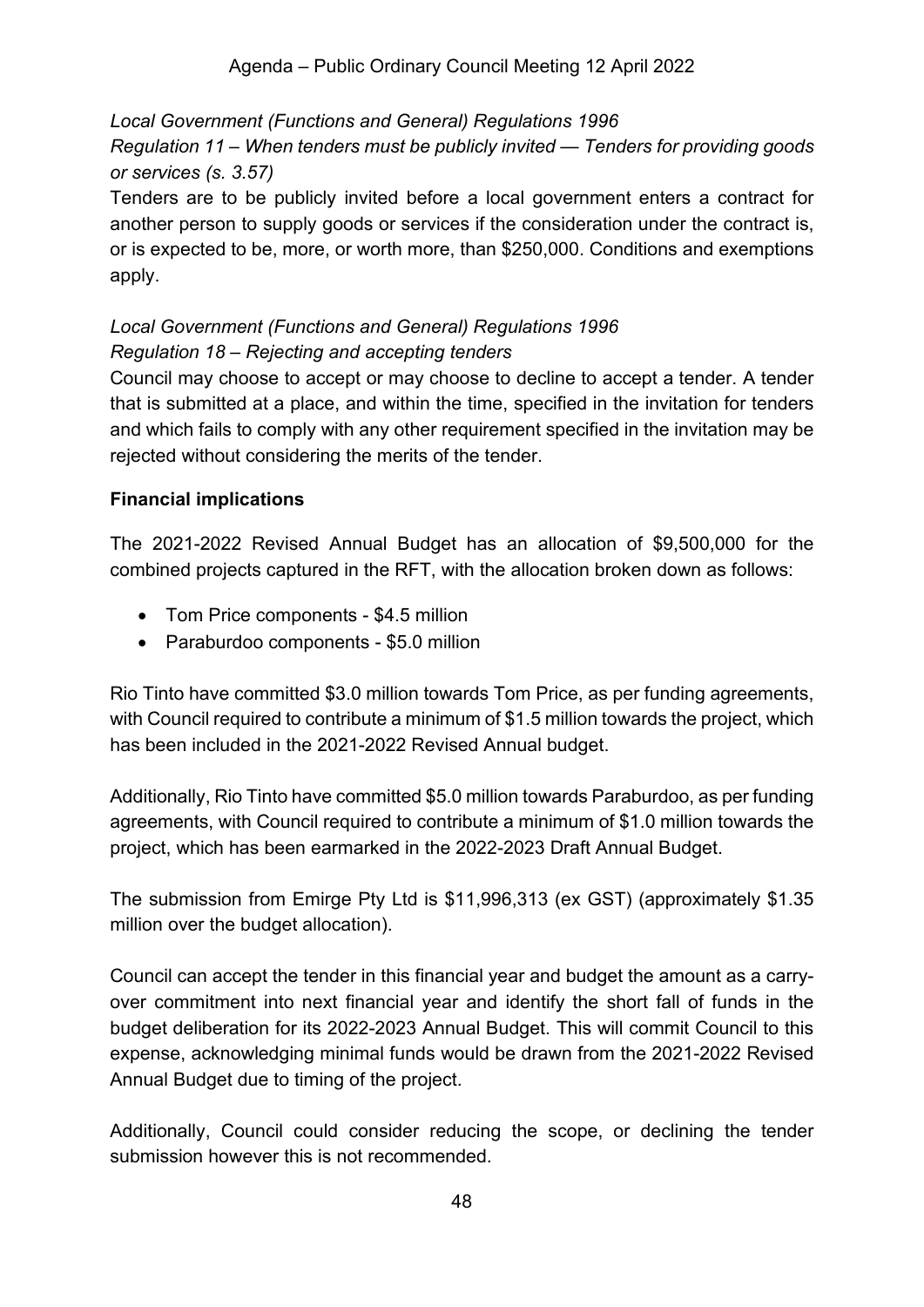## **Strategic implications**

Shire of Ashburton Strategic Community Plan 2022-2032

| <b>Strategic Objective</b> | Place – We will provide sustainable, purposeful, and         |
|----------------------------|--------------------------------------------------------------|
|                            | valued built and natural environment opportunities for the   |
|                            | community.                                                   |
| <b>Strategic Outcome</b>   | Quality, well-maintained, and purposeful community           |
|                            | facilities.                                                  |
| Strategy                   | Provide high-standard sport and recreation facilities across |
|                            | the Shire.                                                   |

### **Risk management**

Risk has been assessed based on the Officer Recommendation.

|                       | <b>Risk</b> | Risk Impact /      | <b>Risk</b> | <b>Principal</b>    | <b>Risk Action</b> |
|-----------------------|-------------|--------------------|-------------|---------------------|--------------------|
| <b>Risk</b>           | Likelihood  | <b>Consequence</b> | Rating      | <b>Risk Theme</b>   | Plan               |
| Council does not      | Possible    | Major              | High        | Reputation          | Provide sufficient |
| approve the           | (3)         | (4)                | (12)        | Substantiated,      | information for    |
| recommendation to     |             |                    |             | public              | informed decision  |
| award tender          |             |                    |             | embarrassment.      | making.            |
| resulting in no       |             |                    |             | high impact on      |                    |
| further action, and   |             |                    |             | community trust,    |                    |
| community             |             |                    |             | high media profile, |                    |
| infrastructure is not |             |                    |             | third party actions |                    |
| upgraded.             |             |                    |             |                     |                    |
| Tenderer cannot       | Possible    | Moderate           | Moderate    | Project Time and    | Implementation and |
| complete the works    | (3)         | (3)                | (9)         | Cost                | adherence to       |
| on time               |             |                    |             | Exceeds deadline    | contract           |
|                       |             |                    |             | by 15% of project   | performance        |
|                       |             |                    |             | timeline and / or   | management and     |
|                       |             |                    |             | exceeds project     | liquidated damages |
|                       |             |                    |             | by 25%              | coverage.          |
| Extra budget          | Possible    | Major              | High        | Reputation          | Provide sufficient |
| allocation not made   | (3)         | (4)                | (12)        | Substantiated,      | information for    |
| by Council            |             |                    |             | public              | informed decision  |
|                       |             |                    |             | embarrassment.      | making.            |
|                       |             |                    |             | high impact on      |                    |
|                       |             |                    |             | community trust,    |                    |
|                       |             |                    |             | high media profile, |                    |
|                       |             |                    |             | third party actions |                    |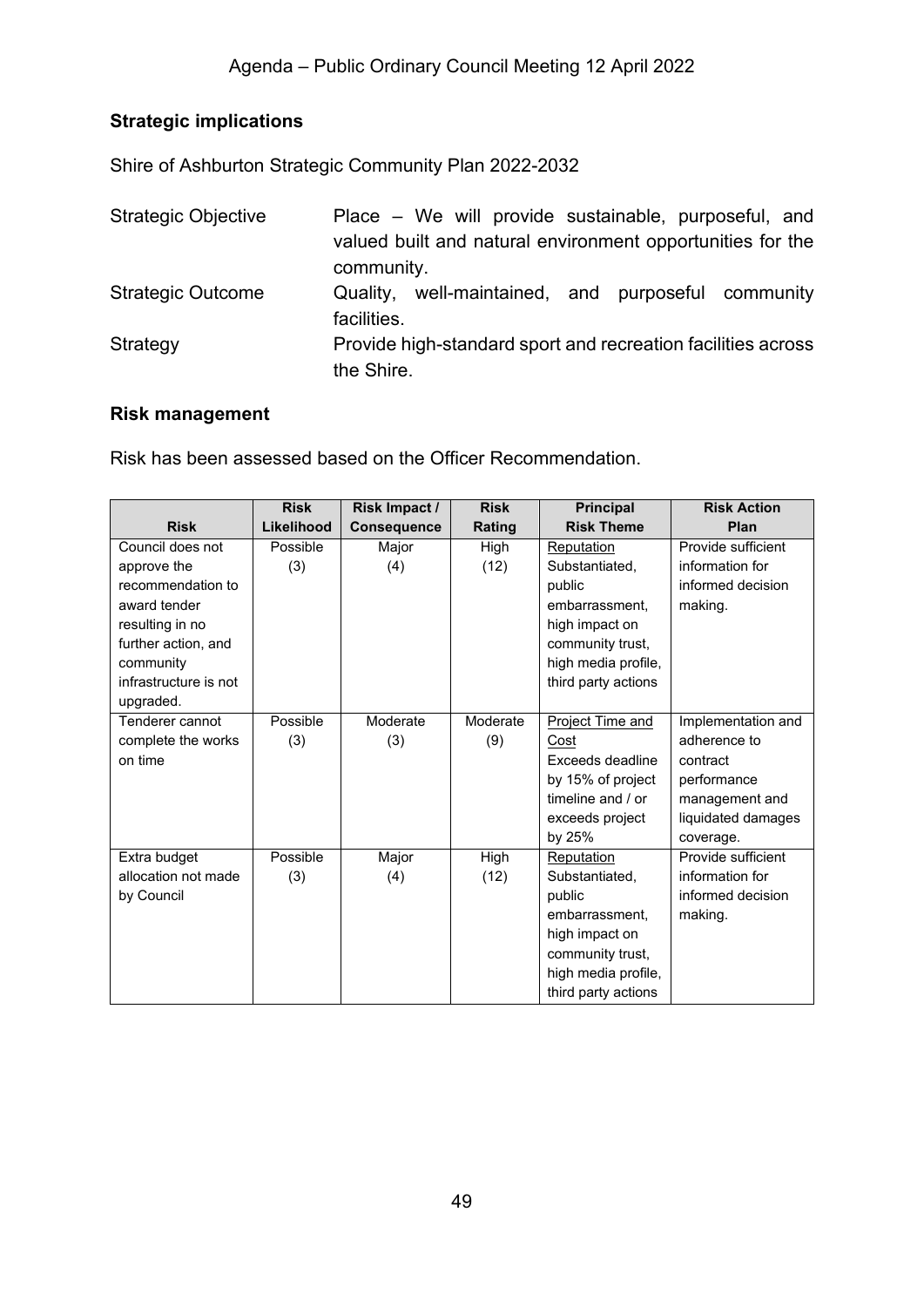| <b>Risk Matrix</b>    |                |                 |                 |                 |                 |                 |
|-----------------------|----------------|-----------------|-----------------|-----------------|-----------------|-----------------|
| <b>Consequence</b>    |                | Insignificant   | <b>Minor</b>    | Moderate        | <b>Major</b>    | Catastrophic    |
| Likelihood            |                |                 |                 | 3               |                 | 5               |
| <b>Almost Certain</b> | 5              | <b>Moderate</b> | <b>High</b>     | <b>High</b>     | <b>Extreme</b>  | <b>Extreme</b>  |
|                       |                | (5)             | (10)            | (15)            | (20)            | (25)            |
| Likely                | 4              | Low             | <b>Moderate</b> | <b>High</b>     | <b>High</b>     | <b>Extreme</b>  |
|                       |                | (4)             | (8)             | (12)            | (16)            | (20)            |
| <b>Possible</b>       | 3              | Low             | <b>Moderate</b> | <b>Moderate</b> | <b>High</b>     | <b>High</b>     |
|                       |                | (3)             | (6)             | (9)             | (12)            | (15)            |
| <b>Unlikely</b>       | $\overline{2}$ | Low             | Low             | <b>Moderate</b> | <b>Moderate</b> | <b>High</b>     |
|                       |                | (2)             | (4)             | (6)             | (8)             | (10)            |
| Rare                  |                | Low             | Low             | Low             | Low             | <b>Moderate</b> |
|                       |                |                 | 21              | (3)             | (4)             | (5)             |

The following Risk Matrix has been applied:

Adoption of this item has been evaluated against the Shire of Ashburton's Risk Management Policy CORP5 Risk Matrix.

The perceived level of risk is "Moderate to High" because there is community expectation the facilities will be upgraded. Without additional funding the project cannot proceed.

#### **Policy implications**

#### *ENG09 Asset Management Policy*

Council is committed to the responsible management of its assets and to establish a framework to ensure these assets are acquired, maintained, and disposed of in such a manner the agreed level of service delivery is achieved within the constraints of the asset life, cost effectiveness, and financial environmental sustainability.

#### *FIN12 Purchasing Policy*

Council is committed to delivering best practice in the purchasing of goods, services and works which align with the principles of transparency, probity, and good governance, and establishing efficient, effective, economical, and sustainable procedures in all purchasing activities.

#### **Voting requirement**

Absolute majority

#### **Councillor interest declarations**

| $\overline{\phantom{0}}$ | Impartiality       |
|--------------------------|--------------------|
| -                        | Indirect financial |
| $\overline{\phantom{0}}$ | Financial          |
| -                        | Indirect financial |
| -                        | Financial          |
|                          |                    |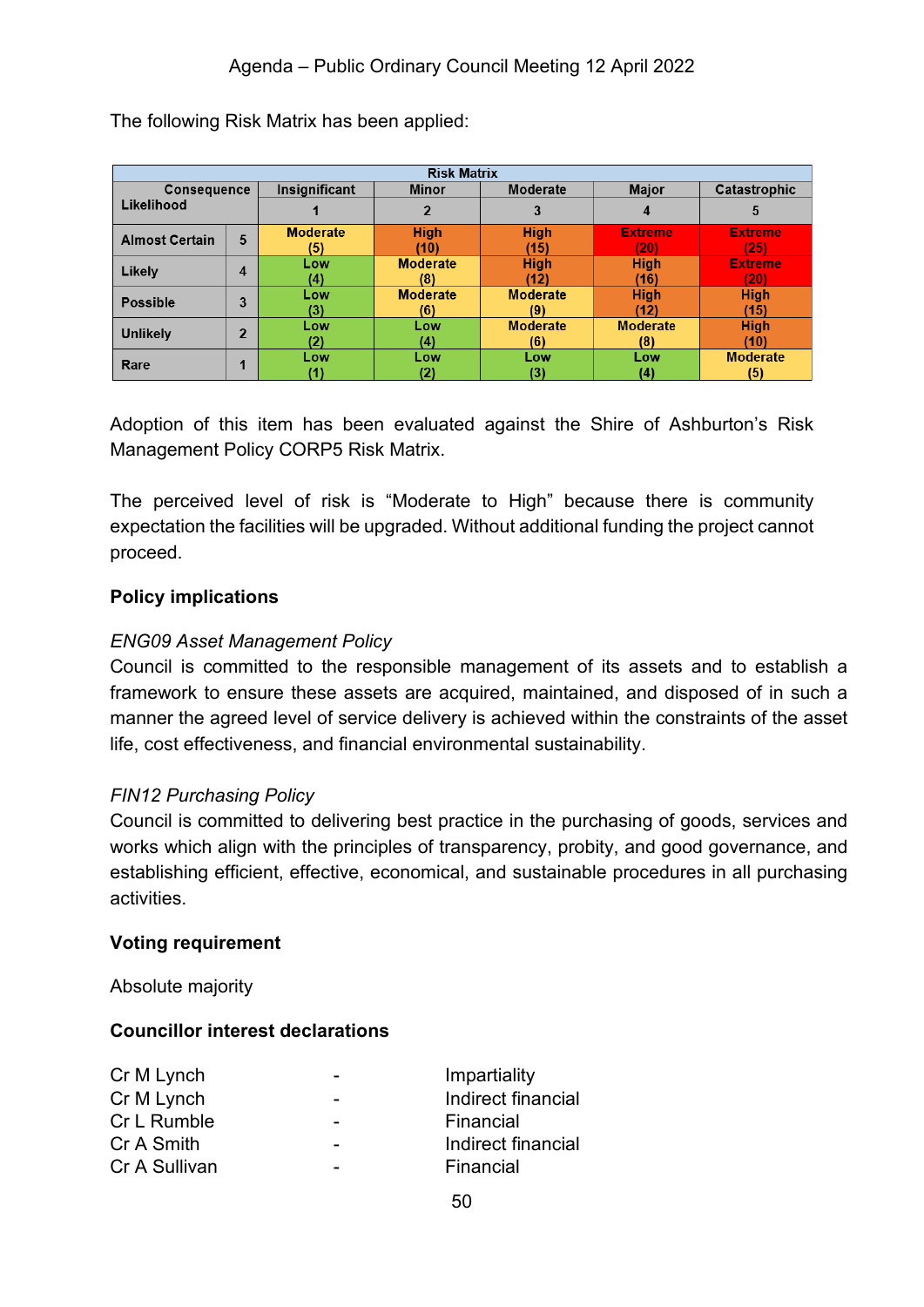#### **Officer recommendation**

That with respect to RFT 02.22 Design and Construction Tom Price and Paraburdoo Multipurpose Courts WA, Council,

- a Notes the Evaluation Report, as included in Confidential Attachment 15.1A,
- b In accordance with Regulation 18 of the *Local Government (Functions and General) Regulations 1996*, accepts the submission from Emirge Pty Ltd for RFT 02.22 Design and Construction Tom Price and Paraburdoo Multipurpose Courts, WA, for the tendered price of \$11,996,313 (ex GST), as being advantageous and value for money,
- c Authorises the Chief Executive Officer to negotiate and engross the contract, with or without modification, with Emirge Pty Ltd based on their submitted and accepted submission, and
- d In accordance with Section 6.8 of the *Local Government Act 1995*, includes sufficient funds (currently estimated at an additional \$1.0 million) to complete the full scope of works, as listed in the Request for Tender documentation, in the 2022-2023 Annual Budget.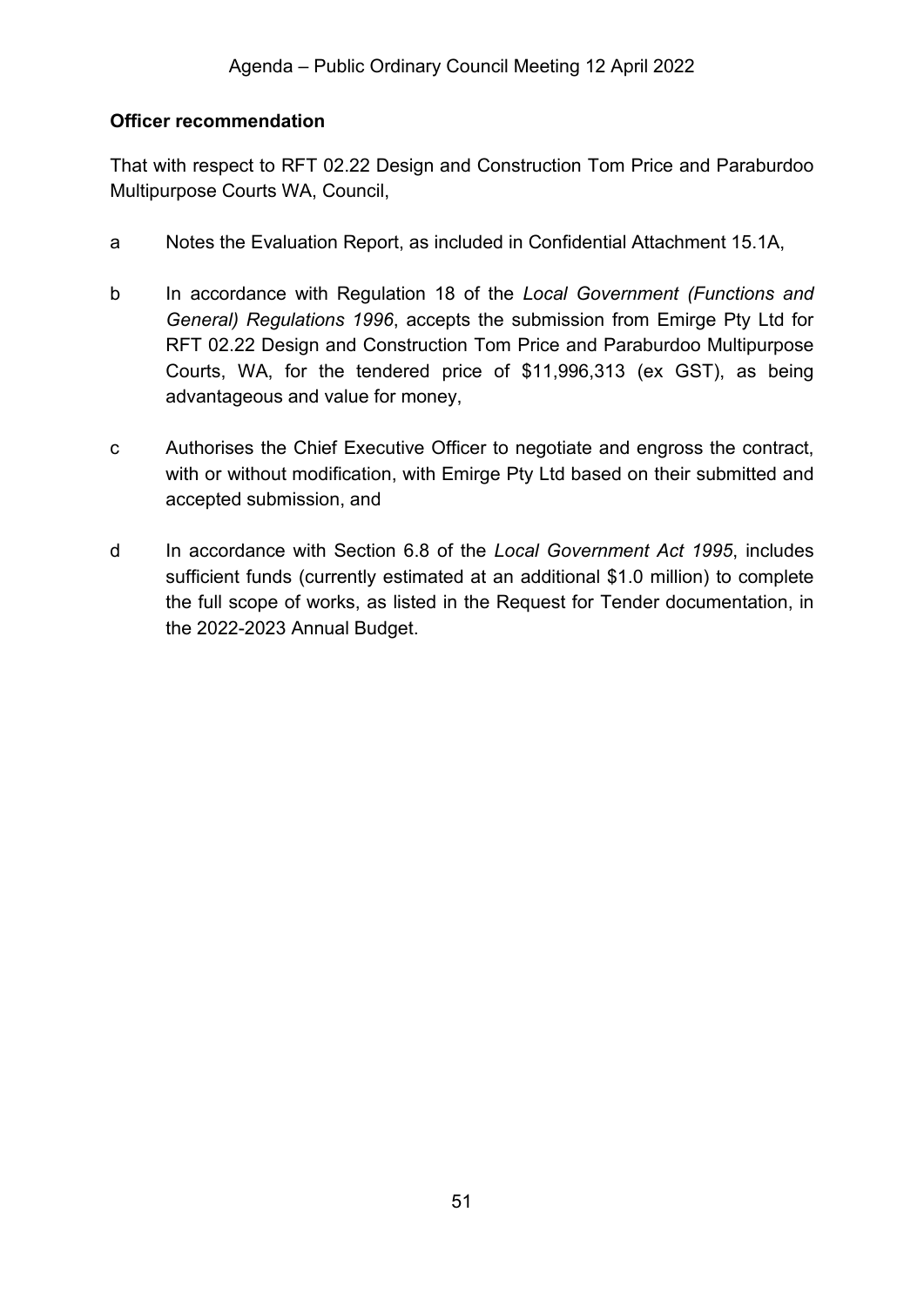## <span id="page-51-0"></span>**16 Councillor agenda items / notices of motions**

Nil

# <span id="page-51-1"></span>**17 New business of an urgent nature introduced by Council decision**

To be informed at the meeting.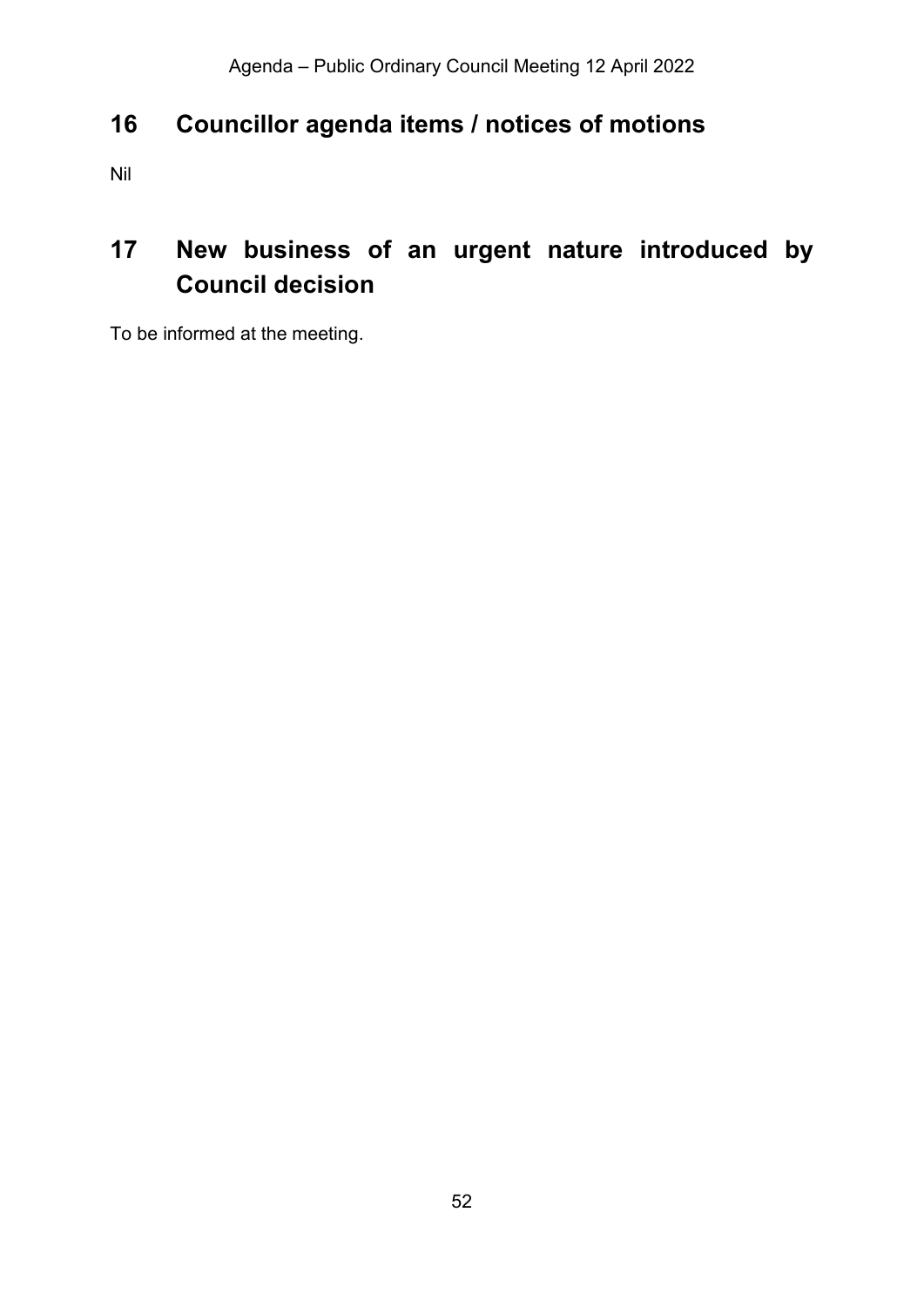## <span id="page-52-0"></span>**18 Confidential matters**

#### <span id="page-52-1"></span>**18.1 Property Purchase – Tom Price**

| File reference                                                                                        | KIA.0653                                                                   |
|-------------------------------------------------------------------------------------------------------|----------------------------------------------------------------------------|
| Author's name<br><b>Author's position</b><br><b>Author's interest</b>                                 | R Wright<br>Manager Land and Asset Compliance<br><b>Financial Interest</b> |
| Authorising officer's name<br>Authorising officer's position<br><b>Authorising officer's interest</b> | K Donohoe<br>Chief Executive Officer<br>Financial Interest                 |
| <b>Name of applicant / respondent</b> Not applicable                                                  |                                                                            |
| Date report written                                                                                   | 24 March 2022                                                              |
| <b>Previous meeting reference</b>                                                                     | Nil                                                                        |

#### **Summary**

Council has previously identified the need to increase property holdings to house Shire employees and key workers and an opportunity has presented itself for the purchase of two (2) suitable properties in Tom Price.

The Chief Executive Officer has made offers to the owners of the suitably identified properties, subject to Council approval and due diligence provisions.

Council is requested to consider the purchase of the two (2) properties and progression of the offer to purchase.

#### **Confidentiality**

This report is confidential in accordance with section 5.23 of the *Local Government Act 1995* because it deals with –

*"a contract entered into, or which may be entered into, by the local government and which relates to a matter to be discussed at the meeting."*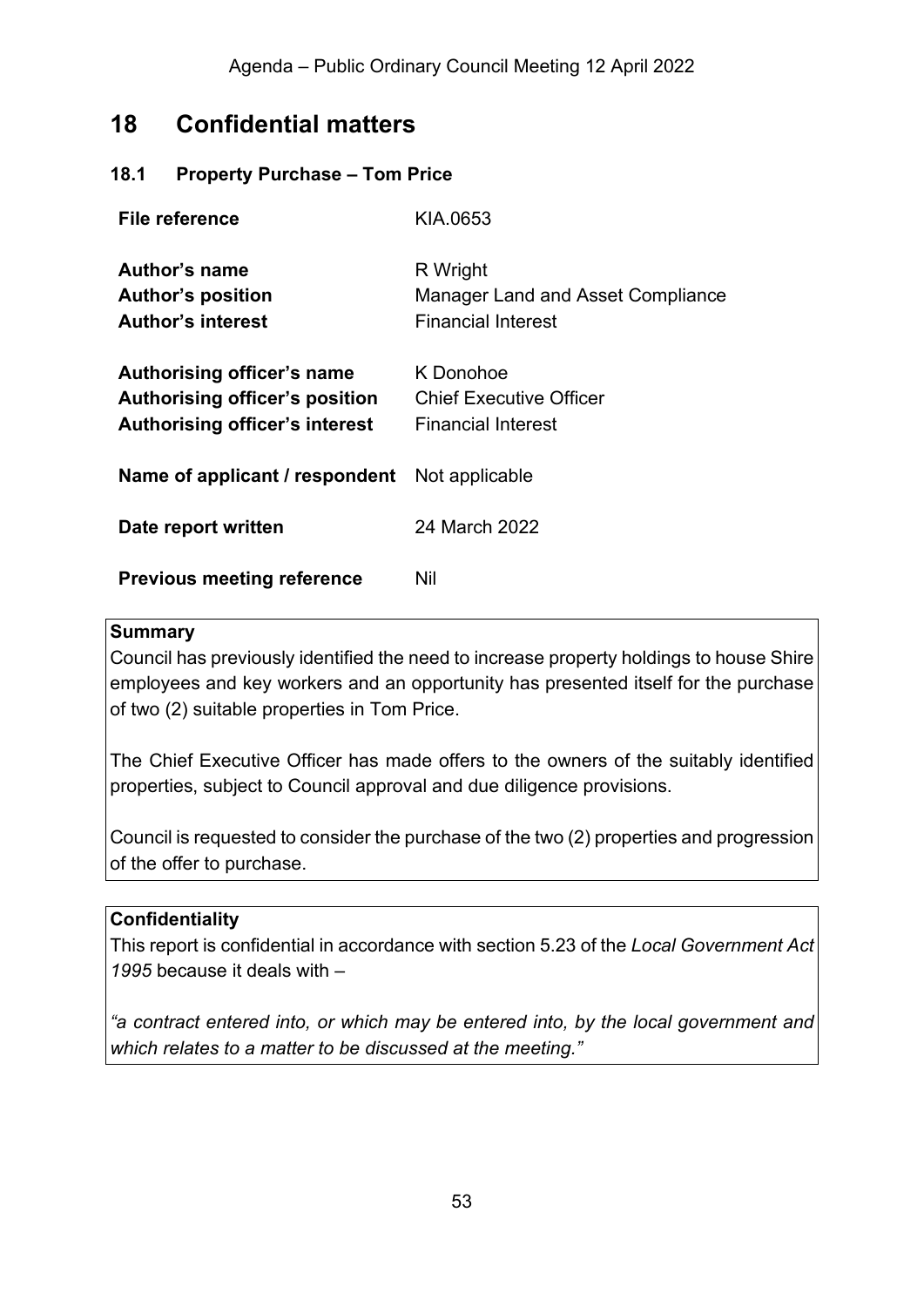<span id="page-53-0"></span>**18.2 Masterplan and Commercial Considerations for Portions of Lot 201 (formerly Lot 9001) McAullay Road, Onslow**

| <b>File reference</b>                                                                                        | <b>ONS.0016</b>                                                                                                                                                                                                                                                                     |
|--------------------------------------------------------------------------------------------------------------|-------------------------------------------------------------------------------------------------------------------------------------------------------------------------------------------------------------------------------------------------------------------------------------|
| Author's name<br><b>Author's position</b><br><b>Author's interest</b>                                        | <b>B</b> McKay<br><b>Manager Town Planning</b><br>Nil                                                                                                                                                                                                                               |
| Authorising officer's name<br><b>Authorising officer's position</b><br><b>Authorising officer's interest</b> | <b>T</b> Matson<br>Director People and Place<br>Nil                                                                                                                                                                                                                                 |
| Name of applicant / respondent                                                                               | <b>Onslow Marine Supply Base</b>                                                                                                                                                                                                                                                    |
| Date report written                                                                                          | 3 March 2022                                                                                                                                                                                                                                                                        |
| <b>Previous meeting reference</b>                                                                            | Agenda Item 17.1 (Minute No. 329/2018)<br>- Ordinary Meeting of Council 6 March<br>2018 / Agenda Item 13.8 (Minute No.<br>707/2019) – Ordinary Meeting of Council<br>19 November 2019 / Agenda Item 18.2<br>Minute No. 152/2021) - Ordinary Meeting<br>of Council 28 September 2021 |

#### **Summary**

Onslow Marine Support Base Pty Ltd (OMSB) is seeking to enter a new lease with the Shire for Lot 201 (formally Lot 9001) McAullay Road, Onslow. In support of the application OMSB has submitted a proposed masterplan for the site.

The purpose of this report is to provide Council with advice on the masterplan's compliance with the Local Planning Scheme, and to seek a resolution from Council on the future of the site regarding the proposed lease.

Council is requested to consider the Shire officer assessment of the masterplan as being inconsistent with the Local Planning Scheme and Council's stated intention of the use within the Airport precinct.

#### **Confidentiality**

This report is confidential in accordance with section 5.23 of the *Local Government Act 1995* because it deals with matters affecting section 5.23 (2):

*"legal advice obtained, or which may be obtained, by the local government and which relates to a matter to be discussed at the meeting"*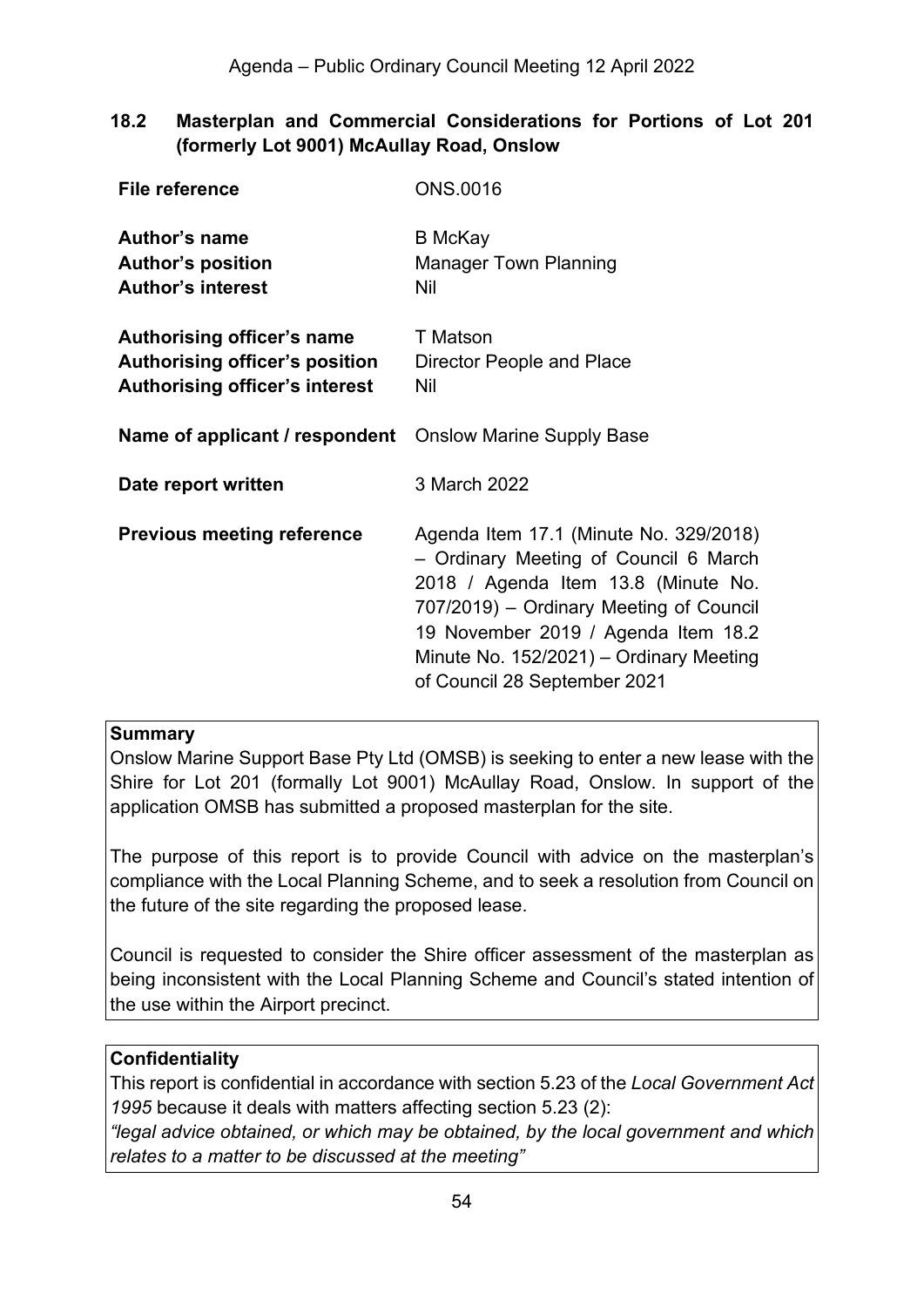## <span id="page-54-0"></span>**19 Next meeting**

The next Ordinary Council Meeting will be held at 1:00pm on Tuesday 10 May 2022 at Council Chambers, Onslow Shire Complex, Second Avenue, Onslow.

# <span id="page-54-1"></span>**20 Closure of meeting**

There being no further business, the Presiding Member closed the meeting at x:xxpm.